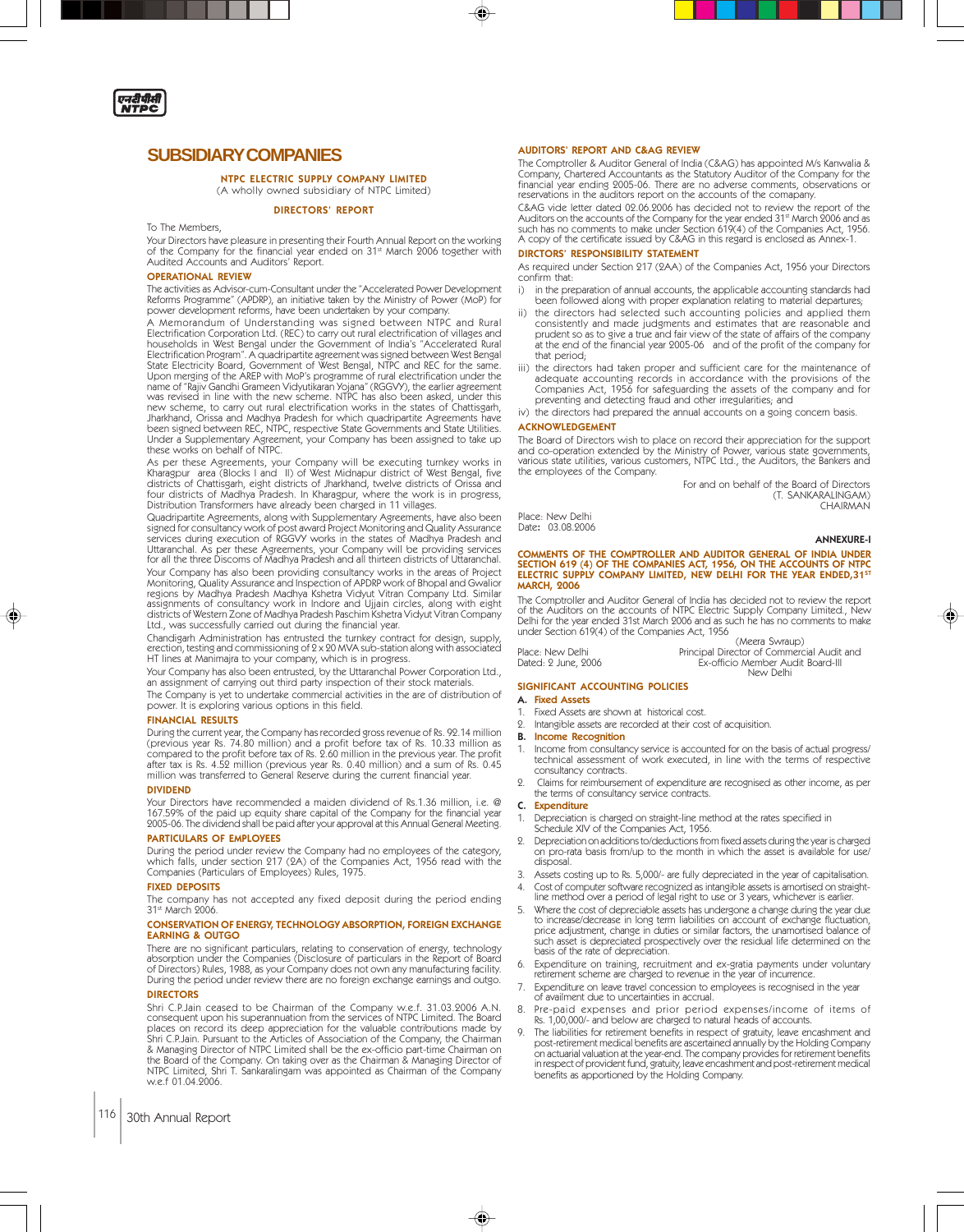#### NTPC ELECTRIC SUPPLY COMPANY LIMITED BALANCE SHEET AS AT 31ST MARCH 2006

#### Sch. No. **31.03.2006** 31.03.2005 SOURCES OF FUNDS SHAREHOLDERS' FUNDS Capital 1 809100 809100 Reserves & Surplus 2 2 3311836 338100 **TOTAL 1147200** APPLICATION OF FUNDS Fixed Assets 3 Gross Block **733842**<br>
Less: Depreciation **196089** Less: Depreciation 196089<br>Net Block 196089 - 196089<br>19608 - 19753 Net Block CURRENT ASSETS, LOANS AND ADVANCES Sundry Debtors<br>
Cash and Bank Balances<br>
19170307 5 171524856 72170307 Cash and Bank Balances Other Current Assets 6 1870276 21451 Loans & Advances 7 873051 746653 324218275 164050397 **LESS : CURRENT LIABILITIES AND PROVISIONS**<br>Liabilities 8 Liabilities 8 319095166 162903197<br>Provisions 9 1546179 1546 1546179<br>20641345 - 162903197  $\frac{320641345}{3576930}$   $\frac{162903197}{1147900}$ Net Current Assets 3576930<br>Deferred Tax Assets 6253 Deferred Tax Assets Miscellaneous Expenditure (to the extent not written off or adjusted) and the 10 TOTAL 1147200

Notes on Accounts 16 Schedules 1 to 16, accounting policies and cashflow statement form integral part of Accounts.

As per our attached report of even date

| For Kanwalia & Co.<br>Chartered Accountants           |                             | For & on behalf of the Board of Directors |
|-------------------------------------------------------|-----------------------------|-------------------------------------------|
| (B. K. Kanwalia)<br>Partner                           | (A. K. Singhal)<br>Director | (T. Sankaralingam)<br>Chairman            |
| Place: New Delhi<br>Dated: 24 <sup>th</sup> May, 2006 |                             |                                           |

#### Sales 11 **74612419** 61150963<br>Other Income 12 **17527042** 13649250 Other Income 12 17527042 13649250<br>199139461 13649250<br>174800213 92139461 EXPENDITURE Employees' Remuneration and Benefits 13 65454022 54663655 Administration and Other Expenses 14 16144314 17519892<br>- 196089 196089 Depreciation 196089 -<br>
Finance Charges 15 17248 12876 Finance Charges 15 17248 12876<br>
1987 12976423 12974423 81811673 **Profit before tax 10327788** 2603790 Provision for - Current Tax **1621924** 2167596<br>- Fringe Benefit Tax **1192202** - Fringe Benefit Tax **1192202** - 2014 - 2015 1192202 - 2016 1192202 - 2016 12:31 12:31 12:31 12:31 12:31 12:31 12:31 12:31 12:31 12:31 12:31 12:31 12:31 12:31 12:31 12:31 12:31 13:31 13:31 13:31 13:31 13:31 13:31 13:31 13: - Deferred Tax 5807873 2202787 Profit after tax and the set of the set of the set of the set of the set of the set of the set of the set of the set of the set of the set of the set of the set of the set of the set of the set of the set of the set of the Balance brought forward **338100** (62903)<br>Balance available for appropriation **4858015** 338100

Balance available for appropriation **4858015**<br>Transfer to General Reserve **459000** Transfer to General Reserve Proposed Dividend Balance carried to Balance sheet Earning per Share (Equity shares, fac

For Kanwalia & Co. Partner **Director** Chairman Place: New Delhi Dated: 24<sup>th</sup> May, 2006

Chartered Accountants For & on behalf of the Board of Directors (B K Kanwalia) (A. K. Singhal) (T. Sankaralingam)

Rs.

## NTPC ELECTRIC SUPPLY COMPANY LIMITED SCHEDULES FORMING PART OF BALANCE SHEET

Rs.

INCOME

# SCHEDULE 1

CAPITAL

#### SCHEDULE 2 RESERVES AND SURPLUS

| Rs.                                                                                                           |         |            |
|---------------------------------------------------------------------------------------------------------------|---------|------------|
| 31.03.2006<br>31.03.2005<br>31.03.2006                                                                        |         | 31.03.2005 |
| Authorised<br>General Reserve                                                                                 |         |            |
| 10,000,000 equity shares of Rs. 10/- each<br>As per last Balance Sheet                                        |         |            |
| (Previous year 10,000,000 equity shares<br>Add: Transfer from Profit & Loss Account<br>100000000<br>100000000 | 452000  |            |
| of Rs. 10/- each)<br>Surplus, balance in Profit & Loss Account                                                | 2859836 | 338100     |
| Issued, Subscribed and Paid-Up                                                                                | 3311836 | 338100     |
| 80,910 equity shares of Rs. 10/- each                                                                         |         |            |
| (Previous year 80,910 equity shares of                                                                        |         |            |
| Rs. 10/- each) are held by the holding company,                                                               |         |            |
| NTPC Ltd. and its nominees.<br>809100<br>809100                                                               |         |            |
| 809100<br>809100                                                                                              |         |            |

# SCHEDULE 3<br>FIXED ASSETS

| <b>FIXED ASSETS</b>          |                     |           |                             |                     |                     |        |                                          |        |                                           | Rs.   |
|------------------------------|---------------------|-----------|-----------------------------|---------------------|---------------------|--------|------------------------------------------|--------|-------------------------------------------|-------|
|                              |                     |           | <b>GROSS BLOCK</b>          |                     |                     |        | <b>DEPRECIATION</b>                      |        | <b>NET BLOCK</b>                          |       |
|                              | As at<br>01.04.2005 | Additions | Deductions /<br>Adjustments | As at<br>31.03.2006 | As at<br>01.04.2005 |        | For the Deductions /<br>year Adjustments | Up to  | As at<br>31.03.2006 31.03.2006 31.03.2005 | As at |
| Furniture, Fixtures &        |                     |           |                             |                     |                     |        |                                          |        |                                           |       |
| Other Office Equipments      |                     | 164480    | $\overline{\phantom{a}}$    | 164480              |                     | 19179  | $\overline{a}$                           | 19179  | 145301                                    |       |
| EDP & WP Machines            |                     | 66308     | $\overline{\phantom{a}}$    | 66308               |                     | 8092   | $\overline{\phantom{a}}$                 | 8092   | 58216                                     |       |
| Intangible Assets - Software |                     | 503054    | $\overline{\phantom{a}}$    | 503054              | Ξ.                  | 168818 | -                                        | 168818 | 334236                                    |       |
| Total                        |                     | 733842    |                             | 733842              |                     | 196089 |                                          | 196089 | 537753                                    |       |
| Previous year                |                     |           |                             |                     |                     |        |                                          |        |                                           |       |

#### NTPC ELECTRIC SUPPLY COMPANY LIMITED PROFIT & LOSS ACCOUNT FOR THE YEAR ENDED 31st MARCH 2006

| Proposed Dividend                                                                 | 1356000 |        |
|-----------------------------------------------------------------------------------|---------|--------|
| Tax on Proposed Dividend                                                          | 190179  |        |
| Balance carried to Balance sheet                                                  | 2859836 | 338100 |
| Earning per Share (Equity shares, face value<br>Rs.10/- each) - Basic and Diluted | 55.86   | 4.96   |
| For Kanwalia & Co.                                                                |         |        |

Sch. No. **Current Year** Previous Year

Rs.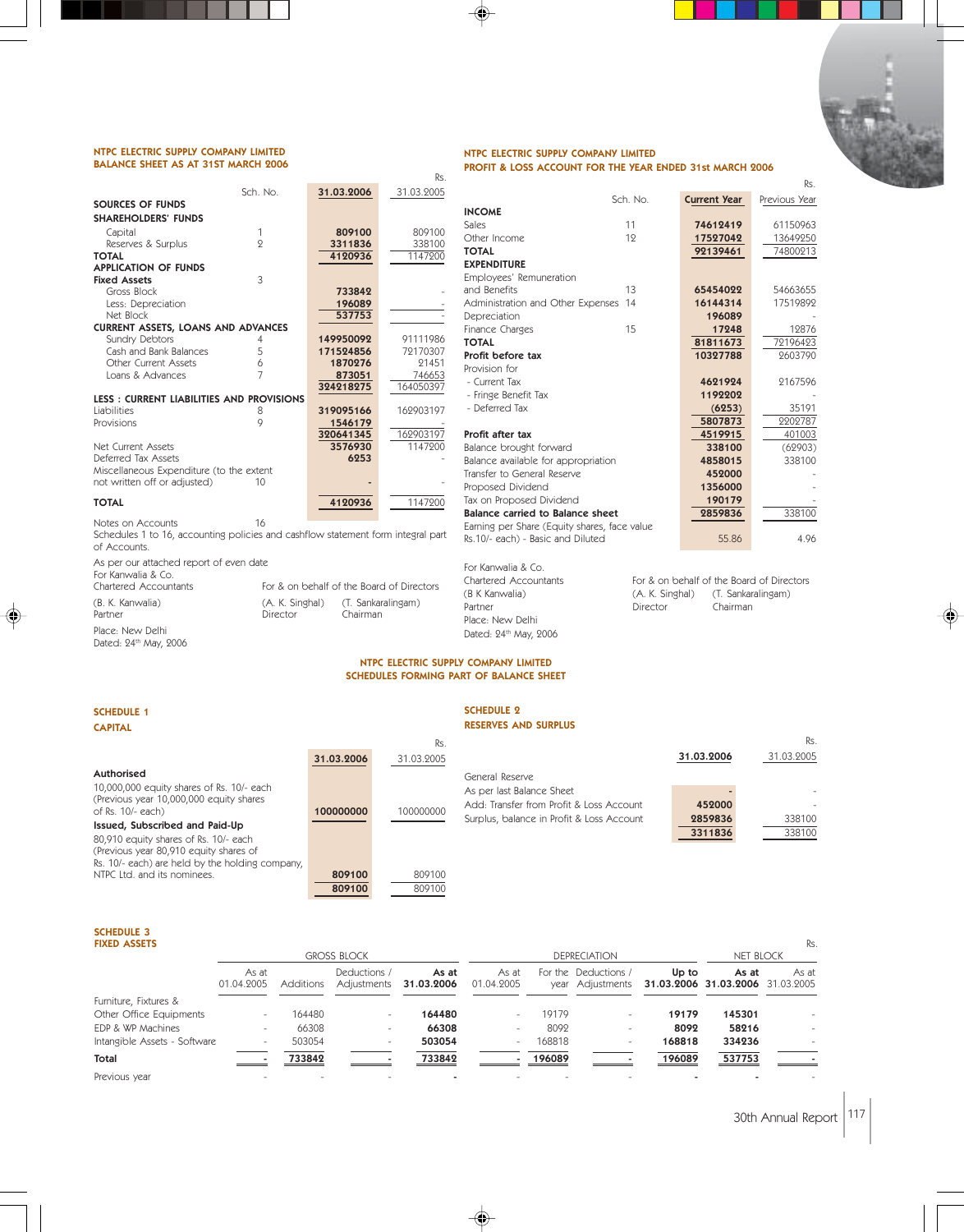

◈

|                                                                   |                       | Rs.                 |                                                              |
|-------------------------------------------------------------------|-----------------------|---------------------|--------------------------------------------------------------|
|                                                                   | 31.03.2006            | 31.03.2005          |                                                              |
| <b>SCHEDULE 4</b>                                                 |                       |                     | <b>SCHEDULE 12</b>                                           |
| <b>SUNDRY DEBTORS</b>                                             |                       |                     | <b>OTHER INCOME</b><br>Reimbursibles billed to clie          |
| Debts outstanding over six months<br>- Unsecured, considered good | 115944852             | 53161773            | Interest from Indian Banks (                                 |
| Other debts                                                       |                       |                     | (Tax deducted at source Rs.                                  |
| - Unsecured, considered good                                      | 34005240              | 37950213            | previous year Rs. 5672)                                      |
|                                                                   | 149950092             | 91111986            |                                                              |
| <b>SCHEDULE 5</b>                                                 |                       |                     | <b>SCHEDULE 13</b><br><b>EMPLOYEES' REMUNERATION</b>         |
| <b>CASH AND BANK BALANCES</b>                                     |                       |                     | Salaries, wages, bonus, allo                                 |
| Cash on hand (includes cheques & drafts<br>on hand)               |                       | 13878000            | Contribution to provident a                                  |
| Balances with scheduled banks                                     |                       |                     | Welfare expenses                                             |
| - Current Account                                                 | 9024856               | 3292307             |                                                              |
| - Term Deposit Account                                            | 162500000             | 55000000            | <b>SCHEDULE 14</b>                                           |
|                                                                   | 171524856             | 72170307            | <b>ADMINISTRATION AND OT</b><br>Power Charges                |
| Cheques & Drafts on hand                                          |                       | 13878000            | Rent                                                         |
| <b>SCHEDULE 6</b>                                                 |                       |                     | Repairs and Maintenance                                      |
| <b>OTHER CURRENT ASSETS</b>                                       |                       |                     | <b>Building</b>                                              |
| Interest accrued on Short Term Deposits                           |                       |                     | Others                                                       |
| with Indian banks                                                 | 1870276               | 21451               |                                                              |
|                                                                   | 1870276               | 21451               | Insurance<br>Training and Recruitment Ex                     |
| <b>SCHEDULE 7</b><br><b>LOANS &amp; ADVANCES</b>                  |                       |                     | Communication Expenses                                       |
| <b>ADVANCES</b>                                                   |                       |                     | Traveling Expenses                                           |
| <b>Employees</b>                                                  |                       |                     | Tender Expenses                                              |
| - Unsecured, considered good                                      | 7500                  |                     | Less: Receipt from sale of to                                |
| Others                                                            |                       |                     |                                                              |
| - Unsecured, considered good                                      | 12230                 |                     | Payment to Auditors<br><b>Audit Fees</b>                     |
| <b>DEPOSITS</b><br>Advance tax deposit & tax deducted at source   | 8819184               | 2898390             | <b>Tax Audit Fees</b>                                        |
| Less: Provision                                                   | 7965863               | 2151737             | In other capacity                                            |
|                                                                   | 853321                | 746653              |                                                              |
|                                                                   | 873051                | 746653              | Entertainment Expenses                                       |
| <b>SCHEDULE 8</b>                                                 |                       |                     | Expenses for Transit Camp                                    |
| <b>CURRENT LIABILITIES</b>                                        |                       |                     | Prefeasibility Study Expense<br>Preliminary Expenses Writter |
| Sundry Creditors<br>For goods and services                        | 20956251              | 1130200             | Books and periodicals                                        |
| Deposits, retention money from                                    |                       |                     | Professional charges & cons                                  |
| contractors and others                                            | 54875                 | 32510               | EDP hire and other charges                                   |
|                                                                   | 21011126              | 1162710             | Printing and stationary                                      |
| Advances from customers and others<br>Other liabilities           | 4700000               | 8485000             | Miscellaneous expenses                                       |
| Amount received against deposit works                             | 12435200<br>132508081 | 6528443<br>68980000 | <b>SCHEDULE 15</b>                                           |
| Amount payable to NTPC Ltd.                                       | 148440759             | 77747044            | <b>FINANCE CHARGES</b>                                       |
|                                                                   | 319095166             | 162903197           | Bank Charges                                                 |
| <b>SCHEDULE 9</b>                                                 |                       |                     |                                                              |
| <b>PROVISIONS</b>                                                 |                       |                     | <b>SCHEDULE 16</b>                                           |
| Proposed Dividend<br>As per last Balance Sheet                    |                       |                     | <b>Notes on Accounts</b><br>1) Related Party Disclosures     |
| Additions during the year                                         | 1356000               |                     | a. The Company is a wh                                       |
| Amounts used during the year                                      |                       |                     | Thermal Power Corpo                                          |
|                                                                   | 1356000               |                     | b. Key Management Perso                                      |
| Tax on Proposed Dividend                                          |                       |                     | Shri C. P. Jain                                              |
| As per last Balance Sheet<br>Additions during the year            | 190179                |                     | Shri K. K. Sinha                                             |
| Amounts used during the year                                      |                       |                     | Shri P. Narasimharamu                                        |
|                                                                   | 190179                |                     |                                                              |
|                                                                   | 1546179               |                     | Shri R. S. Sharma                                            |
| <b>SCHEDULE 10</b>                                                |                       |                     | Shri R. K. Jain                                              |
| <b>MISCELLANEOUS EXPENDITURE</b>                                  |                       |                     | Shri A. K. Singhal                                           |
| (To the extent not written off<br>or adjusted)                    |                       |                     | Shri G. K. Agarwal                                           |
| Preliminary (Incorporation) Expenses                              |                       |                     | c. The Key Management I                                      |
| Balances as per last Balance Sheet                                |                       | 617824              | time basis from the I                                        |
| Additions during the year                                         |                       |                     | remuneration to the ke<br>full-time employees o              |
| Less: Deductions/Adjustments                                      |                       | 617824              | 2) The Company is operatir                                   |
| <b>SCHEDULE 11</b>                                                |                       |                     | project management and                                       |
| <b>SALES</b>                                                      |                       |                     | 3) All the employees of tl                                   |
| Consultancy, Project Management and                               |                       |                     | Company, i.e. NTPC Ltd.                                      |
| Supervision Fees                                                  | 74612419              | 61150963            | 4) Earning per share:                                        |
|                                                                   | 74612419              | 61150963            | The elements considered<br>are as under:                     |
|                                                                   |                       |                     |                                                              |

|                                                                                              |                     | Rs.      |
|----------------------------------------------------------------------------------------------|---------------------|----------|
|                                                                                              | <b>Current Year</b> | Previous |
| <b>SCHEDULE 12</b>                                                                           |                     |          |
| <b>OTHER INCOME</b>                                                                          |                     |          |
| Reimbursibles billed to clients                                                              | 11119422            | 13699197 |
| Interest from Indian Banks (Gross)                                                           |                     |          |
| (Tax deducted at source Rs. 1437935,                                                         |                     |          |
| previous year Rs. 5672)                                                                      | 6407620             | 27123    |
|                                                                                              | 17527042            | 13649250 |
| <b>SCHEDULE 13</b>                                                                           |                     |          |
| <b>EMPLOYEES' REMUNERATION AND BENEFITS</b><br>Salaries, wages, bonus, allowances & benefits | 51225704            | 45146739 |
| Contribution to provident and other funds                                                    | 5158483             | 4699818  |
| Welfare expenses                                                                             | 9069835             | 4817098  |
|                                                                                              | 65454022            | 54663655 |
| <b>SCHEDULE 14</b>                                                                           |                     |          |
| <b>ADMINISTRATION AND OTHER EXPENSES</b>                                                     |                     |          |
| Power Charges                                                                                | 210772              | 202220   |
| Rent                                                                                         | 1186756             | 1072377  |
| Repairs and Maintenance                                                                      |                     |          |
| <b>Building</b>                                                                              | 41862               | 81993    |
| Others                                                                                       | 51971               | 42437    |
|                                                                                              | 93833               | 194430   |
| Insurance                                                                                    | 3610                | 8381     |
| Training and Recruitment Expenses                                                            |                     | 998489   |
| Communication Expenses                                                                       | 1418284             | 1130494  |
| Traveling Expenses                                                                           | 9277057             | 7742421  |
| Tender Expenses                                                                              | 801106              | 997666   |
| Less: Receipt from sale of tenders                                                           | 661500              | 38250    |
|                                                                                              | 139606              | 189416   |
| Payment to Auditors<br>Audit Fees                                                            |                     | 16530    |
|                                                                                              | 22448               | 7670     |
| <b>Tax Audit Fees</b><br>In other capacity                                                   | 5612<br>16530       | 18580    |
|                                                                                              | 44590               | 42780    |
| <b>Entertainment Expenses</b>                                                                | 561132              | 452221   |
| Expenses for Transit Camp                                                                    | 215737              | 506336   |
| Prefeasibility Study Expenses                                                                | 3159                | 279578   |
| Preliminary Expenses Written Off                                                             |                     | 617824   |
| Books and periodicals                                                                        | 68999               | 77035    |
| Professional charges & consultancy fees                                                      | 164113              | 7648     |
| EDP hire and other charges                                                                   | 325692              | 319974   |
| Printing and stationary                                                                      | 245166              | 276219   |
| Miscellaneous expenses                                                                       | 2185808             | 4249756  |
|                                                                                              | 16144314            | 17519892 |
| <b>SCHEDULE 15</b>                                                                           |                     |          |
| <b>FINANCE CHARGES</b>                                                                       |                     |          |
| <b>Bank Charges</b>                                                                          | 17248               | 12876    |
|                                                                                              | 17248               | 12876    |
| <b>SCHEDULE 16</b>                                                                           |                     |          |

♠

♦

a. The Company is a wholly owned subsidiary of NTPC Ltd. (formerly National Thermal Power Corporation Limited).

lanagement Personnel (appointed by the Holding Company, i.e. NTPC Ltd.)

| Shri C. P. Jain                   | Chairman        |                                             |
|-----------------------------------|-----------------|---------------------------------------------|
| Shri K. K. Sinha                  | <b>Director</b> | Ceased to be Director w.e.f. 1st April 2005 |
| Shri P. Narasimharamulul Director |                 | Ceased to be Director w.e.f. 1st April 2005 |
| Shri R. S. Sharma                 | Director        |                                             |
| Shri R. K. Jain                   | Director        |                                             |
| Shri A. K. Singhal                | Director        | Appointed w.e.f. 1st April 2005             |
| Shri G. K. Agarwal                | Director        | Appointed w.e.f. 1st April 2005             |

c. The Key Management Personnel are on appointment to the Company on part-<br>time basis from the Holding Company, NTPC Ltd. The Company pays no<br>remuneration to the key management personnel as their remuneration (being<br>full-t

2) The Company is operating in a single segment, that is providing consultancy, project management and supervision services.

3) All the employees of the Company are on secondment from the Holding Company, i.e. NTPC Ltd.

 $\Rightarrow$ 

nents considered for calculation of Earnings per share (Basic & Diluted) nder: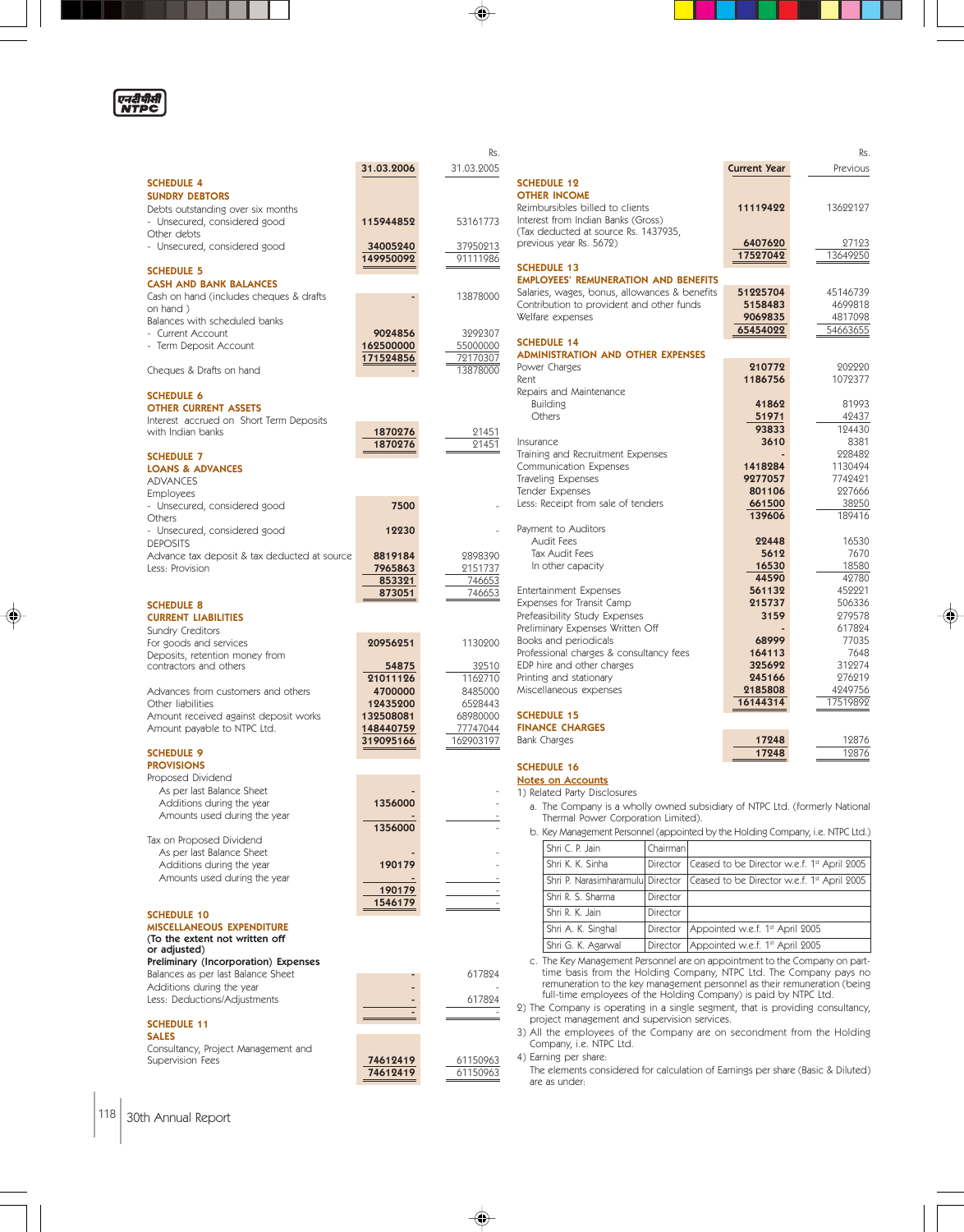|                                                                  | <b>Current Year</b> Previous Year |        |
|------------------------------------------------------------------|-----------------------------------|--------|
| Net Profit after Tax used as numerator (Rupees)                  | 4519915                           | 401003 |
| Weighted average number of equity<br>Ishares used as denominator | 80910                             | 80910  |
| Earning per share (Rupees) - Basic & Diluted                     | 55.86                             | 4.96   |
| Face value per share (Rupees)                                    | 10.00                             | 10.00  |

5) Disclosure regarding Operating Leases: The company's significant leasing arrangements are in respect of operating leases of premises for residential use of employees, offices and transit camps. These leasing arrangements are usually renewable on mutually agreed terms but are<br>not non-cancellable. Employees' remuneration and benefits include<br>Rs.52,10,555/- (Previous year Rs. 38,80,146/-) towards lease payments, net of<br>re payments in respect of premises for offices and transit camps are shown as Rent in Schedule 13 - Administration and other expenses.

6) The item-wise details of Deferred Tax Asset are as under:

|                                                         | 31.03.2006 | 31.03.2005 |
|---------------------------------------------------------|------------|------------|
| Difference of Book depreciation and Tax<br>depreciation | 3,530      |            |
| Provisions disallowed for tax purposes                  | 2,723      |            |
| Deferred Tax Asset                                      | 6.253      |            |

Rs.

Date:  $24^{\text{th}}$  May, 2006

The net increase in the deferred tax asset of Rs. 6,253/- (Previous year decrease Rs. 35,191/-) has been credited to Profit and Loss Account.

7) Previous year's figures have been regrouped/rearranged wherever necessary. For Kanwalia & Co.

| Chartered Accountants                                 |                             | For & on behalf of the Board of Directors |
|-------------------------------------------------------|-----------------------------|-------------------------------------------|
| (B. K. Kanwalia)<br>Partner                           | (A. K. Singhal)<br>Director | (T. Sankaralingam)<br>Chairman            |
| Place: New Delhi<br>Dated: 24 <sup>th</sup> May, 2006 |                             |                                           |

### INFORMATION PURSUANT TO PART IV OF SCHEDULE VI OF THE COMPANIES ACT, 1956 BALANCE SHEET ABSTRACT AND COMPANY'S GENERAL BUSINESS PROFILE:

| 1. Registration Detail                                 | State Code: $ 0 5 5$                                                          |
|--------------------------------------------------------|-------------------------------------------------------------------------------|
| Registration No.<br>$\Omega$<br>$\mathbf{1}$<br>4<br>0 | 3 5<br>8<br>2<br>2 G<br>D<br>$\circ$<br>$\circ$<br>1<br>1<br>6<br>Ο<br>6      |
|                                                        | Date.<br>Month<br>Year                                                        |
| Balance Sheet Date                                     | 3 1<br>0 <sup>3</sup><br>$\mathbf{Q}$<br>$\circ$<br>$\mathbf 0$<br>6          |
| 2. Capital Raised during the year                      |                                                                               |
| (Rs. in Thousands)                                     |                                                                               |
| Public Issue                                           | Right issue                                                                   |
| NH.                                                    |                                                                               |
| Bonus Issue                                            | Private Placement                                                             |
| NI I                                                   | N I I                                                                         |
|                                                        | 3. Position of Mobilisation and Deployment of Funds (Amount in Rs. Thousands) |
| <b>Total Liabilities</b>                               | <b>Total Assets</b>                                                           |
| 4 7 <br>$6 2 $<br>$\mathcal{Q}$                        | 7<br>$\overline{4}$<br>$\circ$<br>6 2<br>lЗ                                   |
| Source of Funds                                        |                                                                               |
| Paid up Capital                                        | Reserve & Surplus                                                             |
| $\circ$<br>810                                         | 3<br>I1<br>3<br>$\overline{2}$                                                |
| Secured Loans                                          | Unsecured Loans                                                               |
| NH                                                     | N I I                                                                         |
| Deferred Tax Liability                                 |                                                                               |
| N                                                      |                                                                               |
| <b>Application of Funds</b>                            |                                                                               |
| Net Fixed Assets                                       | Investments                                                                   |
| 5 3<br> 8                                              | In I i<br>L                                                                   |
| Net Current assets                                     | Deferred Tax Asset                                                            |
| 3<br>5 7 7                                             | 6                                                                             |
| Misc. Expenditure                                      | <b>Accumulated Losses</b>                                                     |
|                                                        | N<br>LΙ                                                                       |
| 4. Performance of Company (Amount in Rs. Thousands)    |                                                                               |
| Turnover                                               | Total Expenditure                                                             |
| 9<br>6                                                 | 8<br>8<br>2                                                                   |
| Profit Before Tax                                      | Profit After Tax                                                              |
| 3<br>$\Omega$<br>8                                     | 5<br>12                                                                       |
| Earning Per Share in Rs.                               | Dividend Rate (%)                                                             |
| 5<br>5.18<br>6                                         | 5<br>7.<br>9<br>1<br>6                                                        |
|                                                        |                                                                               |

#### 5. Generic name of three principal products/services of Company

| Item Code No                      |                                           | (As per monetary terms)<br>N.A. |
|-----------------------------------|-------------------------------------------|---------------------------------|
| (ITC Code)<br>Product Description |                                           | Consultancy Services            |
| For Kanwalia & Co                 |                                           |                                 |
| Chartered Accountants             | For & on behalf of the Board of Directors |                                 |
| (B.K. Kanwalia)<br>Partner        | (A. K. Singhal)<br>Director               | (T. Sankaralingam)<br>Chairman  |
| Place: New Delhi                  |                                           |                                 |

#### CASH FLOW STATEMENT FOR THE YEAR ENDED 31ST MARCH, 2006

|                                                                       |                     |   | Rs.                  |
|-----------------------------------------------------------------------|---------------------|---|----------------------|
|                                                                       | <b>Current Year</b> |   | <b>Previous Year</b> |
| A. CASH FLOW FROM OPERATING                                           |                     |   |                      |
| <b>ACTIVITIES</b>                                                     |                     |   |                      |
| Net Profit/(Loss) before tax<br>and Prior Period Adjustments          | 10327788            |   | 2603790              |
| Adjustment for:                                                       |                     |   |                      |
| Depreciation                                                          | 196089              |   |                      |
| Preliminary Expenses written off                                      |                     |   | 617824               |
| Interest Received                                                     | (6407620)           |   | (27123)              |
| <b>Operating Profit before</b><br><b>Working Capital Changes</b>      | 4116257             |   | 3194491              |
| Adjustment for:                                                       |                     |   |                      |
| Trade & Other Receivables                                             | (58838106)          |   | (72258899)           |
| Trade Payables & Other Liabilities                                    | 156191969           |   | 140338299            |
| <b>Other Current Assets</b>                                           |                     |   |                      |
| Loans & Advances                                                      | $(19730)$ 97334133  |   |                      |
| Cash generated from operations                                        | 101450390           |   | 71273891             |
| <b>Direct Taxes Paid</b>                                              | 5920794             |   | 2914249              |
| Net Cash from<br><b>Operating Activities - A</b>                      | 95529596            |   | 68359642             |
| <b>B. CASH FLOW FROM</b><br><b>INVESTING ACTIVITIES</b>               |                     |   |                      |
| Purchase of Fixed Assets                                              | (733842)            |   |                      |
| Interest Received                                                     | 4558795             |   | 5679                 |
| Net cash flow from<br><b>Investing Activities - B</b>                 | 3824953             |   | 5672                 |
| C. CASH FLOW FROM<br><b>FINANCING ACTIVITIES</b>                      |                     |   |                      |
| Net Cash flow from<br><b>Financing Activities - C</b>                 |                     | ٠ |                      |
| <b>D. OTHERS</b>                                                      |                     |   |                      |
| Net Increase/Decrease in Cash &<br>Cash equivalents $(A + B + C + D)$ | 99354549            |   | 68365314             |
| Cash & cash equivalents<br>(Opening balance)                          | 72170307            |   | 3804993              |
| Cash & cash equivalents<br>(Closing balance)                          | 171524856           |   | 79170307             |

Notes:Cash & Cash equivalents consist of Cash in Hand and Balance with Banks. Previous year's figures have been regrouped/rearranged wherever necessary

As per our Report of even date

| For Kanwalia & Co.<br>Chartered Accountants |                | For & on behalf of the Board of Directors |
|---------------------------------------------|----------------|-------------------------------------------|
| (B.K. Kanwalia)                             | (A.K. Singhal) | (T. Sankaralingam)                        |
| Partner                                     | Director       | Chairman                                  |

Place: New Delhi Dated: 24<sup>th</sup> May, 2006

◈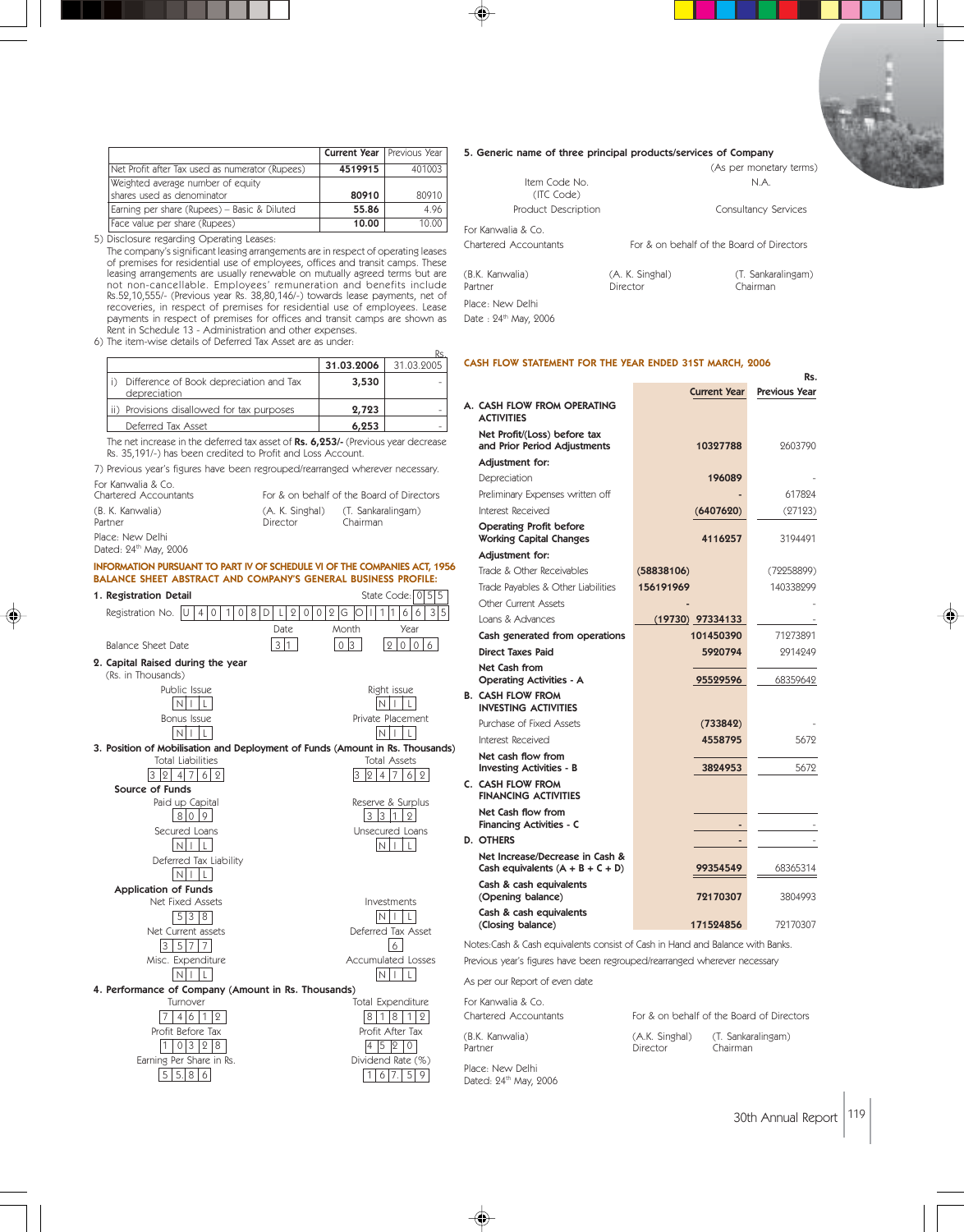ग्नदीपीती<br>NTPC

#### AUDITORS' REPORT

#### To the Members of

NTPC ELECTRIC SUPPLY COMPANY LTD.

- 1. We have audited the attached Balance Sheet of NTPC Electric Supply Company Ltd. (a wholly owned subsidiary of NTPC Ltd.) as at 31st March 2006, the Profit and Loss Account and also the Cash Flow Statement for the year ended on that date annexed thereto. These financial statements are the responsibility of the company's management. Our responsibility is to express an opinion on these financial statements based on our audit.
- 2. We conducted our audit in accordance with the Auditing Standards generally accepted in India. Those standards require that we plan and perform the audit to obtain reasonable assurance about whether the financial statements are free from material misstatements. An audit includes examining, on test basis, evidence supporting the amounts and disclosures in the financial statements. An audit also includes assessing the accounting principles used and significant estimates made by the management, as well as evaluating the overall financial statement presentation. We believe that our audit provides a reasonable basis for our opinion.
- 3. As required by the Companies (Auditor's Report) Order, 2003 (as amended) issued by the Government of India in terms of sub-section (4A) of Section 227 of the Companies Act, 1956, we enclose in the annexure a statement on the matters specified in paragraphs 4 and 5 of the said Order.
- 4. Further to our comments in annexure referred to in para 3 above, we report that: (a) We have obtained all the information and explanations, which to the best of our knowledge and belief were necessary for the purpose of our audit;
	- (b) In our opinion, proper books of account as required by law have been kept by the company so far as appears from our examination of those books;
	- (c) The Balance Sheet, Profit and Loss Account and Cash Flow Statement dealt with by this report are in agreement with the books of account;
	- (d) In our opinion, the Balance Sheet, Profit and Loss Account and Cash Flow Statement dealt with by this report comply with the Accounting Standards referred to in sub-section (3C) of Section 211 of the Companies Act, 1956;
	- (e) Being a Government company, pursuant to the Notification No. GSR 829(E) dated 17.07.2003 issued by Government of India, provisions of clause (g) of sub-section (1) of section 274 of the Companies Act, 1956, are not applicable to the company;
	- (f) In our opinion, and according to the best of our information and according to the explanations given to us, the said accounts read with the Accounting Policies and Notes thereon in Schedule 16, give the information required by the Companies Act, 1956 in the manner so required and gives a true and fair view in conformity with the accounting principles generally accepted in India:
		- in the case of Balance Sheet, of the state of affairs of the company as at 31st March 2006,
		- b. in the case of Profit and Loss Account, of the profit for the year ended on that date, and
		- in the case of Cash Flow statement, of the cash flows for the year ended on that date.

For Kanwalia & Co. Chartered Accountants

(B.K.Kanwalia) Partner Membership No.: 7719

◈

Place: New Delhi Date: 24th May, 2006

#### ANNEXURE TO THE AUDITORS' REPORT

Referred to in paragraph 3 of our report of even date.

- (i) (a) The company has maintained proper records showing full particulars including quantitative details and situation of fixed assets.
	- (b) All the assets have been physically verified by the management during the year and there is a regular programme of verification which, in our opinion, is reasonable having regard to the size of the company and the nature of its assets. No discrepancies were noticed on such verification. (c) No fixed assets have been disposed off during the year.
- (ii) (a) The company does not have inventory.

Accordingly, the provisions of clause 4(ii) (b) & (c) of the Companies (Auditors' Report) Order, 2003 are not applicable to the company.

(iii) (a) The Company has not granted any loans secured or unsecured to any company, firm or other party covered in the register maintained under section 301 of the Companies Act 1956.

In view of (iii) (a) above, the clauses (iii) (b), (iii) (c) and (iii) (d) are not applicable.

- (e) The Company has not taken any loans secured or unsecured from any company, firm or other party covered in the register maintained under section 301 of the Companies Act 1956.
	- In view of (iii) (e) above, the clauses (iii) (f) and (iii) (g) are not applicable.
- (iv) In our opinion and according to the information and explanations given to us, there is adequate internal control system commensurate with the size of the company and nature of its business for purchase of fixed assets and for sale of services. During the course of our audit, we have not observed any continuing failure to correct major weaknesses in internal control systems.
- (a) The company has not carried out any transactions required to be entered in the register maintained under section 301 of the Companies Act 1956.
- (b) In view of clause (v) (a) above, the clause (v) (b) is not applicable.
- (vi) The Company has not accepted deposits from the public.
- (vii) The provisions of the Order related to internal audit are not applicable to the company as the paid up capital plus reserves of the company are less than Rs. 50 lac at the commencement of the year under audit and the average annual turnover for the three consecutive financial years immediately preceding the year under audit being less than Rs. 5 crore. However, in our opinion, the Company has an internal audit system commensurate with the size and nature of its business.
- (viii) The maintenance of cost records under section 209(1) (d) of the Companies Act 1956 is not applicable to the company, as the company has not commenced any activities related to distribution of electricity.
- (ix) (a) The Company is regular in depositing the statutory dues like Income Tax, Fringe Benefit Tax, Service Tax with the appropriate authorities. According to the information and explanations given to us, no undisputed amounts payable in respect of income tax, wealth tax, sales tax, service tax, customs<br>duty, excise duty and cess were in arrears, as at 31ª of March 2006 for a period of more than six months from the date they became payable. The provisions related to provident fund, investor education and protection fund and employees' state insurance etc. along with the related provisions of clause (ix) (b) are not applicable to the company.
	- (b) According to the information and explanation given to us, there are no dues of sales tax, income tax, customs duty, wealth tax, excise duty and cess, which have not been deposited on account of any dispute.
- (x) The company has no accumulated losses and has not incurred cash losses during the financial year covered by our audit and the immediately preceding financial year.
- (xi) Not applicable as the company has not taken any loans from any financial institution, bank or by way of issue of debentures.
- (xii) The company has not granted any loans or advances.
- (xiii) The company is not a chit fund or a nidhi / mutual benefit fund / society. Therefore, the provisions of clause 4(xiii) of the Companies (Auditor's Report) Order, 2003 are not applicable to the company.
- (xiv) The company is not dealing in or trading in shares, securities, debentures and other investments. Accordingly, the provisions of clause 4(xiv) of the Companies (Auditor's Report) Order, 2003 are not applicable to the company.
- (xv) The company has not given any guarantees for loans taken by others from banks or financial institutions.
- (xvi) The company has not raised any term loams.
- (xvii)The company has not raised any short term or long-term funds.
- (xviii)The company has not made preferential allotment of shares to companies, firms or other parties listed in the registers maintained under Section 301 of the Companies Act, 1956.
- (xix) The company has not issued any debentures.
- (xx) The company has not raised money through a public issue.
- (xxi) According to the information and explanations given to us, no fraud on or by the company has been noticed or reported during the course of our audit.

For Kanwalia & Co. Chartered Accountants

Place : New Delhi Partner

(B.K.Kanwalia) Date : 24<sup>th</sup> May, 2006 Membership No.: 7719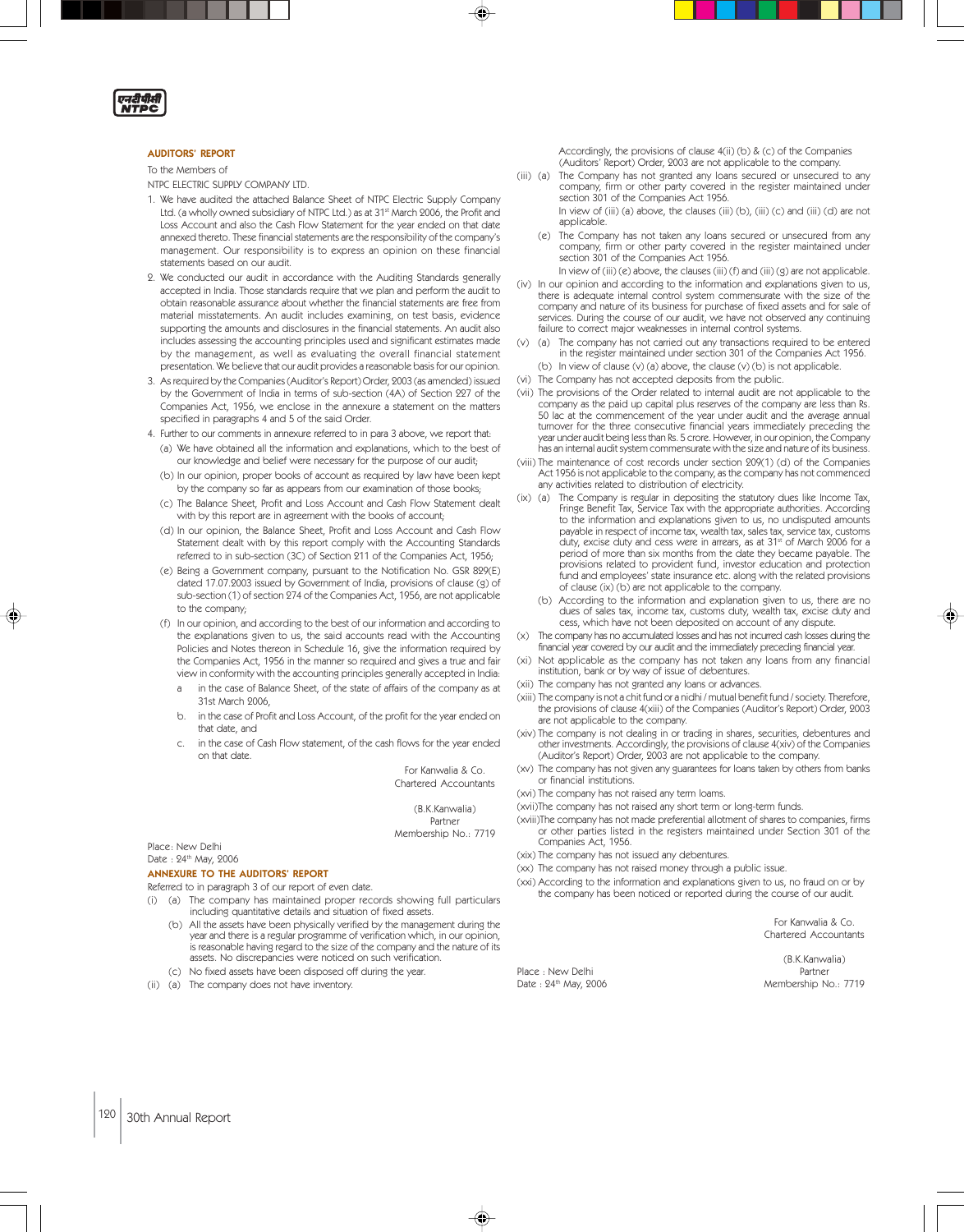

#### NTPC HYDRO LIMITED

(A wholly owned subsidiary of NTPC Limited) DIRECTORS' REPORT

#### To,

The Members,

Your Directors have pleasure in presenting their fourth Annual Report on the performance of the Company for the financial year ended 31st March 2006 together with the Audited Accounts and Auditors' Report thereon.

#### OPERATIONAL REVIEW

Your Company's maiden venture is Lata-Tapovan Hydro Electric Power Project (3x57 MW) in the State of Uttaranchal. Detailed Project Report (DPR) of this project has been completed. Techno-Economic Clearance (TEC) from Central Electricity Authority (CEA) and Stage I & II clearance form Ministry of Environment & Forest has also been received. The project is scheduled for commissioning by March, 2012. Annual Generation from this project is estimated as approx. 869 MU of this 12% is earmarked as free power to the State of Uttranchal.

The DPR of Rammam Stage-III Hydro Electric Power Project (3x40MW), in the State of West Bengal, has been completed and submitted to CEA for obtaining TEC. Ministry of Environment & Forest has also accorded stage-I & II approval. The implementation activities of this project are being initiated. The project is scheduled for commissioning by March 2012. Annual Generation from this project is estimated as approx. 467.50 MU out of which 85% of the power generated from this project shall be given to WBSEB and balance 15% shall rest with the Company.

#### FINANCIAL REVIEW

During the financial year ending 31<sup>st</sup> March 2006 the company has incurred expenditure of Rs 69 million, out of which Rs. 36 million has been capitalized. The Company has incurred loss of Rs. 33 million during the financial year as against loss of Rs. 30 million during the last year. In addition, Rs. 2 million were incurred on fixed assets during the financial year.

#### PARTICULARS OF EMPLOYEES

There being no employee in the Company with earning over the specified amount, the particulars of employees as prescribed under Sec. 217(2A) of Companies Act, 1956 read with the Companies (Particulars of Employees) Rules, 1975 are not required to be given.

#### FIXED DEPOSITS

The Company has not accepted any fixed deposit during the period ending 31st March, 2006.

#### CONSERVATION OF ENERGY, TECHNOLOGY ABSORPTION, FOREIGN EXCHANGE EARNING & OUTGO

Since the projects undertaken by the Company are in implementation stage, there are no significant particulars, relating to conservation of energy, technology absorption, under the Companies (Disclosure of Particulars in the Report of Board of Directors) Rule,1988. During the period under review the Company had no earning in foreign exchange. However, an amount of Rs. 1,57,283 was spent in equivalent foreign currency on foreign training.

#### AUDIT COMMITTEE

As per the provisions of Section 292A of the Companies Act, 1956, the Board of Directors has constituted an Audit committee comprising of S/Shri T.Sankaralingam, A.K.Singhal and G.K.Agarwal, Directors.

#### DIRECTORS

Shri C.P.Jain ceased to be Director of the Company w.e.f. 31st March 2006 consequent upon his superannuation from the services of NTPC Limited. Your Board places on record their deep appreciation for the valuable services rendered by Shri C.P. Jain during his tenure. Further, consequent upon appointment of Shri T.Sankaralingam as the Chairman & Managing Director of NTPC Limited, he was appointed as the Chairman of the Company.

#### AUDITORS' REPORT

The Comptroller and Auditor General of India (C&AG) vide letter dated 30<sup>th</sup> August, 2005 has appointed M/s S. R. Kapoor & Company, Chartered Accountants as Statutory Auditor of the Company for the financial year 2005-06. There is no adverse comment, observation or reservation in the auditors' report on the accounts of the Company.

#### COMPTROLLER & AUDITOR GENERAL REVIEW

C&AG vide letter dated 7<sup>th</sup> June, 2006 has decided not to review the report of the Auditors on the accounts of the company for the year ended 31<sup>st</sup> March 2006 and as such has no comments to make under Section 619(4) of the Companies Act, 1956. A copy of the letter issued by C&AG in this regard is at Annex-I.

#### DIRECTORS RESPONSIBILITY STATEMENT

Pursuant to Section 217(2AA) of the Companies Act, 1956 your Directors confirm that:

i) in the preparation of the Annual Accounts for the financial year ended 31<sup>st</sup> March 2006, the applicable accounting standards have been followed alongwith proper explanation relating to material departures;

- ii) the directors have selected such accounting policies and applied them consistently , and made judgments and estimates that are reasonable and prudent so as to give a true and fair view of the state of affairs of the company as at 31<sup>st</sup> March 2006 and of the loss of the company for the said period;
- iii) the directors had taken proper and sufficient care for the maintenance of adequate accounting records in accordance with the provisions of the Companies Act, 1956, for safeguarding the assets of the company and for preventing and detecting fraud and other irregularities; and
- iv) the directors had prepared the annual accounts for the financial year ended 31st March 2006, on going concern basis.

#### ACKNOWLEDGEMENT

The Board of Directors wish to place on record their appreciation for the support and co-operation extended by the NTPC Limited, the holding Company, Cental Electricity Authority and other agencies of Govt. of India/Govt. of Uttranchal/ Govt. of West Bengal, Auditors and the Bankers of the Company.

Place: New Delhi (T. Sankaralingam)<br>Dated: 99.07.9006 (Dated: Chairman Dated: 29.07.2006

For and on behalf of the Board of Directors

ANNEXURE-I

#### COMMENTS OF THE COMPTROLLER AND AUDITOR GENERAL OF INDIA UNDER SECTION 619 (4) OF THE COMPANIES ACT, 1956, ON THE ACCOUNTS OF NTPC HYDRO LIMITED, NEW DELHI FOR THE YEAR ENDED, 31<sup>ST</sup> MARCH, 2006

The Comptroller and Auditor General of India has decided not to review the report of the Auditors on the accounts of NTPC Hydro Limited, New Delhi for the year ended 31st March 2006 and as such he has no comments to make under Section 619(4) of the Companies Act, 1956

(Meera Swraup) Place: New Delhi Principal Director of Commercial Audit and Dated: 7th June, 2006 Ex-officio Member Audit Board-III New Delhi

# SIGNIFICANT ACCOUNTING POLICIES

#### 1. FIXED ASSETS

- 1.1 Fixed Assets are shown at historical cost.
- 1.2 Intangible assets are recorded at their cost of acquisition.
- 1.3 Capital expenditure on assets not owned by the Company is reflected as a distinct item in Capital Work-in-Progress till the period of completion and thereafter in the Fixed Assets.
- 1.4 Deposits, payments/liabilities made provisionally towards compensation, rehabilitation and other expenses relatable to land in possession are treated as cost of land.

#### 2. CAPITAL WORK-IN-PROGRESS

- 2.1 Incidental Expenditure during Construction (net) including corporate office expenses (allocated to the projects pro-rata to the annual capital expenditure) for the year is apportioned to Capital Work-in-Progress on the basis of accretions thereto.
- 2.2 Deposit work/ cost plus contracts are accounted for on the basis of statements of account received from the contractors.

#### 3. PROFIT AND LOSS ACCOUNT

- EXPENDITURE
	- 3.1 Depreciation is charged on straight line method at the rates specified in Schedule XIV of the Companies Act, 1956.
- 3.2 Depreciation on additions to/deductions from fixed assets during the year is charged on pro-rata basis from/up to the month in which the asset is available for use/disposal.
- 3.3 Assets costing up to Rs. 5000/- are fully depreciated in the year of capitalization.
- 3.4 Capital expenditure referred to in Para 1.3 is amortised over a period of 4 years, from the year in which the first unit of project concerned comes into commercial operation and thereafter from the year in which the relevant asset becomes available for use.
- 3.5 Expenses on training are charged to revenue in the year of incurrence.
- 3.6 Expenditure on Leave Travel Concession to employees is recognized in the year of availment due to uncertainties in accrual.
- 3.7 Prepaid expenses and prior period expenses / income of items of Rs. 100,000/-and below are charged to natural heads of accounts.

#### 4. RETIREMENT BENEFITS

The liabilities for retirement benefits in respect of gratuity, leave encashment and Post Retirement Medical Scheme are ascertained annually by the holding company on actuarial valuation at the year end. The company provides for retirement benefits in respect of provident fund, gratuity, leave encashment and Post Retirement Medical Scheme as apportioned by the holding company.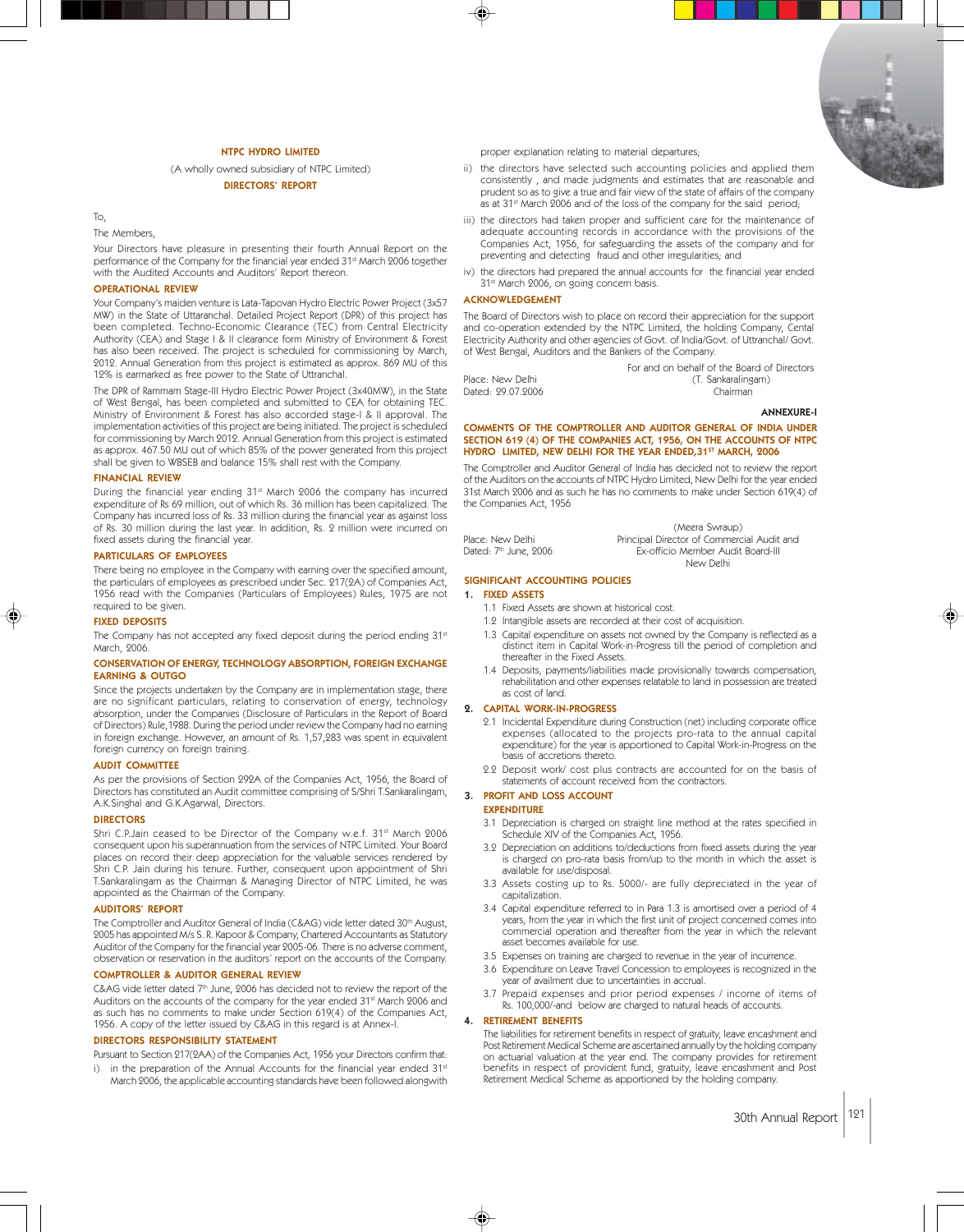

### NTPC HYDRO LIMITED BALANCE SHEET AS AT 31<sup>ST</sup> MARCH 2006

Schedules 1 to 12, significant accounting policies form integral part of accounts.

(D.K.Gupta) (Manish Kumar) (A.K.Singhal) (T.Sankaralingam)

**(Manish Kumar)**<br>Company Secretary

For and on behalf of Board of Directors

#### NTPC HYDRO LIMITED PROFIT & LOSS ACCOUNT FOR THE YEAR ENDED 31ST MARCH 2006

Rs.

|                                           |                 |                | Rs.           |                   |
|-------------------------------------------|-----------------|----------------|---------------|-------------------|
|                                           | <b>SCHEDULE</b> | As at          | As at         |                   |
|                                           | NO.             | 31.03.2006     | 31.03.2005    |                   |
| <b>SOURCES OF FUNDS</b>                   |                 |                |               |                   |
| Capital                                   | 1               | 100,000,000    | 48,121,100    | <b>EXPENDIT</b>   |
|                                           |                 | 100,000,000    | 48,121,100    | Employe           |
| <b>APPLICATION OF FUNDS</b>               |                 |                |               | Administ          |
| <b>Fixed Assets</b>                       |                 |                |               |                   |
| Gross Block                               | 9               | 5,309,935      | 3,501,732     | Deprecia          |
| Less: Depreciation                        |                 | 802,920        | 582,918       | Finance           |
| Net Block                                 |                 | 4,507,015      | 2,918,814     | <b>Total Expe</b> |
| Capital Work In Progress                  | 3               | 35,705,819     | 662,063       | Loss befo         |
| Construction Stores and Advances          | $\overline{4}$  | 1,194,698      |               |                   |
|                                           |                 | 41,407,532     | 3,580,877     | Provision f       |
| <b>Current Assets, Loans and Advances</b> |                 |                |               | Less : FBT        |
| Cash and Bank balances                    | 5               | 2,879,877      | 1,328,901     | Provision f       |
| Loans and Advances                        | 6               | 330,211        | 149,928       | Loss after        |
|                                           |                 | 3,210,088      | 1,478,829     | Balance br        |
| Less:                                     |                 |                |               |                   |
| <b>Current Liabilities and Provisions</b> |                 |                |               | Balance c         |
| Liabilities                               | 7(a)            | 25,708,351     | 4,651,248     | Incidental        |
| Provisions                                | 7(b)            | 49,305         |               | Constructio       |
|                                           |                 | 25,757,656     | 4,651,248     | Earning pe        |
| Net Current Assets                        |                 | (22, 547, 568) | (3, 172, 419) |                   |
| Profit & Loss Account                     |                 | 81,140,036     | 47,712,642    |                   |
| <b>TOTAL</b>                              |                 | 100,000,000    | 48,121,100    | As per our        |
| Notes on Accounts                         | 19              |                |               | $For$ $SP$ $K$    |

| <b>SCHEDULE</b>                                     | <b>Current Year</b> | Previous Year |
|-----------------------------------------------------|---------------------|---------------|
| NO.                                                 |                     |               |
| <b>EXPENDITURE</b>                                  |                     |               |
| Employees' remuneration and benefits 8              | 10,684,979          | 10,870,779    |
| Administration & other expenses<br>9                | 22,474,566          | 19,187,622    |
| Depreciation                                        | 91,066              | 407,006       |
| 10<br>Finance charges                               | 4,369               | 1,821         |
| <b>Total Expenditure</b>                            | 33,254,980          | 30,467,227    |
| Loss before tax                                     | 33,254,980          | 30,467,227    |
| Provision for Fringe Benefit Tax                    | 577,494             |               |
| Less: FBT Allocated to IEDC                         | (405, 080)          |               |
| Provision for Fringe benefit tax (Net)              | 172,414             |               |
| Loss after tax                                      | 33,427,394          | 30,467,227    |
| Balance brought forward                             | 47,712,642          | 17,245,415    |
| <b>Balance carried to Balance Sheet</b>             | 81,140,036          | 47,712,642    |
| Incidental Expenditure During<br>11<br>Construction |                     |               |
| Earning per share(Basic/Diluted)                    | (5.71)              | (13.85)       |

 For and on behalf of Board of Directors report of even date

S.R. Kapur & Co.

Chartered Accountants

| (D.K.Gupta)                   | (Manish Kumar)    | (A.K.Singhal) | (T.Sankaralingam) |
|-------------------------------|-------------------|---------------|-------------------|
| Partner                       | Company Secretary | Director      | Chairman          |
| $D1 = 12$ $A1 = 12$ $B1 = 11$ |                   |               |                   |

Place : New Delhi<br>Dated: 25<sup>th</sup> May 2006

| NTPC HYDRO LIMITED                          |             |             | SCHEDULE 1 (Contd.)                          |             | Rs.        |
|---------------------------------------------|-------------|-------------|----------------------------------------------|-------------|------------|
| <b>SCHEDULES - FORMING PART OF ACCOUNTS</b> |             |             |                                              | As at       | As at      |
|                                             |             | Rs.         |                                              | 31.03.2006  | 31.03.2005 |
|                                             | As at       | As at       | ISSUED, SUBSCRIBED AND PAID-UP               |             |            |
|                                             | 31.03.2006  | 31.03.2005  | 10,000,000 Equity shares of Rs. 10/- each    | 100,000,000 | 45,621,100 |
| <b>SCHEDULE 1</b>                           |             |             | fully paid up (Previous year 4,562,110       |             |            |
| <b>CAPITAL</b>                              |             |             | Equity shares of Rs.10/- each fully paid up) |             |            |
| <b>AUTHORISED</b>                           |             |             | held by the holding company, NTPC Limited    |             |            |
| 25,000,000 Equity shares of Rs. 10/- each   | 250,000,000 | 100,000,000 | and its nominees                             |             |            |
| (Previous year 10,000,000 Equity shares     |             |             | Share Capital Deposit                        |             | 2,500,000  |
| of Rs.10/- each)                            |             |             |                                              | 100,000,000 | 48,121,100 |
|                                             |             |             |                                              |             |            |

⊕

# SCHEDULE 2<br>FIXED ASSETS

◈

As per our report of even date For S.R. Kapur & Co. Chartered Accountants

Place : New Delhi<br>Dated: 25<sup>th</sup> May 2006

|                                                           |                     | <b>GROSS BLOCK (AT COST)</b> |                            |                        |                     | <b>DEPRECIATION</b> |                            | <b>NET BLOCK</b>   |                     |                     |
|-----------------------------------------------------------|---------------------|------------------------------|----------------------------|------------------------|---------------------|---------------------|----------------------------|--------------------|---------------------|---------------------|
| <b>Fixed Assets</b>                                       | As at<br>01.04.2005 | <b>Additions</b>             | Deductions/<br>Adjustments | As<br>on<br>31.03.2006 | As at<br>01.04.2005 | For the<br>Year     | Deductions/<br>Adjustments | Upto<br>31.03.2006 | As at<br>31.03.2006 | As at<br>31.03.2005 |
| Furniture, fixtures & other office<br>equipments          | ,770,916            | 250,715                      | 304,961                    | 1,716,670              | 391,483             | 104,724             | 97,606                     | 398,601            | 1,318,069           | 1,379,433           |
| <b>EDP-Equipments</b>                                     | 116,444             | 1,223,475                    | 92,198                     | 2,247,721              | 149,131             | 218,601             | 3,736                      | 363,996            | 1,883,725           | 967,313             |
| Communication Equipments                                  | 55,500              | 18,784                       | 34,284                     | 40,000                 | 42,304              | 3,739               | 6,043                      | 40,000             |                     | 13,196              |
| Plant & Machinery                                         |                     | 11,640                       | $\overline{\phantom{a}}$   | 11,640                 |                     | 393                 |                            | 323                | 11,317              |                     |
| Capital expenditure on Assets<br>not owned by the Company | 558,872             | 735,032                      | $\overline{\phantom{a}}$   | 1,293,904              |                     |                     |                            |                    | 1,293,904           | 558,872             |
|                                                           | 3,501,732           | 2,239,646                    | 431,443                    | 5,309,935              | 582,918             | 327,387             | 107,385                    | 802,920            | 4,507,015           | 2,918,814           |
| Previous Year                                             | 1,216,459           | 2,312,192                    | 26,919                     | 3,501,732              | 177,616             | 407,006             | 1,704                      | 582,918            | 2,918,814           | 1,038,843           |

 $\frac{236,321}{327,387}$ 

◈

 $\overline{a}$ 

Charged to Profit & Loss Account 91,066 Transferred to IEDC

122 30th Annual Report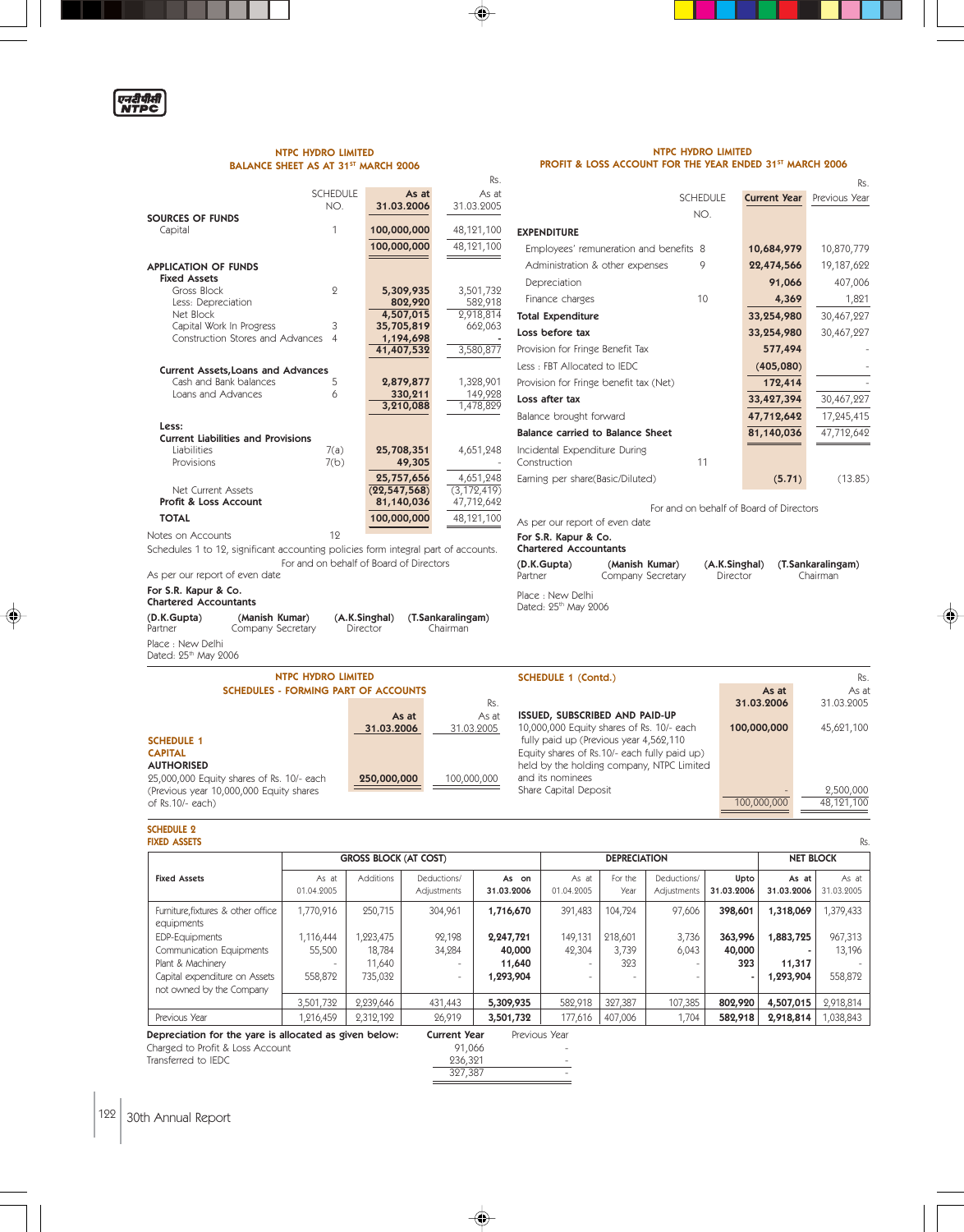|                                                               |            |                     |                    |                         | <b>SCHEDULE 9</b>                                                  |                                               |
|---------------------------------------------------------------|------------|---------------------|--------------------|-------------------------|--------------------------------------------------------------------|-----------------------------------------------|
| <b>CAPITAL WORK-IN-PROGRESS</b>                               |            |                     |                    | Rs.                     | <b>ADMINISTRATION &amp; OTHER EXPENSES</b>                         | <b>Current Year</b>                           |
| <b>Fixed Assets</b>                                           | As at      |                     | Capitalise         | As at                   | Power Charges                                                      | 188,063                                       |
|                                                               | 01.04.2005 | Additions           | during             | 31.03.2006              | Water Charges<br>Rent                                              | 6,859<br>3,584,668                            |
|                                                               |            |                     | the Year           |                         | Repairs & Maintenance                                              |                                               |
| Capital expenditure on Assets                                 | 662,063    | 72,969              | 735,032            |                         | <b>Building</b>                                                    | 437,856                                       |
| not owned by the company                                      |            |                     |                    |                         | Others<br>Others Insurance                                         | 1,649,956<br>4,791                            |
| Survey, investigation, consultancy<br>and supervision charges |            | 6,675,222           |                    | 6,675,222               | <b>Environment Protection Cess</b>                                 | 400,000                                       |
| incidental Expenditure during                                 |            | 29,030,597          |                    | 29,030,597              | Training & Recruitment Expenses                                    | 458,236                                       |
| construction                                                  |            |                     |                    |                         | Communication Expenses<br>Inland Travel                            | 693,919<br>4,336,464                          |
|                                                               |            | 662,063 35,778,788  |                    | 735,032 35,705,819      | Remuneration to Auditors                                           |                                               |
| Previous Year                                                 |            | 662,063             |                    | 662,063                 | Audit Fee                                                          | 22,040                                        |
| <b>SCHEDULE 4</b>                                             |            |                     |                    |                         | In Other Capacity<br><b>Publicity Expenses</b>                     | 21,530<br>37,000                              |
| <b>CONSTRUCTION STORES AND ADVANCES</b>                       |            |                     |                    | Rs.                     | <b>Entertainment Expenses</b>                                      | 397,253                                       |
|                                                               |            |                     | As at              | As at                   | Transit Hostel Expenses                                            | 269,930                                       |
|                                                               |            | 31.03.2006          |                    | 31.03.2005              | Books and Periodicals                                              | 21,381                                        |
| Advance for Captial Expenditure                               |            | 1,194,698           |                    |                         | Professional charges and consultancy fees<br>Legal Expenses        | 354,995<br>979,500                            |
| Unsecured, considered good                                    |            |                     |                    |                         | EDP Hire and other charges                                         | 319,888                                       |
|                                                               |            | 1,194,698           |                    |                         | Printing and Stationery                                            | 181,285                                       |
| <b>SCHEDULE 5</b>                                             |            |                     |                    |                         | Survey, Investigaion, Cosultancy and                               |                                               |
| <b>CASH &amp; BANK BALANCES</b>                               |            |                     |                    |                         | Supervision Charges<br>Miscellaneous Expenses                      | 17,012,328<br>1,466,688                       |
| Balances with scheduled banks                                 |            |                     |                    |                         |                                                                    | 32,844,630                                    |
| Current Account                                               |            | 2,879,877           |                    | 1,328,901               | Less: Transferred to incidental expenditure                        |                                               |
|                                                               |            | 2,879,877           |                    | 1,328,901               | during construction - Schedule 11                                  | 10,370,064<br>22,474,566                      |
| <b>SCHEDULE 6</b>                                             |            |                     |                    |                         | <b>SCHEDULE 10</b>                                                 |                                               |
| <b>LOANS AND ADVANCES</b>                                     |            |                     |                    |                         | <b>FINANCE CHARGES</b>                                             |                                               |
| Advances recoverable in cash or in kind or                    |            |                     |                    |                         | <b>Bank Charges</b>                                                | 9,820                                         |
| for value to be received                                      |            |                     |                    |                         | Less: Transferred to incidental expenditure                        |                                               |
| Unsecured, considered good                                    |            |                     |                    |                         | during construction - Schedule 11                                  | (5, 451)<br>4,369                             |
| <b>Employees</b><br>Others                                    |            |                     | 43,051             | 97,800                  |                                                                    |                                               |
|                                                               |            |                     | 287,160<br>330,211 | 52,128<br>149,928       | <b>SCHEDULE 11</b>                                                 |                                               |
|                                                               |            |                     |                    |                         | INCIDENTAL EXPENDITURE DURING<br><b>CONSTRUCTION</b>               | <b>Current Year</b>                           |
| SCHEDULE 7 (a)                                                |            |                     |                    |                         |                                                                    | A. Employees' remuneration and othre benefits |
| <b>CURRENT LIABILITIES</b>                                    |            |                     |                    |                         | Salaries, wages, allowances & benefits                             | 14,869,569                                    |
| Sundry Creditors for capital expenditure                      |            |                     |                    |                         | Contribution to provident and other funds                          | 1,582,605                                     |
| other than small scale undertakings                           |            | 3,250,880           |                    |                         | Welfare Expenses                                                   | 1,561,507                                     |
| Sundry Creditors for goods and services                       |            |                     |                    |                         | Total (A)                                                          | 18,013,681                                    |
| other than small scale undertakings                           |            | 1,405,781           |                    | 2,240,025               | <b>B. Othre Expenses</b>                                           |                                               |
| Amount payable to NTPC Ltd.                                   |            | 18,738,911          |                    | 1,774,648               | Power Charges<br>Water Charges                                     | 132,505<br>5,087                              |
| Deposits, retention money from contractors                    |            |                     |                    |                         | Rent                                                               | 2,442,400                                     |
| and others                                                    |            | 1,906,255           |                    | 259,307                 | Repairs & Maintenance                                              | 1,326,264                                     |
| Less: Investments held as security                            |            |                     | (76, 810)          | (24, 450)               | Hiring of Vehicles                                                 | 709,915                                       |
|                                                               |            | 25,225,017          |                    | 4,249,530               | Communication Expenses<br>Travelling Expenses                      | 462,330<br>2,665,249                          |
| Other Liabilities                                             |            | 25,708,351          | 483,334            | 401,718<br>4,651,248    | Advertainment and Publicity                                        | 32,000                                        |
|                                                               |            |                     |                    |                         | Entertainment Expenses                                             | 260,707                                       |
| SCHEDULE 7 (b)                                                |            |                     |                    |                         | Guest House Expenses<br><b>Books and Periodicals</b>               | 165,614<br>14,215                             |
| <b>PROVISIONS</b>                                             |            |                     |                    |                         | Professional charges and consultancy fees                          | 251,759                                       |
| Provisions for Fringe Benefit tax                             |            |                     | 577,494            |                         | Legal Expenses                                                     | 979,000                                       |
| Less: Advance tax F.B.T.                                      |            |                     | 528,189            |                         | EDP Hire and other charges                                         | 218,527                                       |
|                                                               |            |                     | 49,305             |                         | Printing and Stationery                                            | 102,911                                       |
| <b>SCHEDULE 8</b>                                             |            |                     |                    |                         | Miscellaneous Expenses<br>Auditor's Remuneration in other capacity | 160,906<br>38,060                             |
| <b>EMPLOYEES' REMUNERATION AND BENEFITS</b>                   |            |                     |                    |                         | Transport Vehicle Running Expenses                                 | 2,315                                         |
|                                                               |            |                     |                    | Rs.                     | Subscription to trade & other association                          | 300                                           |
|                                                               |            | <b>Current Year</b> |                    | Previous Year           | Water Cess & Environment Protection Cess                           | 400,000                                       |
| Employees' remuneration and benefits                          |            |                     |                    |                         | Total $(B)$                                                        | 10,370,064                                    |
| Salaries, wages, bonus, allowances & benefits                 |            | 22,787,328          |                    | 8,126,256               | C. Depreciation                                                    | 236,321                                       |
| Contribution to provident and other funds                     |            | 2,422,927           |                    | 876,815                 | D. Interest & Finance Charges Capitalised                          |                                               |
|                                                               |            | 3,488,405           |                    | 1,867,708<br>10,870,779 | Bank Charges<br>Total (D)                                          | 5,451<br>5,451                                |
| Welfare Expenses                                              |            | 28,698,660          |                    |                         |                                                                    |                                               |
| Less: Transferred to incidental expenditure                   |            |                     |                    |                         |                                                                    | E. Tax provision on IEDC Income<br>405,080    |
| during construction - Schedule 11                             |            | 18,013,681          |                    |                         | Total (E)                                                          | 405,080                                       |

 $\blacklozenge$ 

◈

 $\color{red}\blacklozenge$ 

♦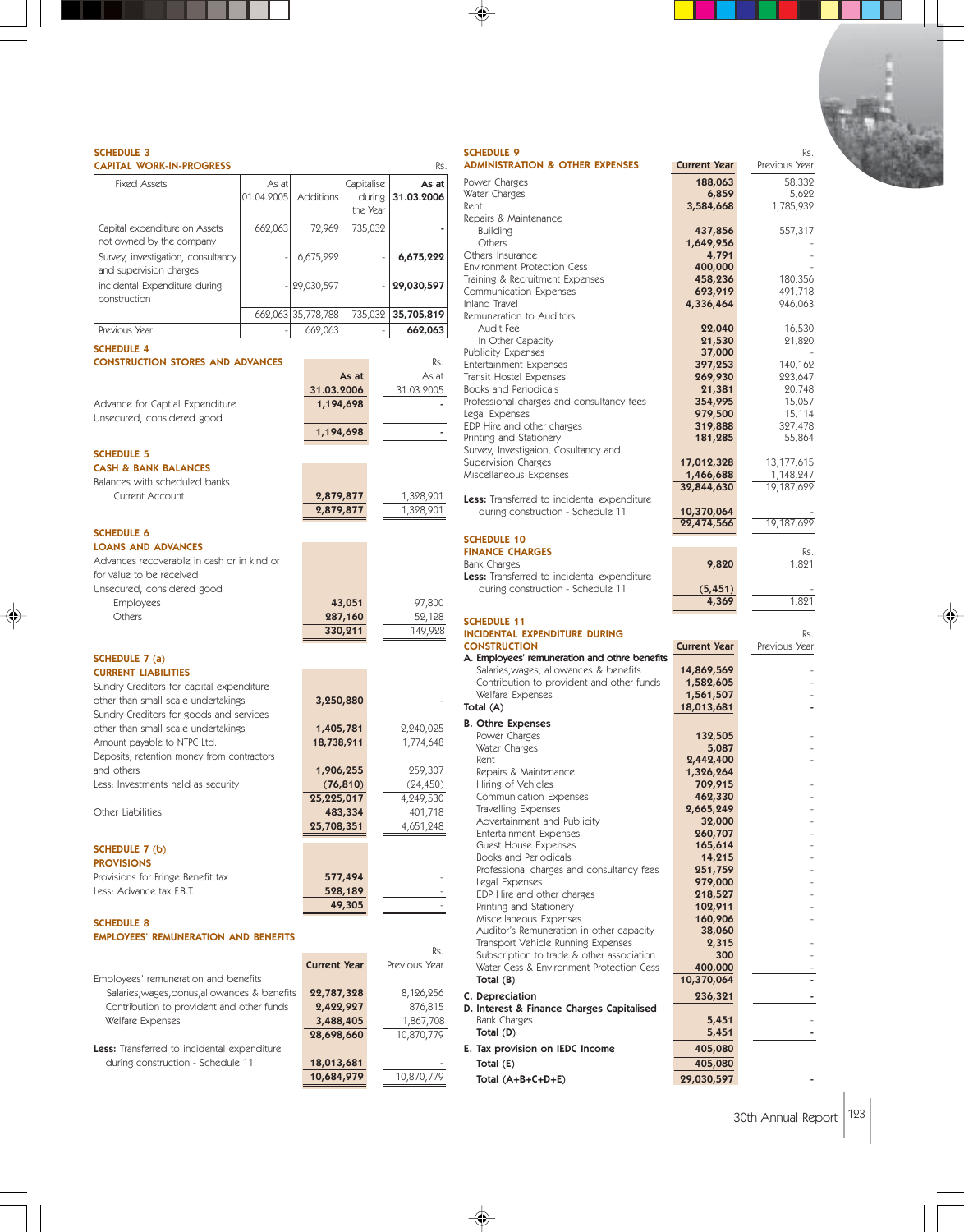एनरीपीती<br>NTPC

# NTPC HYDRO LIMITED

## NOTES ON ACCOUNT

SCHEDULE 12

1. Estimated amount of contracts remaining to be executed on capital account and not provided for Rs. 299.29 lakhs.

- 2. Related Party Disclosures
	- i) The Company is a wholly owned subsidiary of NTPC Ltd.
	- ii) Key Management Perosnnel (appointed by the Holding Company i.e. NTPC Ltd.)

| Shri C.P. Jain        | Chairman * |
|-----------------------|------------|
| Shri T. Sankaralingam | Director   |
| Shri A.K. Singhal     | Director   |
| Shri G.K. Agarwal     | Director   |
| - - - - - - -         |            |

\*superannuated on 31.3.2006

iii) The Key Management Personnel are on appointment to the Company on part-time basis from the Holding Company NTPC Ltd. Company pays no remuneration to the key management personnel as their remuneration (being full-time employees of the Holding Company) is paid by NTPC Ltd.

#### 3. Earning Per Share

The elements considered for calculation of Earning Per Share (Basic and Diluted) are as under :

|                                                                 | <b>Current Period</b> | Previous Year  |
|-----------------------------------------------------------------|-----------------------|----------------|
|                                                                 | as on 31.03.06        | as on 31.03.05 |
| Net Loss used as numerator                                      | 33,427,394            | 30,467,227     |
| Weighted Average number of equity<br>shares used as denominator | 5,855,556             | 2,200,196.6    |
| Earning Per Share (Rupees) - Basic and<br>Diluted               | (5.71)                | (13.85)        |
| Face value per share (Rupees)                                   | 10.00                 | 10.00          |

- 4. The company has capitalized incidental expenses during construction period w.e.f. 2nd August, 2005 relating to Lata Tapovan Project and Corporate Office as the Detailed Project Report (DPR) has been approved by the Board of Diretors in their meeting held on 2nd August, 2005. Further Rammam Project was also approved by the Board of Directors on 21st March, 2006 and accordingly incidental expenses during construction has been capitalized and Corporate Office expenses has been allocated to Lata Tapovan Project and Rammam Project in the ratio of capital expenditure of the projects.
- 5. Cost of building and trees has not been considered for working out the estimated amount of the contract remaining to be executed on capital account as the amount thereof shall be ascertained only after physical possession of the land.
- 6. Previous year's figures have been regrouped/rearranged wherever necessany.

#### INFORMATION PURSUANT TO PART IV OF SCHEDULE VI OF THE COMPANIES ACT, 1956

BALANCE SHEET ABSTRACT AND COMPANY'S GENERAL BUSINESS PROFILE

| ı | <b>Registration Details</b>                                                                                            | State Code:<br>5<br>5 |
|---|------------------------------------------------------------------------------------------------------------------------|-----------------------|
|   | Registration No. U<br>12<br>$\Omega$                                                                                   | 8<br>G                |
|   | Balance-sheet date<br>13                                                                                               |                       |
| Ш | Capital Raised during the year (Rs. In Thousands).                                                                     |                       |
|   | Public Issue                                                                                                           |                       |
|   | Rights Issue                                                                                                           |                       |
|   | Bonus Issue                                                                                                            |                       |
|   | Private Placement<br>8                                                                                                 |                       |
| ш | Position of Mobilization and Deployment of Funds (Amount in Rs. Thousands)<br><b>Total Assets</b><br>Total liabilities |                       |
|   |                                                                                                                        |                       |



| Paid up Capital                      | Capital Deposit Acco |
|--------------------------------------|----------------------|
| $^{()}$<br>$\cup$                    |                      |
| Secured Loans                        | Reserve & Surplus    |
| Deferred Tax Liability               | Unsecured Loans      |
| <b>Application of Funds</b>          |                      |
| Net Fixed Assets                     | Investments          |
| 8<br>Λ                               |                      |
| Net Current Assets                   | Misc. Expenditure    |
| 5<br>12<br>8<br>4<br>ջ               |                      |
| <b>Accumulated Losses</b><br>ملبايله |                      |

# $8 \mid 1 \mid 1 \mid 4 \mid 0$

### IV. Performance of Company (Rs. in Thousands) Turnover (Including Other Income) Total Expenditure



Capital Deposit Account

 For and on behalf of Board of Directors In terms of our report of even date For S.R. Kapur & Co. Chartered Accountants<br>(D.K.Gupta) (Manish Kumar) (D.K.Gupta) (Manish Kumar) (A.K.Singhal) (T.Sankaralingam) Company Secretary

Rs.

Place : New Delhi

Dated: 95th MAY 9006

#### NTPC HYDRO LIMITED CASH FLOW STATEMENT FOR THE YEAR ENDED 31ST MARCH 2006

|                                      | <b>Current Year</b> | Previous Year  |
|--------------------------------------|---------------------|----------------|
| <b>A.CASH FLOW FROM</b>              | 31.03.2006          | 31.03.2005     |
| <b>OPERATING ACTIVITIES</b>          |                     |                |
| <b>Net Loss</b>                      | (33, 254, 980)      | (30, 467, 227) |
| Adjustment for:                      |                     |                |
| Depreciation                         | 91,066              | 407,006        |
|                                      | 91,066              |                |
| Operating Loss before Working        | (33, 163, 914)      | (30,060,221)   |
| Capital Changes                      |                     |                |
| Adjustment for:                      |                     |                |
| Trade Payables and Other Liabilities | 21,106,408          | 2,656,211      |
| Loans and Advances                   | (180, 283)          | (117,083)      |
|                                      | 20,926,125          | 2,539,128      |
| Cash generated from operations       | (12, 237, 789)      | (27, 521, 093) |
| Direct Taxes Paid                    | (172, 414)          |                |
| Net Cash from Operating              | (12, 410, 203)      | (27,521,093)   |
| <b>Activities-A</b>                  |                     |                |
|                                      |                     |                |
| <b>B. CASH FLOW FROM</b>             |                     |                |
| <b>INVESTING ACTIVITIES</b>          |                     |                |
| Purchase of Fixed Assets &           | (37, 917, 721)      | (2,949,040)    |
| CWIP & Const. Advance                |                     |                |
|                                      | (50, 327, 924)      | (30, 470, 133) |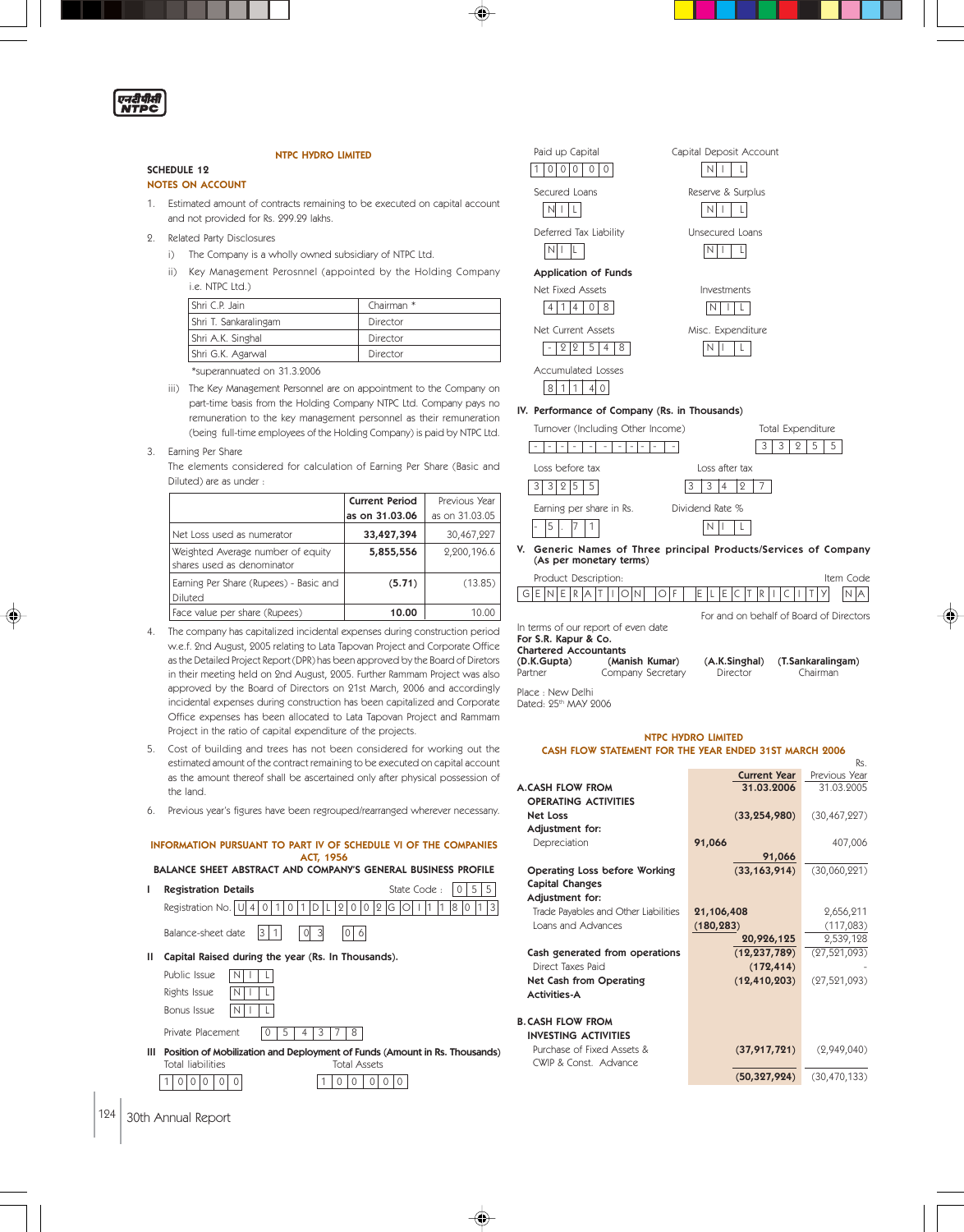|                                                                             |                     | Rs.           |
|-----------------------------------------------------------------------------|---------------------|---------------|
|                                                                             | <b>Current Year</b> | Previous Year |
| <b>C. CASH FLOW FROM</b><br><b>FINANCING ACTIVITIES</b>                     |                     |               |
| Proceeds from issuance of<br>share capital                                  | 51,878,900          | 30,573,000    |
|                                                                             | 51,878,900          | 30,573,000    |
| Net Increase in Cash and<br>Cash equivalents $(A+B+C)$                      | 1,550,976           | 102,867       |
| Cash and cash equivalents<br>(Opening Balance)<br>Cash and cash equivalents | 1,328,901           | 1,226,034     |
| (Closing Balance)                                                           | 2,879,877           | 1,328,901     |
|                                                                             |                     |               |

| As per our report of even date |                   | For and on behalf of Board of Directors |                   |  |  |  |
|--------------------------------|-------------------|-----------------------------------------|-------------------|--|--|--|
| For S.R. Kapur & Co.           |                   |                                         |                   |  |  |  |
| <b>Chartered Accountants</b>   |                   |                                         |                   |  |  |  |
| (D.K.Gupta)                    | (Manish Kumar)    | (A.K.Singhal)                           | (T.Sankaralingam) |  |  |  |
| Partner                        | Company Secretary | Director                                | Chairman          |  |  |  |
| Place : New Delhi              |                   |                                         |                   |  |  |  |
| Dated: 25th May 2006           |                   |                                         |                   |  |  |  |

AUDITORS' REPORT

To the Members of NTPC Hydro Limited

- New Delhi
- We have audited the attached Balance Sheet of NTPC HYDRO LIMITED, as at 31st March, 2006, the Profit and Loss Account and also the Cash Flow statement for the year ended on that date annexed thereto. These financial statements are the responsibility of the company's management. Our responsibility is to express an opinion on these financial statements based on our audit.
- 2 We conducted our audit in accordance with the auditing standards generally accepted in India. Those Standards require that we plan and perform the audit to obtain reasonable assurance about whether the financial statements are free of material misstatement. An audit includes examining, on a test basis, evidence supporting the amounts and disclosures in the financial statements. An audit also includes assessing the accounting principles used and significant estimates made by management, as well as evaluating the overall financial statement presentation. We believe that our audit provides a reasonable basis for our opinion.
- 3. As required by the Companies (Auditor's Report) Order, 2003 issued by the Central Government of India in terms of sub-section (4A) of section 227 of the Companies Act, 1956, we enclose in the Annexure a statement on the matters specified in paragraphs 4 and 5 of the said Order.
- 4. Further to our comments in the Annexure referred to above, we report that:- We have obtained all the information and explanations, which to the best of our knowledge and belief were necessary for the purposes of our audit.
	- ii. In our opinion, proper books of account as required by law have been kept by the company so far as appears from our examination of those books.
	- iii. The Balance Sheet, Profit & Loss Account and Cash Flow statement dealt with by this report are in agreement with the books of account.
	- iv. In our opinion, the Balance Sheet, Profit & Loss Account and Cash Flow statement dealt with by this report comply with the accounting standards referred to in sub-section (3C) of section 211 of the Companies act, 1956;
	- We have been informed that the provisions of section  $274(1)(g)$  of the Companies Act, 1956 are not applicable to the directors of the Company, pursuant to Circular No. 8/2002 dated 22nd March, 2002 issued by Department of Company Affairs, Government of India as the company is wholly owned subsidiary of the Government Company.
	- In our opinion and to the best of our information and according to the explanations given to us, the said accounts read together with notes thereon, give the information required by the Companies Act, 1956, in the manner so required and give a true and fair view in conformity with the accounting principles generally accepted in India;
		- a) in the case of the Balance Sheet, of the state of affairs of the Company as at 31st March, 2006;
		- b) in the case of the Profit and Loss Account, of the loss for the year ended on that date; and
		- c) in the case of the Cash Flow statement, of the cash flow for the year ended on that date.

for S.R. Kapur & Co. Chartered Accountants

Place : New Delhi (D.K. Gupta)<br>Dated: 25<sup>th</sup> May 2006 (D.K. Gupta) Dated: 25<sup>th</sup> May 2006

Membership No. 089480

◈

Annexure referred in paragraph 3 of Auditors' Report to the Members of NTPC HYDRO LIMITED on the accounts for the year ended on 31st March, 2006

- i) a) The company has maintained proper records showing full particulars including quantitative details and situation of fixed assets.
	- b) All fixed assets have been physically verified by the management during the year which, in our opinion, is reasonable having regard to the size of the company and the nature of its assets. No material discrepancies were noticed on such verification.
	- c) In our opinion and according the information and explanations given to us no substantial part of fixed assets of the company have been disposed off during the year.
- As the company has not purchased / sold goods during the year nor is there any opening stock, requirement of reporting on physical verification of stocks or maintenance of inventory records is not applicable.
- The company has neither taken nor granted loans, secured or unsecured from/ to companies, firms and other parties covered in the register maintained under section<br>301 of the Companies Act 1956. Accordingly paragraphs of clauses 4(iii)(b), (c)<br>& (d) of the Companies Auditor's Report Order 2003 are not
- In our opinion and according to the information and explanations given to us, there are adequate internal control procedures commensurate with the size of the company and the nature of its business with regard to purchase of fixed assets. The company has not made any purchase / sale. During the course of our audit, we have not observed any continuing failure to correct major weaknesses in internal control systems.
- v) a) According to the information and explanations given to us, we are of the opinion that the transactions that needed to be entered into the register maintained under section 301 of the Companies Act, 1956 have been so entered.
	- b) In our opinion and according to the information and explanations given to us, the transactions made in pursuance of contracts or arrangements during the year have been made at prices which are reasonable though company has made reimbursements only.
- vi) According to the information and explanations given to us, the company has not<br>accepted deposits under the provisions of section 58A & 58AA or any other<br>relevant provisions of the Companies Act, 1956 and the Companies of Deposits) Rules 1975.
- vii) In our opinion, the company has an internal audit system commensurate with the size and nature of its business.
- viii). The Central Government has prescribed the maintenance of cost records for Electricity Industry under section 209 (l)(d) of the Companies Act, 1956. As the company has not yet started its commercial production, clause 4(viii) of the Companies Auditor's Report Order, 2003 is not applicable.
- ix) (a) The company is regular in depositing with appropriate authorities undisputed statutory dues including provident fund, investor education protection fund, employees' state insurance, income tax, sales tax, wealth tax, service tax, custom duty, excise duty, cess and other material statutory dues applicable to it.
	- (b) According to the information and explanations given to us, no undisputed amounts payable in respect of income tax, sales tax, wealth-tax, service tax, customs duty, excise duty and cess were in arrears.
	- (c) According to the information and explanation given to us, there are no dues of sales tax, income tax, customs duty, wealth tax, excise duty and cess which have not been deposited on account of any dispute.
- x) As the company has been registered for a period of less than five years, the provisions of clause 4(x) of the Company (Auditor's Report) Order 2003 is not applicable.
- According to the information and explanations given to us, the company has not taken loans from financial institution, banks or debenture holders.
- xii) The company has not granted loans and advances on the basis of security by way of pledge of shares, debentures, and other securities.
- xiii) The company is not a chit fund or a nidhi / mutual benefit fund / society. Therefore, the provisions of clause 4(xiii) of the Companies (Auditor's Report) Order, 2003 is not applicable to the company.
- xiv) The company is not dealing in or trading in shares, securities, debentures and other investments. Accordingly, the provision of clause 4(xiv) of the Companies (Auditor's Report) Order, 2003 is not applicable to the company.
- xv) The company has not given any guarantee for loans taken by others from banks or financial institutions.
- xvi) The company has not taken term loans during the year.
- xvii) The company has not raised short term or long term funds during the year.
- xviii) According to the information and explanations given to us, the company has made preferential allotment of shares to NTPC Limited holding company, covered in the register maintained under section 301 of the Companies Act, 1956. In our opinion, the price at which shares have been issued is not prejudicial to the interest of the company.
- xix) The Company has not issued debentures during the period covered by our audit.
- xx) The company has not raised money by public issue.
- xxi) According to the information and explanations given to us, no fraud on or by the company has been noticed or reported during the course of our audit.

for S.R. Kapur & Co. Chartered Accountants

Place : New Delhi (D.K. Gupta) Dated: 25th May 2006 Partner Membership No. 089480

30th Annual Report 125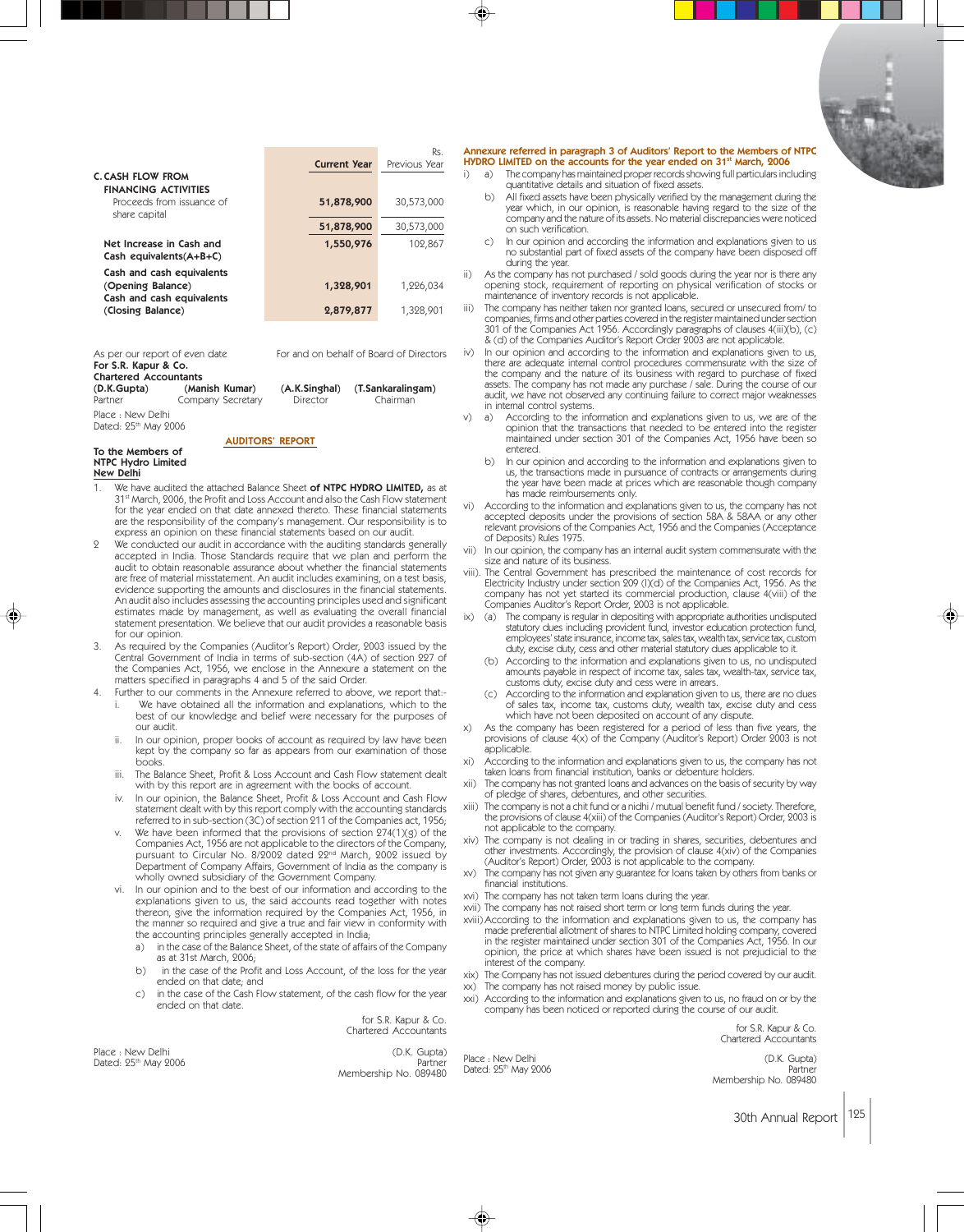

NTPC VIDYUT VYAPAR NIGAM LIMITED (A wholly owned subsidiary of NTPC Limted) DIRECTORS' REPORT

#### To the Members,

Your Directors have pleasure in presenting the fourth Annual Report on the working of the Company for the financial year ended on 31<sup>st</sup> March 2006 together with Audited Statement of Accounts, Auditors' Report and Review by the Comptroller & Auditor General of India for the reporting period.

#### FINANCIAL RESULTS

|                                    |                                            | (Amount in Rs.)                            |
|------------------------------------|--------------------------------------------|--------------------------------------------|
|                                    | Year ended<br>31 <sup>st</sup> March, 2006 | Year ended<br>31 <sup>st</sup> March, 2005 |
| Income/Revenue                     | 444, 13, 91, 654                           | 5,99,23,60,451                             |
| Profit before Tax                  | 5,06,74,996                                | 9,10,28,368                                |
| Less: Current Tax                  | 1,69,37,865                                | 3,37,54,101                                |
| Profit after current Tax           | 3,37,37,131                                | 5,72,74,267                                |
| Provision for deferred Tax         | 4,67,212                                   | (90,098)                                   |
| Profit after tax                   | 3,32,69,919                                | 5,73,64,365                                |
| Balance brought forward            | 4,50,20,176                                | 1,18,94,920                                |
| Profit available for appropriation | 7,82,90,095                                | 6,92,59,285                                |
| Transfer to general reserve        | 8,31,748                                   | 14,34,109                                  |
| Interim Dividend                   | 1,00,00,000                                |                                            |
| Proposed Dividend                  | 1,00,00,000                                | 2,00,00,000                                |
| Tax on Interim Dividend            | 14,02,500                                  |                                            |
| Tax on proposed Dividend           | 14,02,500                                  | 28,05,000                                  |
| Surplus carried forward            | 5,46,53,347                                | 4,50,20,176                                |

#### DIVIDEND

Your Directors have recommended a final dividend of Rs.10.00 million, i.e. @ 5% on the paid up capital for the financial year 2005-06, thus making the total dividend at Rs. 20 million, including the interim dividend of Rs. 10.00 million.

#### POWER TRADING-BUSINESS

During the year under review your company had traded 1643.29 MU amounting to Rs. 4343.83 million as compared to 2616.253 MU of electricity amounting to Rs.5870.50 million in the year 2004-05. The trading activity also included NTPC's unrequisitioned surplus (URS) power of Liquid Fuel stations. The power trading activity has been affected due to licenses issued to many other new trading companies and the state power utilities resorting to the tender route for sale of power.

#### NEW BUSINESS INITIATIVES

During the year new business initiatives for export of Fly Ash and domestic sale of Cenosphere and certified Fly Ash as per IS 3812 part-I were started. The first consignment of 7508MT has been shipped on April 10, 2006 from Vizag port.

The domestic sale of Cenosphere is being conducted through e-auction portal of MSTC Limited. An agreement to this effect was signed with them and one lot of 50MT has been auctioned and sold successfully during the year.

#### INITIATIVE FOR SETTING UP OF POWER EXCHANGE AT NATIONAL LEVEL

Your company had appointed a Consortium of Consultants viz. M/S CRISIL Ltd. and M/s Nordpool Consulting, Norway to prepare a detailed Project Report for establishment of a wholesale Power Exchange at National Level in India. The consultants have submitted the DPR. Appropriate further action is being considered by CERC in this matter.

#### SYSTEMS DEVELOPMENT

The Consortium of Consultants viz. M/s CRISIL Ltd. and M/s Millhouse Associates UK is also working for development of IT-enabled trading system for NVVN.

#### PARTICULARS OF EMPLOYEES

During the period under review the Company had no employees of the category, which falls, under section 217 (2A) of the Companies Act, 1956 read with the Companies (Particulars of Employees) Rules, 1975.

#### FIXED DEPOSITS

The company has not accepted any fixed deposit during the period ending 31st March 9006

# 126 30th Annual Report

#### CONSERVATION OF ENERGY, TECHNOLOGY ABSORPTION, FOREIGN EXCHANGE EARNING & OUTGO

There are no significant particulars, relating to conservation of energy, technology absorption under the Companies (Disclosure of particulars in the Report of Board of Directors) Rules, 1988, as your Company does not own any manufacturing facility. During the period under review the Company had no earning in foreign exchange. However, an amount of Rs.92, 367/- only was spent in equivalent foreign currency.

#### AUDIT COMMITTEE

The Board of Directors during the year had constituted an Audit Committee comprising S/Shri Shyam Wadhera, R.S.Sharma & A.K.Singhal Directors pursuant to the requirement of section 292A of the Companies Act, 1956. Three meetings of the Audit Committee were held during the financial year 2005-06.

#### BOARD OF DIRECTORS

Shri C.P.Jain ceased to be Chairman of the Company w.e.f. 31.03.2006 A.N. consequent upon his superannuation from the services of NTPC Limited. The Board places on record its deep appreciation for the valuable contributions made by Shri C.P.Jain, under whose dynamic leadership the Company was formed. Pursuant to the Articles of Association of the Company, the Chairman & Managing Director of NTPC Limited shall be the ex-officio part-time Chairman on the Board of the Company. On taking over as the Chairman & Managing Director of NTPC Limited, Shri T. Sankaralingam was appointed as Chairman of the Company w.e.f 01.04.2006.

#### AUDIT REPORT & C & A G REVIEW

The Comptroller and Auditor General of India (C & AG) has appointed M/s Rohtas & Hans, Chartered Accountants as Auditor of the Company for the financial year 2005-06. There are no adverse comments, observation or reservation in the auditors report on the accounts of the Company.

The C&AG has reviewed the annual accounts for the year ended 31.3.2006 and has made no comment upon or supplement to the Auditors' Report under Section 619 (4) of the Companies Act, 1956. Letter of C & AG on the accounts of the Company for the financial year 2005-06 are at Annexure-I.

#### DIRECTORS' RESPONSIBILITY STATEMENT

As required under Section 217 (2AA) of the companies Act, 1956 your Directors confirm that:

- (i) in the preparation of annual accounts, the applicable accounting standards had been followed along with proper explanation relating to material departures;
- (ii) the Directors had selected such accounting policies and applied them consistently and made judgments and estimates that are reasonable and prudent so as to give a true and fair view of the state of affairs of the company at the end of the financial year 2005-06 and of the profit of the company for that period;
- (iii) the Directors had taken proper and sufficient care for the maintenance of adequate accounting records in accordance with the provisions of the Companies Act, 1956 for safeguarding the assets of the company and for preventing and detecting the fraud and other irregularities;

(iv) the Directors had prepared the annual accounts on going concern basis.

### ACKNOWLEDGMENT

The Board of Directors wish to place on record their appreciation for the support and co-operation extended by NTPC Limited, the Central Electricity Regulatory Commission, the valued customers of the Company, various State Electricity Boards, the Auditors and the Bankers of the Company.

| For and on behalf of the Board of Directors |  |
|---------------------------------------------|--|
|---------------------------------------------|--|

| Place: New Delhi | (T.SANKARALINGAM) |
|------------------|-------------------|
| Date: 03.08.2006 | CHAIRMAN          |

#### ANNEXURE-I

COMMENTS OF THE COMPTROLLER AND AUDITOR GENERAL OF INDIA UNDER SECTION 619 (4) OF THE COMPANIES ACT, 1956, ON THE ACCOUNTS OF NTPC VIDYUT VYAPAR NIGAM LIMITED, NEW DELHI FOR THE YEAR ENDED, 31ST MARCH, 2006

I, have to state that the Comptroller and Auditor General of India has no comments upon or supplement to the Auditors' Report under section 619(4) of the Companies Act, 1956, on the accounts of NTPC Vidyut Vyapar Nigam Limited, New Delhi for the year ended 31st March 2006.

(Meera Swraup) Place: New Delhi Principal Director of Commercial Audit and Ex-officio Member Audit Board-III New Delhi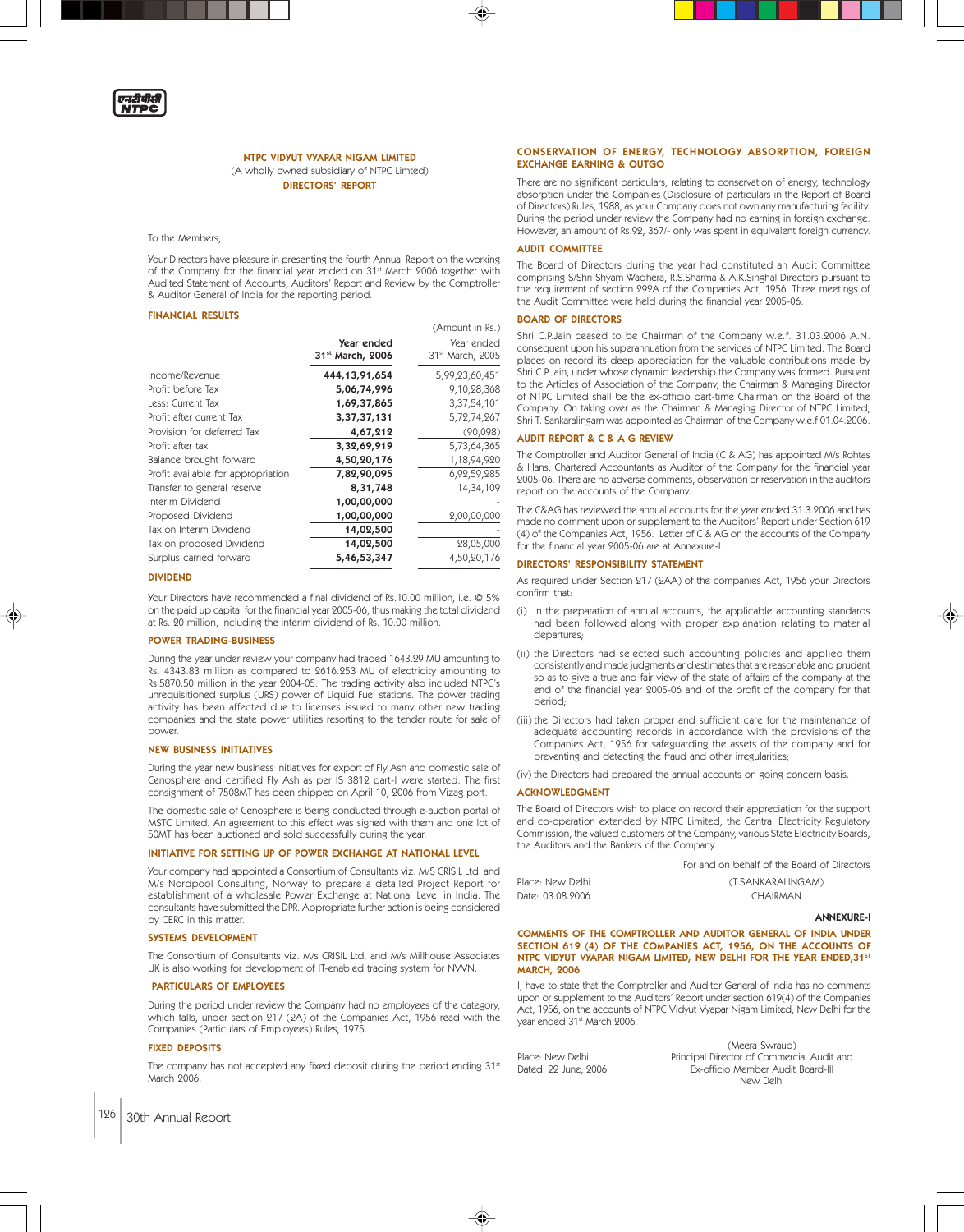## NTPC VIDYUT VYAPAR NIGAM LTD.

# ACCOUNTING POLICIES

- 
- **1 FIXED ASSETS**<br>1.1 Fixed Assets are shown at historical cost. 1.2 Intangible assets are recorded at their cost of acquisition.
- 2 INVENTORIES
- 2.1 Inventories are valued at the lower of cost, determined on weighted average basis, and net realizable value.
- 3 FOREIGN CURRENCY TRANSACTIONS
	- 3.1 Foreign currency transactions are initially recorded at the rates of exchange ruling at the date of transaction. 3.2 At the balance sheet date, foreign currency monetary items are reported
	-

# using the closing rate.<br>**4 PROFIT AND LOSS ACCOUNT**

- 4.1 INCOME RECOGNITION
- 4.1.1 Sale of energy is accounted for based on rates agreed with the customers.
- 4.1.2 The surcharge on late payment/overdue sundry debtors for sale of energy is recognized when no significant uncertainty as to measurability or collectability exists. 4.2 EXPENDITURE
- 4.2.1 Depreciation is charged on straight-line method at the rates specified in Schedule XIV of the Companies Act, 1956. 4.2.2 Depreciation on additions to/ deductions from fixed assets during the
- year is charged on pro-rata basis from/up to the month in which the asset is available for use/disposal.
- 4.2.3 Assets costing up to Rs.5000/- are fully depreciated in the year of capitalization.
- 4.2.4 Cost of Computer software recognized as intangible assets is amortized on straight-line method over a period of legal right to use or 3 years, whichever is earlier.
- 4.2.5 Expenses on training, recruitment and ex-gratia payments under Voluntary Retirement scheme are charged to revenue in the year of incurrence. 4.2.6 Expenditure on Leave Travel Concession to employees is recognized in
- the year of availment due to uncertainties in accrual.
- 4.2.7 Prepaid expenses and prior period expenses/income of items of Rs.1,00,000/- and below are charged to natural heads of accounts.

5 RETIREMENT BENEFITS

5.1 The liabilities for retirement benefits in respect of Gratuity, leave encashment and post retirement medical scheme are ascertained annually by the Holding Company i.e. NTPC Ltd. on actuarial valuation at the year end. The company provides for retirement benefits in respect of provident fund, gratuity, leave encashment and post retirement medical scheme as apportioned by the Holding Company.

#### BALANCE SHEET AS AT 31<sup>st</sup> MARCH 2006

|                                           |    |                         | (Rs.)      |
|-------------------------------------------|----|-------------------------|------------|
|                                           |    | Schedule No. 31.03.2006 | 31.03.2005 |
| SOURCES OF FUNDS                          |    |                         |            |
| <b>SHAREHOLDERS' FUNDS</b>                |    |                         |            |
| Capital                                   | 1  | 200000000               | 200000000  |
| Reserves & Surplus                        | 9  | 59037387                | 48572468   |
|                                           |    | 259037387               | 248572468  |
| Deffered Tax Liability (Net)              |    | 443564                  |            |
| <b>TOTAL</b>                              |    | 259480951               | 248572468  |
| <b>APPLICATION OF FUNDS</b>               |    |                         |            |
| <b>FIXED ASSETS</b>                       | 3  |                         |            |
| Gross Block                               |    | 3270886                 | 2607734    |
| Less: Depreciation                        |    | 751402                  | 308889     |
| Net Block                                 |    | 2519484                 | 2298845    |
| <b>CURRENT ASSETS, LOANS AND ADVANCES</b> |    |                         |            |
| Inventories                               | 4  | 7437068                 |            |
| Sundry Debtors                            | 5  | 242649199               | 945757584  |
| Cash and Bank balances                    | 6  | 322306545               | 934448175  |
| Other Current Assets                      | 7  | 157864                  | 19677      |
| Loans and Advances                        | 8  | 6822516                 | 6229780    |
|                                           |    | 579373192               | 486448916  |
| LESS: CURRENT LIABILITIES AND PROVISIONS  |    |                         |            |
| Liabilities                               | 9  | 310961621               | 217393241  |
| Provisions                                | 10 | 11450104                | 22805000   |
|                                           |    | 322411725               | 240198241  |
| Net Current Assets                        |    | 256961467               | 246249975  |
| Deferred Tax Asset (Net)                  |    |                         | 23648      |
| <b>TOTAL</b>                              |    | 259480951               | 248572468  |
| Notes on accounts                         | 14 |                         |            |

Cash Flow Statement, Schedules 1 to 14 and accounting policies form integral part of accounts.

 For and on behalf of the Board of Directors As per our Report of even date

For Rohtas & Hans

| Chartered Accountants |                   |               |                   |
|-----------------------|-------------------|---------------|-------------------|
| (Hans Kumar Jain)     | (Nitin Mehra)     | (A.K.Singhal) | (T.Sankaralingam) |
| Partner               | Company Secretary | Director      | Chairman          |
| M.No. 82912           |                   |               |                   |
| Dlace , New Delhi     |                   |               |                   |

Place : New Delhi<br>Dated: 26<sup>th</sup> May 2006

NTPC VIDYUT VYPAR NIGAM LTD. PROFIT & LOSS ACCOUNT FOR THE YEAR ENDED 31ST MARCH 2006

|                                                                                   | Schedule                  | Current                                     | (Rs.)<br>Previous             |
|-----------------------------------------------------------------------------------|---------------------------|---------------------------------------------|-------------------------------|
| <b>INCOME</b>                                                                     | No.                       | <b>Year</b>                                 | Year                          |
| Sales                                                                             |                           |                                             |                               |
| Power<br>4343829121                                                               |                           |                                             | 5870493765                    |
| Ash/Ash products<br>750000                                                        |                           | 4344579121                                  |                               |
| Rebate on power purchase                                                          |                           | 83764179                                    | 121587973                     |
| Interest (Gross)(Tax deducted at source<br>Rs.2764971/- Previous year Rs.58280/-) |                           | 13048354                                    | 278713                        |
| <b>TOTAL</b>                                                                      |                           | 4441391654                                  | 5992360451                    |
| <b>EXPENDITURE</b>                                                                |                           |                                             |                               |
| Power purchase                                                                    |                           | 4267171550                                  | 5746745992                    |
| Open Access Charges                                                               |                           | 4298233                                     | 6605904                       |
| Ash/Ash products collection, trading<br>& selling Expenses                        | 11                        | 128748                                      |                               |
| Employees' remuneration and benefits                                              | 12                        | 26284202                                    | 19027197                      |
| Administration & Other Expenses                                                   | 13                        | 9283178                                     | 7681137                       |
| Rebate on power sale                                                              |                           | 83067740                                    | 120838239                     |
| Depreciation<br>Interest u/s 234C of Income Tax Act                               |                           | 454083<br>28924                             | 271821                        |
| <b>TOTAL</b>                                                                      |                           | 4390716658                                  | 161793<br>5901332083          |
| Profit beforeTax                                                                  |                           | 50674996                                    | 91028368                      |
| Provision for Tax:                                                                |                           |                                             |                               |
| a) Current Tax                                                                    |                           | 16599728                                    | 33754101                      |
| b) Deferred Tax<br>c) Fringe Benefit Tax                                          |                           | 467212<br>338137                            | (90098)                       |
| Total $(a+b+c)$                                                                   |                           | 17405077                                    | 33664003                      |
| Profit after Tax                                                                  |                           | 33269919                                    | 57364365                      |
| Balance brought forward                                                           |                           | 45020176                                    | 11894920                      |
| Balance available for appropriation                                               |                           | 78290095                                    | 69259285                      |
| Transfer to General Reserve<br>Dividend                                           |                           | 831748                                      | 1434109                       |
| - Interim                                                                         |                           | 10000000                                    |                               |
| - Proposed                                                                        |                           | 10000000                                    | 20000000                      |
| Tax on Dividend                                                                   |                           |                                             |                               |
| - Interim                                                                         |                           | 1402500<br>1402500                          | 2805000                       |
| - Proposed<br>Balance carried to Balance Sheet                                    |                           | 54653347                                    | 45020176                      |
| Earning per share (Equity share, face value                                       |                           |                                             |                               |
| Rs.10/- each)-Basic and diluted                                                   |                           | 1.66                                        | 2.87                          |
|                                                                                   |                           | For and on behalf of the Board of Directors |                               |
| As per our Report of even date                                                    |                           |                                             |                               |
| For Rohtas & Hans                                                                 |                           |                                             |                               |
| Chartered Accountants                                                             |                           |                                             |                               |
| (Hans Kumar Jain)<br>(Nitin Mehra)<br>Partner<br>Company Secretary                | (A.K.Singhal)<br>Director |                                             | (T.Sankaralingam)<br>Chairman |
| M.No. 82912                                                                       |                           |                                             |                               |
| Place: New Delhi                                                                  |                           |                                             |                               |
| Dated: 26th MAY 2006                                                              |                           |                                             |                               |
| NTPC VIDYUT VYPAR NIGAM LTD.                                                      |                           |                                             |                               |
| <b>SCHEDULES - FORMING PART OF ACCOUNTS</b>                                       |                           |                                             |                               |
|                                                                                   |                           |                                             |                               |
| <b>SCHEDULE 1</b>                                                                 |                           |                                             | (Rs.)                         |
| <b>CAPITAL</b>                                                                    |                           | 31.03.2006                                  | 31.03.2005                    |
| <b>AUTHORISED</b><br>2,00,00,000 equity shares of Rs. 10/-each                    |                           |                                             |                               |
| (Previous Year 2,00,00,000 equity shares                                          |                           |                                             |                               |
| of Rs. 10/-each)                                                                  |                           | 200000000                                   | 200000000                     |
| ISSUED, SUBSCRIBED & PAID UP                                                      |                           |                                             |                               |
| 2,00,00,000 equity shares of Rs. 10/-each                                         |                           |                                             |                               |
| fully paid-up (Previous Year 2,00,00,000                                          |                           |                                             |                               |

SCHEDULE 2 RESERVES & SURPLUS

◈

General Reserve As per last Balance Sheet **3552292** 2118183<br>Add: Transfer from Profit and Loss Account **331748** 1434109

Add: Transfer from Profit and Loss Account **831748** 1434109

equity shares of Rs. 10/- each fully paid up) All shares are held by the holding company, NTPC Limited and its' nominees.

Surplus, balance in Profit and Loss Account TOTAL **59037387** 48572468

200000000 200000000

831748<br>4384040<br>54653347<br>54653347<br>45020176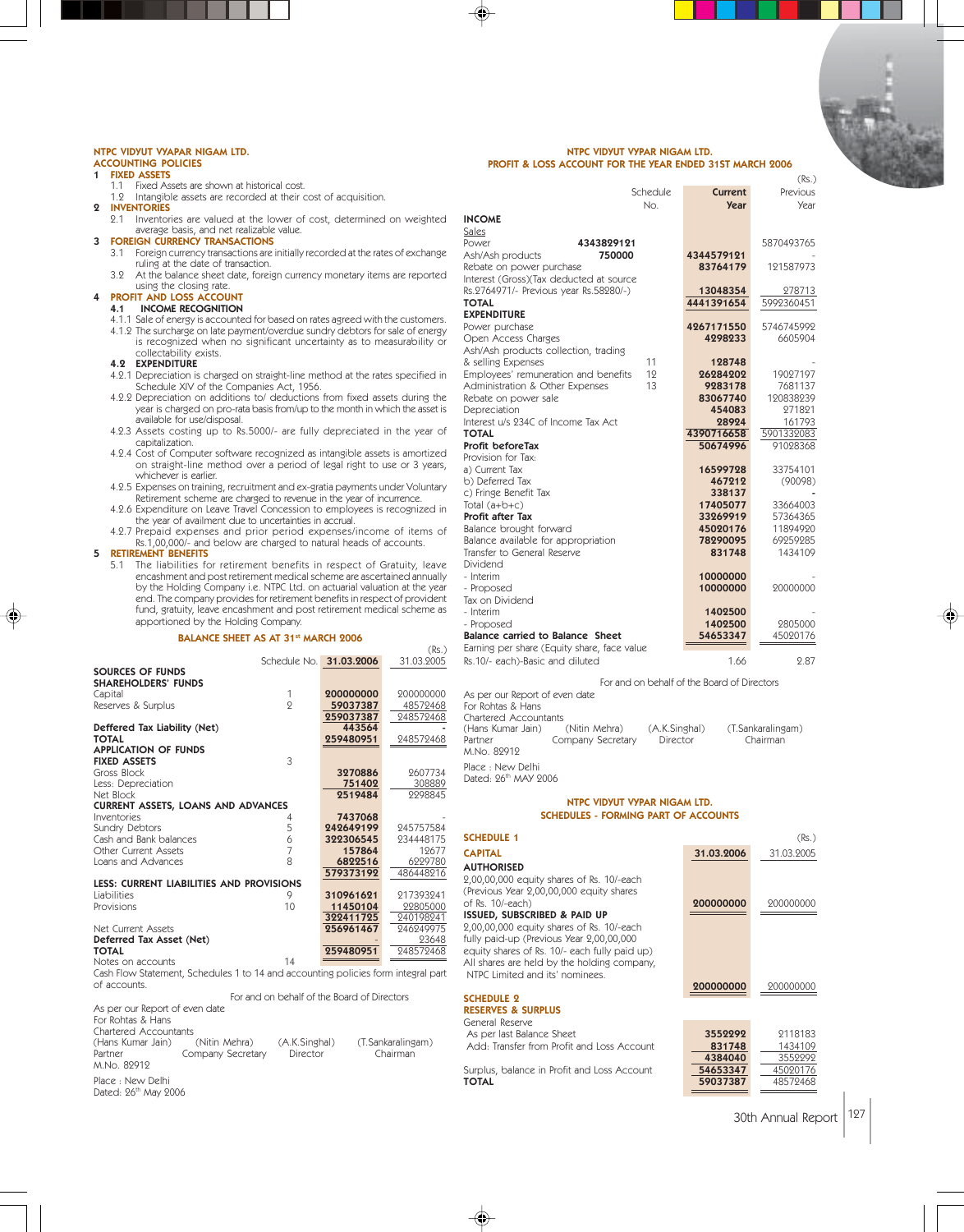

◈

# SCHEDULE 3<br>FIXED ASSETS

| <b>GROSS BLOCK</b><br><b>DEPRECIATION</b><br><b>NET BLOCK</b><br>Additions Deductions/<br>For the<br>Deductions/<br>As at<br>As at<br>As at<br>upto<br>As at<br>As at<br>1.04.2005<br>Adjustments 31.03.2006 1.04.2005<br>Year Adjustments 31.03.2006 31.03.2006 31.03.2005<br>Furniture, fixtures &<br>other office equipment<br>426491<br>178775<br>116487<br>488779<br>46501<br>66667<br>11570<br>101598<br>379990<br>387181<br>EDP & WP machines<br>2167723<br>578879<br>253374<br>374919<br>628293<br>2118309<br>1914349<br>2746602<br>÷<br>$\overline{\phantom{a}}$<br>Intangible assets-software<br>13520<br>21985<br>35505<br>9014<br>12497<br>13994<br>4506<br>21511<br>$\overline{a}$<br>$\overline{a}$<br>2607734<br>2298845<br>Total<br>779639<br>116487<br>3270886<br>308889<br>454083<br>11570<br>751402<br>2519484<br>Previous Year<br>845690<br>1793744<br>31700<br>37295<br>271821<br>227<br>308889<br>2298845<br>808395<br>2607734<br>(Rs.)<br>(Rs.)<br>31.03.2006<br>31.03.9005<br><b>SCHEDULE 4</b><br>31.03.2006<br>31.03.2005<br>Tax on proposed dividend<br><b>INVENTORIES</b><br>As per last balance sheet<br>2805000<br>814176<br>(Valuation as per Accounting Policy No.2)<br>Additions during the year<br>1402500<br>2805000<br>Fly Ash (packed bags)<br>4680652<br>Amounts used during the year<br>2805000<br>814176<br>Packing material<br>2594973<br>2805000<br>1402500<br>Cenosphere<br>161443<br>161793<br>Provision for Interest u/s 234C of Income Tax Act<br>28924<br><b>TOTAL</b><br>7437068<br>161793<br>Less: Interest paid<br>28924<br><b>SCHEDULE 5</b><br>Provision for Fringe Benefit Tax<br>338137<br><b>SUNDRY DEBTORS</b><br>Less: Fringe Benefit Tax paid<br>319457<br>Debts outstanding over six months<br>18680<br>- Unsecured, considered good<br>2918337<br>334796<br><b>TOTAL</b><br>22805000<br>11450104<br>Other debts<br>- Unsecured, considered good<br>239730862<br>245422788<br><b>SCHEDULE 11</b><br>Current<br>Previous<br><b>TOTAL</b><br>242649199<br>245757584<br>ASH/ASH PRODUCTS COLLECTION, TRADING<br><b>Year</b><br>Year<br>& SELLING EXPENSES<br><b>SCHEDULE 6</b><br>Ash testing charges<br>30636<br><b>CASH &amp; BANK BALANCES</b><br>Cenospere collection charges<br>73317<br>930<br>1930<br>Cash on hand<br>E-auction charges<br>24795<br>Balances with Scheduled Banks<br><b>TOTAL</b><br>128748<br>192392300<br>-Current Account<br>13373<br>322292242<br>42053945<br><b>SCHEDULE 12</b><br>-Current account linked-Term Deposit Account<br><b>EMPLOYEES' REMUNERATION AND BENEFITS</b><br><b>TOTAL</b><br>322306545<br>234448175<br>Salaries, wages, bonus, allowances & benefits<br>21071079<br>14956229<br>Contribution to provident and other funds<br>2212497<br>1529986<br><b>SCHEDULE 7</b><br>Welfare expenses<br>3000626<br>2540982<br><b>OTHER CURRENT ASSETS</b><br>Interest accrued<br>157864<br>12677<br><b>TOTAL</b><br>19027197<br>26284202<br><b>SCHEDULE 8</b><br><b>SCHEDULE 13</b><br><b>ADMINISTRATION &amp; OTHER EXPENSES</b><br><b>LOANS AND ADVANCES</b><br>39000<br>29400<br>Power Charges<br><b>ADVANCES</b><br>Repairs & Maintenance<br>(recoverable in cash or kind for value to be received)<br>Leased building-residential<br>399226<br>241174<br>Advance deposit with RLDCs<br>Office<br>61675<br>42180<br>3408865<br>3093312<br>-Unsecured, considered good<br>Rates & Taxes<br>1058600<br>1511600<br>Earnest money deposit with suppliers<br>Training & recruitment expenses<br>840613<br>750<br>-Unsecured, considered good<br>1000000<br>1300000<br>Communication expenses<br>610253<br>449857<br>4393312<br>4408865<br>Travelling expenses<br>3171333<br>2424197<br>Advance Income Tax Deposit & Tax deducted<br>Tender expenses<br>1342467<br>21000<br>at source<br>35590569<br>19013379<br>Less: Receipt from sale of tenders<br>215000<br>1127467<br>Less: Provision for Income Tax<br>16599728<br>33754101<br>Remuneration to auditors<br>1836468<br>2413651<br>33060<br>Audit fee<br>33060<br>6229780<br><b>TOTAL</b><br>6822516<br>Tax audit fee<br>9918<br>9918<br>16530<br>20872<br>In other capacity<br><b>SCHEDULE 9</b><br>Out of pocket expenses<br>11305<br><b>CURRENT LIABILITIES</b><br>289482<br>Business promotion and advertisement<br>31000<br>Sundry Creditors<br>266438<br>Entertainment expenses<br>75012<br>For goods and services<br>Brokerage & commission<br>3350<br>275149476<br>209161366<br>- Suppliers & Contractors<br>Books and periodicals<br>24332<br>25992<br>- NTPC Ltd. (Holding Company)<br>5735928<br>10775851<br>Professional charges and consultancy fee<br>81983<br>140089<br>70528<br>1380<br>- Others<br>949397<br>Legal Expenses<br>180<br>EDP hire and other charges<br>212231<br><b>Book Overdraft</b><br>203601<br>3582897<br>Printing & stationery<br>166153<br>166102<br>Deposits, retention money from buyers<br>1089327<br>Loss on disposal of fixed assets<br>9762<br>7471<br>291546948<br>214967822<br>Bank and other Charges<br>1036890<br>1414137<br>Advances from customers and others<br>19367068<br>2425419<br>Miscellaneous expenses<br>160075<br>485667<br>Other liabilities<br>47605<br><b>TOTAL</b><br>9283178<br>7681137<br><b>TOTAL</b><br>217393241<br>310961621<br><b>SCHEDULE 14</b><br><b>SCHEDULE 10</b><br><b>NOTES ON ACCOUNTS</b><br><b>PROVISIONS</b><br>Balances shown under debtors, advances and creditors in so far as these<br>1.<br>Proposed dividend<br>have not been since realized/discharged or adjusted are subject to<br>20000000<br>6354548<br>As per last balance sheet<br>confirmation/reconciliation and consequential adjustment, if any.<br>Additions during the year<br>10000000<br>20000000<br>The Sales and Purchase are recognized on the basis of monthly Regional Energy<br>2.<br>Amounts used during the year<br>20000000<br>6354548<br>Accounts (REA) issued by the concerned Regional Electricity Boards (REBs).<br>Closing Balance (Proposed Dividend)<br>10000000<br>20000000 | <b>FIXED ASSETS</b><br>(Rs.) |  |  |  |  |  |  |  |
|-----------------------------------------------------------------------------------------------------------------------------------------------------------------------------------------------------------------------------------------------------------------------------------------------------------------------------------------------------------------------------------------------------------------------------------------------------------------------------------------------------------------------------------------------------------------------------------------------------------------------------------------------------------------------------------------------------------------------------------------------------------------------------------------------------------------------------------------------------------------------------------------------------------------------------------------------------------------------------------------------------------------------------------------------------------------------------------------------------------------------------------------------------------------------------------------------------------------------------------------------------------------------------------------------------------------------------------------------------------------------------------------------------------------------------------------------------------------------------------------------------------------------------------------------------------------------------------------------------------------------------------------------------------------------------------------------------------------------------------------------------------------------------------------------------------------------------------------------------------------------------------------------------------------------------------------------------------------------------------------------------------------------------------------------------------------------------------------------------------------------------------------------------------------------------------------------------------------------------------------------------------------------------------------------------------------------------------------------------------------------------------------------------------------------------------------------------------------------------------------------------------------------------------------------------------------------------------------------------------------------------------------------------------------------------------------------------------------------------------------------------------------------------------------------------------------------------------------------------------------------------------------------------------------------------------------------------------------------------------------------------------------------------------------------------------------------------------------------------------------------------------------------------------------------------------------------------------------------------------------------------------------------------------------------------------------------------------------------------------------------------------------------------------------------------------------------------------------------------------------------------------------------------------------------------------------------------------------------------------------------------------------------------------------------------------------------------------------------------------------------------------------------------------------------------------------------------------------------------------------------------------------------------------------------------------------------------------------------------------------------------------------------------------------------------------------------------------------------------------------------------------------------------------------------------------------------------------------------------------------------------------------------------------------------------------------------------------------------------------------------------------------------------------------------------------------------------------------------------------------------------------------------------------------------------------------------------------------------------------------------------------------------------------------------------------------------------------------------------------------------------------------------------------------------------------------------------------------------------------------------------------------------------------------------------------------------------------------------------------------------------------------------------------------------------------------------------------------------------------------------------------------------------------------------------------------------------------------------------------------------------------------------------------------------------------------------------------------------------------------------------------------------------------------------------------------------------------------------------------------------------------------------------------------------------------------------------------------------------------------------------------------------------------------------------------------------------------------------------------------------------------------------------------------------------------------------------------------------------------------------------------------------------------------------------------------------------------------------------------------------------|------------------------------|--|--|--|--|--|--|--|
|                                                                                                                                                                                                                                                                                                                                                                                                                                                                                                                                                                                                                                                                                                                                                                                                                                                                                                                                                                                                                                                                                                                                                                                                                                                                                                                                                                                                                                                                                                                                                                                                                                                                                                                                                                                                                                                                                                                                                                                                                                                                                                                                                                                                                                                                                                                                                                                                                                                                                                                                                                                                                                                                                                                                                                                                                                                                                                                                                                                                                                                                                                                                                                                                                                                                                                                                                                                                                                                                                                                                                                                                                                                                                                                                                                                                                                                                                                                                                                                                                                                                                                                                                                                                                                                                                                                                                                                                                                                                                                                                                                                                                                                                                                                                                                                                                                                                                                                                                                                                                                                                                                                                                                                                                                                                                                                                                                                                                                                                                                                                                                                                                                                                                                                                                                                                                                                                                                                                                                                                     |                              |  |  |  |  |  |  |  |
|                                                                                                                                                                                                                                                                                                                                                                                                                                                                                                                                                                                                                                                                                                                                                                                                                                                                                                                                                                                                                                                                                                                                                                                                                                                                                                                                                                                                                                                                                                                                                                                                                                                                                                                                                                                                                                                                                                                                                                                                                                                                                                                                                                                                                                                                                                                                                                                                                                                                                                                                                                                                                                                                                                                                                                                                                                                                                                                                                                                                                                                                                                                                                                                                                                                                                                                                                                                                                                                                                                                                                                                                                                                                                                                                                                                                                                                                                                                                                                                                                                                                                                                                                                                                                                                                                                                                                                                                                                                                                                                                                                                                                                                                                                                                                                                                                                                                                                                                                                                                                                                                                                                                                                                                                                                                                                                                                                                                                                                                                                                                                                                                                                                                                                                                                                                                                                                                                                                                                                                                     |                              |  |  |  |  |  |  |  |
|                                                                                                                                                                                                                                                                                                                                                                                                                                                                                                                                                                                                                                                                                                                                                                                                                                                                                                                                                                                                                                                                                                                                                                                                                                                                                                                                                                                                                                                                                                                                                                                                                                                                                                                                                                                                                                                                                                                                                                                                                                                                                                                                                                                                                                                                                                                                                                                                                                                                                                                                                                                                                                                                                                                                                                                                                                                                                                                                                                                                                                                                                                                                                                                                                                                                                                                                                                                                                                                                                                                                                                                                                                                                                                                                                                                                                                                                                                                                                                                                                                                                                                                                                                                                                                                                                                                                                                                                                                                                                                                                                                                                                                                                                                                                                                                                                                                                                                                                                                                                                                                                                                                                                                                                                                                                                                                                                                                                                                                                                                                                                                                                                                                                                                                                                                                                                                                                                                                                                                                                     |                              |  |  |  |  |  |  |  |
|                                                                                                                                                                                                                                                                                                                                                                                                                                                                                                                                                                                                                                                                                                                                                                                                                                                                                                                                                                                                                                                                                                                                                                                                                                                                                                                                                                                                                                                                                                                                                                                                                                                                                                                                                                                                                                                                                                                                                                                                                                                                                                                                                                                                                                                                                                                                                                                                                                                                                                                                                                                                                                                                                                                                                                                                                                                                                                                                                                                                                                                                                                                                                                                                                                                                                                                                                                                                                                                                                                                                                                                                                                                                                                                                                                                                                                                                                                                                                                                                                                                                                                                                                                                                                                                                                                                                                                                                                                                                                                                                                                                                                                                                                                                                                                                                                                                                                                                                                                                                                                                                                                                                                                                                                                                                                                                                                                                                                                                                                                                                                                                                                                                                                                                                                                                                                                                                                                                                                                                                     |                              |  |  |  |  |  |  |  |
|                                                                                                                                                                                                                                                                                                                                                                                                                                                                                                                                                                                                                                                                                                                                                                                                                                                                                                                                                                                                                                                                                                                                                                                                                                                                                                                                                                                                                                                                                                                                                                                                                                                                                                                                                                                                                                                                                                                                                                                                                                                                                                                                                                                                                                                                                                                                                                                                                                                                                                                                                                                                                                                                                                                                                                                                                                                                                                                                                                                                                                                                                                                                                                                                                                                                                                                                                                                                                                                                                                                                                                                                                                                                                                                                                                                                                                                                                                                                                                                                                                                                                                                                                                                                                                                                                                                                                                                                                                                                                                                                                                                                                                                                                                                                                                                                                                                                                                                                                                                                                                                                                                                                                                                                                                                                                                                                                                                                                                                                                                                                                                                                                                                                                                                                                                                                                                                                                                                                                                                                     |                              |  |  |  |  |  |  |  |
|                                                                                                                                                                                                                                                                                                                                                                                                                                                                                                                                                                                                                                                                                                                                                                                                                                                                                                                                                                                                                                                                                                                                                                                                                                                                                                                                                                                                                                                                                                                                                                                                                                                                                                                                                                                                                                                                                                                                                                                                                                                                                                                                                                                                                                                                                                                                                                                                                                                                                                                                                                                                                                                                                                                                                                                                                                                                                                                                                                                                                                                                                                                                                                                                                                                                                                                                                                                                                                                                                                                                                                                                                                                                                                                                                                                                                                                                                                                                                                                                                                                                                                                                                                                                                                                                                                                                                                                                                                                                                                                                                                                                                                                                                                                                                                                                                                                                                                                                                                                                                                                                                                                                                                                                                                                                                                                                                                                                                                                                                                                                                                                                                                                                                                                                                                                                                                                                                                                                                                                                     |                              |  |  |  |  |  |  |  |
|                                                                                                                                                                                                                                                                                                                                                                                                                                                                                                                                                                                                                                                                                                                                                                                                                                                                                                                                                                                                                                                                                                                                                                                                                                                                                                                                                                                                                                                                                                                                                                                                                                                                                                                                                                                                                                                                                                                                                                                                                                                                                                                                                                                                                                                                                                                                                                                                                                                                                                                                                                                                                                                                                                                                                                                                                                                                                                                                                                                                                                                                                                                                                                                                                                                                                                                                                                                                                                                                                                                                                                                                                                                                                                                                                                                                                                                                                                                                                                                                                                                                                                                                                                                                                                                                                                                                                                                                                                                                                                                                                                                                                                                                                                                                                                                                                                                                                                                                                                                                                                                                                                                                                                                                                                                                                                                                                                                                                                                                                                                                                                                                                                                                                                                                                                                                                                                                                                                                                                                                     |                              |  |  |  |  |  |  |  |
|                                                                                                                                                                                                                                                                                                                                                                                                                                                                                                                                                                                                                                                                                                                                                                                                                                                                                                                                                                                                                                                                                                                                                                                                                                                                                                                                                                                                                                                                                                                                                                                                                                                                                                                                                                                                                                                                                                                                                                                                                                                                                                                                                                                                                                                                                                                                                                                                                                                                                                                                                                                                                                                                                                                                                                                                                                                                                                                                                                                                                                                                                                                                                                                                                                                                                                                                                                                                                                                                                                                                                                                                                                                                                                                                                                                                                                                                                                                                                                                                                                                                                                                                                                                                                                                                                                                                                                                                                                                                                                                                                                                                                                                                                                                                                                                                                                                                                                                                                                                                                                                                                                                                                                                                                                                                                                                                                                                                                                                                                                                                                                                                                                                                                                                                                                                                                                                                                                                                                                                                     |                              |  |  |  |  |  |  |  |
|                                                                                                                                                                                                                                                                                                                                                                                                                                                                                                                                                                                                                                                                                                                                                                                                                                                                                                                                                                                                                                                                                                                                                                                                                                                                                                                                                                                                                                                                                                                                                                                                                                                                                                                                                                                                                                                                                                                                                                                                                                                                                                                                                                                                                                                                                                                                                                                                                                                                                                                                                                                                                                                                                                                                                                                                                                                                                                                                                                                                                                                                                                                                                                                                                                                                                                                                                                                                                                                                                                                                                                                                                                                                                                                                                                                                                                                                                                                                                                                                                                                                                                                                                                                                                                                                                                                                                                                                                                                                                                                                                                                                                                                                                                                                                                                                                                                                                                                                                                                                                                                                                                                                                                                                                                                                                                                                                                                                                                                                                                                                                                                                                                                                                                                                                                                                                                                                                                                                                                                                     |                              |  |  |  |  |  |  |  |
|                                                                                                                                                                                                                                                                                                                                                                                                                                                                                                                                                                                                                                                                                                                                                                                                                                                                                                                                                                                                                                                                                                                                                                                                                                                                                                                                                                                                                                                                                                                                                                                                                                                                                                                                                                                                                                                                                                                                                                                                                                                                                                                                                                                                                                                                                                                                                                                                                                                                                                                                                                                                                                                                                                                                                                                                                                                                                                                                                                                                                                                                                                                                                                                                                                                                                                                                                                                                                                                                                                                                                                                                                                                                                                                                                                                                                                                                                                                                                                                                                                                                                                                                                                                                                                                                                                                                                                                                                                                                                                                                                                                                                                                                                                                                                                                                                                                                                                                                                                                                                                                                                                                                                                                                                                                                                                                                                                                                                                                                                                                                                                                                                                                                                                                                                                                                                                                                                                                                                                                                     |                              |  |  |  |  |  |  |  |
|                                                                                                                                                                                                                                                                                                                                                                                                                                                                                                                                                                                                                                                                                                                                                                                                                                                                                                                                                                                                                                                                                                                                                                                                                                                                                                                                                                                                                                                                                                                                                                                                                                                                                                                                                                                                                                                                                                                                                                                                                                                                                                                                                                                                                                                                                                                                                                                                                                                                                                                                                                                                                                                                                                                                                                                                                                                                                                                                                                                                                                                                                                                                                                                                                                                                                                                                                                                                                                                                                                                                                                                                                                                                                                                                                                                                                                                                                                                                                                                                                                                                                                                                                                                                                                                                                                                                                                                                                                                                                                                                                                                                                                                                                                                                                                                                                                                                                                                                                                                                                                                                                                                                                                                                                                                                                                                                                                                                                                                                                                                                                                                                                                                                                                                                                                                                                                                                                                                                                                                                     |                              |  |  |  |  |  |  |  |
|                                                                                                                                                                                                                                                                                                                                                                                                                                                                                                                                                                                                                                                                                                                                                                                                                                                                                                                                                                                                                                                                                                                                                                                                                                                                                                                                                                                                                                                                                                                                                                                                                                                                                                                                                                                                                                                                                                                                                                                                                                                                                                                                                                                                                                                                                                                                                                                                                                                                                                                                                                                                                                                                                                                                                                                                                                                                                                                                                                                                                                                                                                                                                                                                                                                                                                                                                                                                                                                                                                                                                                                                                                                                                                                                                                                                                                                                                                                                                                                                                                                                                                                                                                                                                                                                                                                                                                                                                                                                                                                                                                                                                                                                                                                                                                                                                                                                                                                                                                                                                                                                                                                                                                                                                                                                                                                                                                                                                                                                                                                                                                                                                                                                                                                                                                                                                                                                                                                                                                                                     |                              |  |  |  |  |  |  |  |
|                                                                                                                                                                                                                                                                                                                                                                                                                                                                                                                                                                                                                                                                                                                                                                                                                                                                                                                                                                                                                                                                                                                                                                                                                                                                                                                                                                                                                                                                                                                                                                                                                                                                                                                                                                                                                                                                                                                                                                                                                                                                                                                                                                                                                                                                                                                                                                                                                                                                                                                                                                                                                                                                                                                                                                                                                                                                                                                                                                                                                                                                                                                                                                                                                                                                                                                                                                                                                                                                                                                                                                                                                                                                                                                                                                                                                                                                                                                                                                                                                                                                                                                                                                                                                                                                                                                                                                                                                                                                                                                                                                                                                                                                                                                                                                                                                                                                                                                                                                                                                                                                                                                                                                                                                                                                                                                                                                                                                                                                                                                                                                                                                                                                                                                                                                                                                                                                                                                                                                                                     |                              |  |  |  |  |  |  |  |
|                                                                                                                                                                                                                                                                                                                                                                                                                                                                                                                                                                                                                                                                                                                                                                                                                                                                                                                                                                                                                                                                                                                                                                                                                                                                                                                                                                                                                                                                                                                                                                                                                                                                                                                                                                                                                                                                                                                                                                                                                                                                                                                                                                                                                                                                                                                                                                                                                                                                                                                                                                                                                                                                                                                                                                                                                                                                                                                                                                                                                                                                                                                                                                                                                                                                                                                                                                                                                                                                                                                                                                                                                                                                                                                                                                                                                                                                                                                                                                                                                                                                                                                                                                                                                                                                                                                                                                                                                                                                                                                                                                                                                                                                                                                                                                                                                                                                                                                                                                                                                                                                                                                                                                                                                                                                                                                                                                                                                                                                                                                                                                                                                                                                                                                                                                                                                                                                                                                                                                                                     |                              |  |  |  |  |  |  |  |
|                                                                                                                                                                                                                                                                                                                                                                                                                                                                                                                                                                                                                                                                                                                                                                                                                                                                                                                                                                                                                                                                                                                                                                                                                                                                                                                                                                                                                                                                                                                                                                                                                                                                                                                                                                                                                                                                                                                                                                                                                                                                                                                                                                                                                                                                                                                                                                                                                                                                                                                                                                                                                                                                                                                                                                                                                                                                                                                                                                                                                                                                                                                                                                                                                                                                                                                                                                                                                                                                                                                                                                                                                                                                                                                                                                                                                                                                                                                                                                                                                                                                                                                                                                                                                                                                                                                                                                                                                                                                                                                                                                                                                                                                                                                                                                                                                                                                                                                                                                                                                                                                                                                                                                                                                                                                                                                                                                                                                                                                                                                                                                                                                                                                                                                                                                                                                                                                                                                                                                                                     |                              |  |  |  |  |  |  |  |
|                                                                                                                                                                                                                                                                                                                                                                                                                                                                                                                                                                                                                                                                                                                                                                                                                                                                                                                                                                                                                                                                                                                                                                                                                                                                                                                                                                                                                                                                                                                                                                                                                                                                                                                                                                                                                                                                                                                                                                                                                                                                                                                                                                                                                                                                                                                                                                                                                                                                                                                                                                                                                                                                                                                                                                                                                                                                                                                                                                                                                                                                                                                                                                                                                                                                                                                                                                                                                                                                                                                                                                                                                                                                                                                                                                                                                                                                                                                                                                                                                                                                                                                                                                                                                                                                                                                                                                                                                                                                                                                                                                                                                                                                                                                                                                                                                                                                                                                                                                                                                                                                                                                                                                                                                                                                                                                                                                                                                                                                                                                                                                                                                                                                                                                                                                                                                                                                                                                                                                                                     |                              |  |  |  |  |  |  |  |
|                                                                                                                                                                                                                                                                                                                                                                                                                                                                                                                                                                                                                                                                                                                                                                                                                                                                                                                                                                                                                                                                                                                                                                                                                                                                                                                                                                                                                                                                                                                                                                                                                                                                                                                                                                                                                                                                                                                                                                                                                                                                                                                                                                                                                                                                                                                                                                                                                                                                                                                                                                                                                                                                                                                                                                                                                                                                                                                                                                                                                                                                                                                                                                                                                                                                                                                                                                                                                                                                                                                                                                                                                                                                                                                                                                                                                                                                                                                                                                                                                                                                                                                                                                                                                                                                                                                                                                                                                                                                                                                                                                                                                                                                                                                                                                                                                                                                                                                                                                                                                                                                                                                                                                                                                                                                                                                                                                                                                                                                                                                                                                                                                                                                                                                                                                                                                                                                                                                                                                                                     |                              |  |  |  |  |  |  |  |
|                                                                                                                                                                                                                                                                                                                                                                                                                                                                                                                                                                                                                                                                                                                                                                                                                                                                                                                                                                                                                                                                                                                                                                                                                                                                                                                                                                                                                                                                                                                                                                                                                                                                                                                                                                                                                                                                                                                                                                                                                                                                                                                                                                                                                                                                                                                                                                                                                                                                                                                                                                                                                                                                                                                                                                                                                                                                                                                                                                                                                                                                                                                                                                                                                                                                                                                                                                                                                                                                                                                                                                                                                                                                                                                                                                                                                                                                                                                                                                                                                                                                                                                                                                                                                                                                                                                                                                                                                                                                                                                                                                                                                                                                                                                                                                                                                                                                                                                                                                                                                                                                                                                                                                                                                                                                                                                                                                                                                                                                                                                                                                                                                                                                                                                                                                                                                                                                                                                                                                                                     |                              |  |  |  |  |  |  |  |
|                                                                                                                                                                                                                                                                                                                                                                                                                                                                                                                                                                                                                                                                                                                                                                                                                                                                                                                                                                                                                                                                                                                                                                                                                                                                                                                                                                                                                                                                                                                                                                                                                                                                                                                                                                                                                                                                                                                                                                                                                                                                                                                                                                                                                                                                                                                                                                                                                                                                                                                                                                                                                                                                                                                                                                                                                                                                                                                                                                                                                                                                                                                                                                                                                                                                                                                                                                                                                                                                                                                                                                                                                                                                                                                                                                                                                                                                                                                                                                                                                                                                                                                                                                                                                                                                                                                                                                                                                                                                                                                                                                                                                                                                                                                                                                                                                                                                                                                                                                                                                                                                                                                                                                                                                                                                                                                                                                                                                                                                                                                                                                                                                                                                                                                                                                                                                                                                                                                                                                                                     |                              |  |  |  |  |  |  |  |
|                                                                                                                                                                                                                                                                                                                                                                                                                                                                                                                                                                                                                                                                                                                                                                                                                                                                                                                                                                                                                                                                                                                                                                                                                                                                                                                                                                                                                                                                                                                                                                                                                                                                                                                                                                                                                                                                                                                                                                                                                                                                                                                                                                                                                                                                                                                                                                                                                                                                                                                                                                                                                                                                                                                                                                                                                                                                                                                                                                                                                                                                                                                                                                                                                                                                                                                                                                                                                                                                                                                                                                                                                                                                                                                                                                                                                                                                                                                                                                                                                                                                                                                                                                                                                                                                                                                                                                                                                                                                                                                                                                                                                                                                                                                                                                                                                                                                                                                                                                                                                                                                                                                                                                                                                                                                                                                                                                                                                                                                                                                                                                                                                                                                                                                                                                                                                                                                                                                                                                                                     |                              |  |  |  |  |  |  |  |
|                                                                                                                                                                                                                                                                                                                                                                                                                                                                                                                                                                                                                                                                                                                                                                                                                                                                                                                                                                                                                                                                                                                                                                                                                                                                                                                                                                                                                                                                                                                                                                                                                                                                                                                                                                                                                                                                                                                                                                                                                                                                                                                                                                                                                                                                                                                                                                                                                                                                                                                                                                                                                                                                                                                                                                                                                                                                                                                                                                                                                                                                                                                                                                                                                                                                                                                                                                                                                                                                                                                                                                                                                                                                                                                                                                                                                                                                                                                                                                                                                                                                                                                                                                                                                                                                                                                                                                                                                                                                                                                                                                                                                                                                                                                                                                                                                                                                                                                                                                                                                                                                                                                                                                                                                                                                                                                                                                                                                                                                                                                                                                                                                                                                                                                                                                                                                                                                                                                                                                                                     |                              |  |  |  |  |  |  |  |
|                                                                                                                                                                                                                                                                                                                                                                                                                                                                                                                                                                                                                                                                                                                                                                                                                                                                                                                                                                                                                                                                                                                                                                                                                                                                                                                                                                                                                                                                                                                                                                                                                                                                                                                                                                                                                                                                                                                                                                                                                                                                                                                                                                                                                                                                                                                                                                                                                                                                                                                                                                                                                                                                                                                                                                                                                                                                                                                                                                                                                                                                                                                                                                                                                                                                                                                                                                                                                                                                                                                                                                                                                                                                                                                                                                                                                                                                                                                                                                                                                                                                                                                                                                                                                                                                                                                                                                                                                                                                                                                                                                                                                                                                                                                                                                                                                                                                                                                                                                                                                                                                                                                                                                                                                                                                                                                                                                                                                                                                                                                                                                                                                                                                                                                                                                                                                                                                                                                                                                                                     |                              |  |  |  |  |  |  |  |
|                                                                                                                                                                                                                                                                                                                                                                                                                                                                                                                                                                                                                                                                                                                                                                                                                                                                                                                                                                                                                                                                                                                                                                                                                                                                                                                                                                                                                                                                                                                                                                                                                                                                                                                                                                                                                                                                                                                                                                                                                                                                                                                                                                                                                                                                                                                                                                                                                                                                                                                                                                                                                                                                                                                                                                                                                                                                                                                                                                                                                                                                                                                                                                                                                                                                                                                                                                                                                                                                                                                                                                                                                                                                                                                                                                                                                                                                                                                                                                                                                                                                                                                                                                                                                                                                                                                                                                                                                                                                                                                                                                                                                                                                                                                                                                                                                                                                                                                                                                                                                                                                                                                                                                                                                                                                                                                                                                                                                                                                                                                                                                                                                                                                                                                                                                                                                                                                                                                                                                                                     |                              |  |  |  |  |  |  |  |
|                                                                                                                                                                                                                                                                                                                                                                                                                                                                                                                                                                                                                                                                                                                                                                                                                                                                                                                                                                                                                                                                                                                                                                                                                                                                                                                                                                                                                                                                                                                                                                                                                                                                                                                                                                                                                                                                                                                                                                                                                                                                                                                                                                                                                                                                                                                                                                                                                                                                                                                                                                                                                                                                                                                                                                                                                                                                                                                                                                                                                                                                                                                                                                                                                                                                                                                                                                                                                                                                                                                                                                                                                                                                                                                                                                                                                                                                                                                                                                                                                                                                                                                                                                                                                                                                                                                                                                                                                                                                                                                                                                                                                                                                                                                                                                                                                                                                                                                                                                                                                                                                                                                                                                                                                                                                                                                                                                                                                                                                                                                                                                                                                                                                                                                                                                                                                                                                                                                                                                                                     |                              |  |  |  |  |  |  |  |
|                                                                                                                                                                                                                                                                                                                                                                                                                                                                                                                                                                                                                                                                                                                                                                                                                                                                                                                                                                                                                                                                                                                                                                                                                                                                                                                                                                                                                                                                                                                                                                                                                                                                                                                                                                                                                                                                                                                                                                                                                                                                                                                                                                                                                                                                                                                                                                                                                                                                                                                                                                                                                                                                                                                                                                                                                                                                                                                                                                                                                                                                                                                                                                                                                                                                                                                                                                                                                                                                                                                                                                                                                                                                                                                                                                                                                                                                                                                                                                                                                                                                                                                                                                                                                                                                                                                                                                                                                                                                                                                                                                                                                                                                                                                                                                                                                                                                                                                                                                                                                                                                                                                                                                                                                                                                                                                                                                                                                                                                                                                                                                                                                                                                                                                                                                                                                                                                                                                                                                                                     |                              |  |  |  |  |  |  |  |
|                                                                                                                                                                                                                                                                                                                                                                                                                                                                                                                                                                                                                                                                                                                                                                                                                                                                                                                                                                                                                                                                                                                                                                                                                                                                                                                                                                                                                                                                                                                                                                                                                                                                                                                                                                                                                                                                                                                                                                                                                                                                                                                                                                                                                                                                                                                                                                                                                                                                                                                                                                                                                                                                                                                                                                                                                                                                                                                                                                                                                                                                                                                                                                                                                                                                                                                                                                                                                                                                                                                                                                                                                                                                                                                                                                                                                                                                                                                                                                                                                                                                                                                                                                                                                                                                                                                                                                                                                                                                                                                                                                                                                                                                                                                                                                                                                                                                                                                                                                                                                                                                                                                                                                                                                                                                                                                                                                                                                                                                                                                                                                                                                                                                                                                                                                                                                                                                                                                                                                                                     |                              |  |  |  |  |  |  |  |
|                                                                                                                                                                                                                                                                                                                                                                                                                                                                                                                                                                                                                                                                                                                                                                                                                                                                                                                                                                                                                                                                                                                                                                                                                                                                                                                                                                                                                                                                                                                                                                                                                                                                                                                                                                                                                                                                                                                                                                                                                                                                                                                                                                                                                                                                                                                                                                                                                                                                                                                                                                                                                                                                                                                                                                                                                                                                                                                                                                                                                                                                                                                                                                                                                                                                                                                                                                                                                                                                                                                                                                                                                                                                                                                                                                                                                                                                                                                                                                                                                                                                                                                                                                                                                                                                                                                                                                                                                                                                                                                                                                                                                                                                                                                                                                                                                                                                                                                                                                                                                                                                                                                                                                                                                                                                                                                                                                                                                                                                                                                                                                                                                                                                                                                                                                                                                                                                                                                                                                                                     |                              |  |  |  |  |  |  |  |
|                                                                                                                                                                                                                                                                                                                                                                                                                                                                                                                                                                                                                                                                                                                                                                                                                                                                                                                                                                                                                                                                                                                                                                                                                                                                                                                                                                                                                                                                                                                                                                                                                                                                                                                                                                                                                                                                                                                                                                                                                                                                                                                                                                                                                                                                                                                                                                                                                                                                                                                                                                                                                                                                                                                                                                                                                                                                                                                                                                                                                                                                                                                                                                                                                                                                                                                                                                                                                                                                                                                                                                                                                                                                                                                                                                                                                                                                                                                                                                                                                                                                                                                                                                                                                                                                                                                                                                                                                                                                                                                                                                                                                                                                                                                                                                                                                                                                                                                                                                                                                                                                                                                                                                                                                                                                                                                                                                                                                                                                                                                                                                                                                                                                                                                                                                                                                                                                                                                                                                                                     |                              |  |  |  |  |  |  |  |
|                                                                                                                                                                                                                                                                                                                                                                                                                                                                                                                                                                                                                                                                                                                                                                                                                                                                                                                                                                                                                                                                                                                                                                                                                                                                                                                                                                                                                                                                                                                                                                                                                                                                                                                                                                                                                                                                                                                                                                                                                                                                                                                                                                                                                                                                                                                                                                                                                                                                                                                                                                                                                                                                                                                                                                                                                                                                                                                                                                                                                                                                                                                                                                                                                                                                                                                                                                                                                                                                                                                                                                                                                                                                                                                                                                                                                                                                                                                                                                                                                                                                                                                                                                                                                                                                                                                                                                                                                                                                                                                                                                                                                                                                                                                                                                                                                                                                                                                                                                                                                                                                                                                                                                                                                                                                                                                                                                                                                                                                                                                                                                                                                                                                                                                                                                                                                                                                                                                                                                                                     |                              |  |  |  |  |  |  |  |
|                                                                                                                                                                                                                                                                                                                                                                                                                                                                                                                                                                                                                                                                                                                                                                                                                                                                                                                                                                                                                                                                                                                                                                                                                                                                                                                                                                                                                                                                                                                                                                                                                                                                                                                                                                                                                                                                                                                                                                                                                                                                                                                                                                                                                                                                                                                                                                                                                                                                                                                                                                                                                                                                                                                                                                                                                                                                                                                                                                                                                                                                                                                                                                                                                                                                                                                                                                                                                                                                                                                                                                                                                                                                                                                                                                                                                                                                                                                                                                                                                                                                                                                                                                                                                                                                                                                                                                                                                                                                                                                                                                                                                                                                                                                                                                                                                                                                                                                                                                                                                                                                                                                                                                                                                                                                                                                                                                                                                                                                                                                                                                                                                                                                                                                                                                                                                                                                                                                                                                                                     |                              |  |  |  |  |  |  |  |
|                                                                                                                                                                                                                                                                                                                                                                                                                                                                                                                                                                                                                                                                                                                                                                                                                                                                                                                                                                                                                                                                                                                                                                                                                                                                                                                                                                                                                                                                                                                                                                                                                                                                                                                                                                                                                                                                                                                                                                                                                                                                                                                                                                                                                                                                                                                                                                                                                                                                                                                                                                                                                                                                                                                                                                                                                                                                                                                                                                                                                                                                                                                                                                                                                                                                                                                                                                                                                                                                                                                                                                                                                                                                                                                                                                                                                                                                                                                                                                                                                                                                                                                                                                                                                                                                                                                                                                                                                                                                                                                                                                                                                                                                                                                                                                                                                                                                                                                                                                                                                                                                                                                                                                                                                                                                                                                                                                                                                                                                                                                                                                                                                                                                                                                                                                                                                                                                                                                                                                                                     |                              |  |  |  |  |  |  |  |
|                                                                                                                                                                                                                                                                                                                                                                                                                                                                                                                                                                                                                                                                                                                                                                                                                                                                                                                                                                                                                                                                                                                                                                                                                                                                                                                                                                                                                                                                                                                                                                                                                                                                                                                                                                                                                                                                                                                                                                                                                                                                                                                                                                                                                                                                                                                                                                                                                                                                                                                                                                                                                                                                                                                                                                                                                                                                                                                                                                                                                                                                                                                                                                                                                                                                                                                                                                                                                                                                                                                                                                                                                                                                                                                                                                                                                                                                                                                                                                                                                                                                                                                                                                                                                                                                                                                                                                                                                                                                                                                                                                                                                                                                                                                                                                                                                                                                                                                                                                                                                                                                                                                                                                                                                                                                                                                                                                                                                                                                                                                                                                                                                                                                                                                                                                                                                                                                                                                                                                                                     |                              |  |  |  |  |  |  |  |
|                                                                                                                                                                                                                                                                                                                                                                                                                                                                                                                                                                                                                                                                                                                                                                                                                                                                                                                                                                                                                                                                                                                                                                                                                                                                                                                                                                                                                                                                                                                                                                                                                                                                                                                                                                                                                                                                                                                                                                                                                                                                                                                                                                                                                                                                                                                                                                                                                                                                                                                                                                                                                                                                                                                                                                                                                                                                                                                                                                                                                                                                                                                                                                                                                                                                                                                                                                                                                                                                                                                                                                                                                                                                                                                                                                                                                                                                                                                                                                                                                                                                                                                                                                                                                                                                                                                                                                                                                                                                                                                                                                                                                                                                                                                                                                                                                                                                                                                                                                                                                                                                                                                                                                                                                                                                                                                                                                                                                                                                                                                                                                                                                                                                                                                                                                                                                                                                                                                                                                                                     |                              |  |  |  |  |  |  |  |
|                                                                                                                                                                                                                                                                                                                                                                                                                                                                                                                                                                                                                                                                                                                                                                                                                                                                                                                                                                                                                                                                                                                                                                                                                                                                                                                                                                                                                                                                                                                                                                                                                                                                                                                                                                                                                                                                                                                                                                                                                                                                                                                                                                                                                                                                                                                                                                                                                                                                                                                                                                                                                                                                                                                                                                                                                                                                                                                                                                                                                                                                                                                                                                                                                                                                                                                                                                                                                                                                                                                                                                                                                                                                                                                                                                                                                                                                                                                                                                                                                                                                                                                                                                                                                                                                                                                                                                                                                                                                                                                                                                                                                                                                                                                                                                                                                                                                                                                                                                                                                                                                                                                                                                                                                                                                                                                                                                                                                                                                                                                                                                                                                                                                                                                                                                                                                                                                                                                                                                                                     |                              |  |  |  |  |  |  |  |
|                                                                                                                                                                                                                                                                                                                                                                                                                                                                                                                                                                                                                                                                                                                                                                                                                                                                                                                                                                                                                                                                                                                                                                                                                                                                                                                                                                                                                                                                                                                                                                                                                                                                                                                                                                                                                                                                                                                                                                                                                                                                                                                                                                                                                                                                                                                                                                                                                                                                                                                                                                                                                                                                                                                                                                                                                                                                                                                                                                                                                                                                                                                                                                                                                                                                                                                                                                                                                                                                                                                                                                                                                                                                                                                                                                                                                                                                                                                                                                                                                                                                                                                                                                                                                                                                                                                                                                                                                                                                                                                                                                                                                                                                                                                                                                                                                                                                                                                                                                                                                                                                                                                                                                                                                                                                                                                                                                                                                                                                                                                                                                                                                                                                                                                                                                                                                                                                                                                                                                                                     |                              |  |  |  |  |  |  |  |
|                                                                                                                                                                                                                                                                                                                                                                                                                                                                                                                                                                                                                                                                                                                                                                                                                                                                                                                                                                                                                                                                                                                                                                                                                                                                                                                                                                                                                                                                                                                                                                                                                                                                                                                                                                                                                                                                                                                                                                                                                                                                                                                                                                                                                                                                                                                                                                                                                                                                                                                                                                                                                                                                                                                                                                                                                                                                                                                                                                                                                                                                                                                                                                                                                                                                                                                                                                                                                                                                                                                                                                                                                                                                                                                                                                                                                                                                                                                                                                                                                                                                                                                                                                                                                                                                                                                                                                                                                                                                                                                                                                                                                                                                                                                                                                                                                                                                                                                                                                                                                                                                                                                                                                                                                                                                                                                                                                                                                                                                                                                                                                                                                                                                                                                                                                                                                                                                                                                                                                                                     |                              |  |  |  |  |  |  |  |
|                                                                                                                                                                                                                                                                                                                                                                                                                                                                                                                                                                                                                                                                                                                                                                                                                                                                                                                                                                                                                                                                                                                                                                                                                                                                                                                                                                                                                                                                                                                                                                                                                                                                                                                                                                                                                                                                                                                                                                                                                                                                                                                                                                                                                                                                                                                                                                                                                                                                                                                                                                                                                                                                                                                                                                                                                                                                                                                                                                                                                                                                                                                                                                                                                                                                                                                                                                                                                                                                                                                                                                                                                                                                                                                                                                                                                                                                                                                                                                                                                                                                                                                                                                                                                                                                                                                                                                                                                                                                                                                                                                                                                                                                                                                                                                                                                                                                                                                                                                                                                                                                                                                                                                                                                                                                                                                                                                                                                                                                                                                                                                                                                                                                                                                                                                                                                                                                                                                                                                                                     |                              |  |  |  |  |  |  |  |
|                                                                                                                                                                                                                                                                                                                                                                                                                                                                                                                                                                                                                                                                                                                                                                                                                                                                                                                                                                                                                                                                                                                                                                                                                                                                                                                                                                                                                                                                                                                                                                                                                                                                                                                                                                                                                                                                                                                                                                                                                                                                                                                                                                                                                                                                                                                                                                                                                                                                                                                                                                                                                                                                                                                                                                                                                                                                                                                                                                                                                                                                                                                                                                                                                                                                                                                                                                                                                                                                                                                                                                                                                                                                                                                                                                                                                                                                                                                                                                                                                                                                                                                                                                                                                                                                                                                                                                                                                                                                                                                                                                                                                                                                                                                                                                                                                                                                                                                                                                                                                                                                                                                                                                                                                                                                                                                                                                                                                                                                                                                                                                                                                                                                                                                                                                                                                                                                                                                                                                                                     |                              |  |  |  |  |  |  |  |
|                                                                                                                                                                                                                                                                                                                                                                                                                                                                                                                                                                                                                                                                                                                                                                                                                                                                                                                                                                                                                                                                                                                                                                                                                                                                                                                                                                                                                                                                                                                                                                                                                                                                                                                                                                                                                                                                                                                                                                                                                                                                                                                                                                                                                                                                                                                                                                                                                                                                                                                                                                                                                                                                                                                                                                                                                                                                                                                                                                                                                                                                                                                                                                                                                                                                                                                                                                                                                                                                                                                                                                                                                                                                                                                                                                                                                                                                                                                                                                                                                                                                                                                                                                                                                                                                                                                                                                                                                                                                                                                                                                                                                                                                                                                                                                                                                                                                                                                                                                                                                                                                                                                                                                                                                                                                                                                                                                                                                                                                                                                                                                                                                                                                                                                                                                                                                                                                                                                                                                                                     |                              |  |  |  |  |  |  |  |
|                                                                                                                                                                                                                                                                                                                                                                                                                                                                                                                                                                                                                                                                                                                                                                                                                                                                                                                                                                                                                                                                                                                                                                                                                                                                                                                                                                                                                                                                                                                                                                                                                                                                                                                                                                                                                                                                                                                                                                                                                                                                                                                                                                                                                                                                                                                                                                                                                                                                                                                                                                                                                                                                                                                                                                                                                                                                                                                                                                                                                                                                                                                                                                                                                                                                                                                                                                                                                                                                                                                                                                                                                                                                                                                                                                                                                                                                                                                                                                                                                                                                                                                                                                                                                                                                                                                                                                                                                                                                                                                                                                                                                                                                                                                                                                                                                                                                                                                                                                                                                                                                                                                                                                                                                                                                                                                                                                                                                                                                                                                                                                                                                                                                                                                                                                                                                                                                                                                                                                                                     |                              |  |  |  |  |  |  |  |
|                                                                                                                                                                                                                                                                                                                                                                                                                                                                                                                                                                                                                                                                                                                                                                                                                                                                                                                                                                                                                                                                                                                                                                                                                                                                                                                                                                                                                                                                                                                                                                                                                                                                                                                                                                                                                                                                                                                                                                                                                                                                                                                                                                                                                                                                                                                                                                                                                                                                                                                                                                                                                                                                                                                                                                                                                                                                                                                                                                                                                                                                                                                                                                                                                                                                                                                                                                                                                                                                                                                                                                                                                                                                                                                                                                                                                                                                                                                                                                                                                                                                                                                                                                                                                                                                                                                                                                                                                                                                                                                                                                                                                                                                                                                                                                                                                                                                                                                                                                                                                                                                                                                                                                                                                                                                                                                                                                                                                                                                                                                                                                                                                                                                                                                                                                                                                                                                                                                                                                                                     |                              |  |  |  |  |  |  |  |
|                                                                                                                                                                                                                                                                                                                                                                                                                                                                                                                                                                                                                                                                                                                                                                                                                                                                                                                                                                                                                                                                                                                                                                                                                                                                                                                                                                                                                                                                                                                                                                                                                                                                                                                                                                                                                                                                                                                                                                                                                                                                                                                                                                                                                                                                                                                                                                                                                                                                                                                                                                                                                                                                                                                                                                                                                                                                                                                                                                                                                                                                                                                                                                                                                                                                                                                                                                                                                                                                                                                                                                                                                                                                                                                                                                                                                                                                                                                                                                                                                                                                                                                                                                                                                                                                                                                                                                                                                                                                                                                                                                                                                                                                                                                                                                                                                                                                                                                                                                                                                                                                                                                                                                                                                                                                                                                                                                                                                                                                                                                                                                                                                                                                                                                                                                                                                                                                                                                                                                                                     |                              |  |  |  |  |  |  |  |
|                                                                                                                                                                                                                                                                                                                                                                                                                                                                                                                                                                                                                                                                                                                                                                                                                                                                                                                                                                                                                                                                                                                                                                                                                                                                                                                                                                                                                                                                                                                                                                                                                                                                                                                                                                                                                                                                                                                                                                                                                                                                                                                                                                                                                                                                                                                                                                                                                                                                                                                                                                                                                                                                                                                                                                                                                                                                                                                                                                                                                                                                                                                                                                                                                                                                                                                                                                                                                                                                                                                                                                                                                                                                                                                                                                                                                                                                                                                                                                                                                                                                                                                                                                                                                                                                                                                                                                                                                                                                                                                                                                                                                                                                                                                                                                                                                                                                                                                                                                                                                                                                                                                                                                                                                                                                                                                                                                                                                                                                                                                                                                                                                                                                                                                                                                                                                                                                                                                                                                                                     |                              |  |  |  |  |  |  |  |
|                                                                                                                                                                                                                                                                                                                                                                                                                                                                                                                                                                                                                                                                                                                                                                                                                                                                                                                                                                                                                                                                                                                                                                                                                                                                                                                                                                                                                                                                                                                                                                                                                                                                                                                                                                                                                                                                                                                                                                                                                                                                                                                                                                                                                                                                                                                                                                                                                                                                                                                                                                                                                                                                                                                                                                                                                                                                                                                                                                                                                                                                                                                                                                                                                                                                                                                                                                                                                                                                                                                                                                                                                                                                                                                                                                                                                                                                                                                                                                                                                                                                                                                                                                                                                                                                                                                                                                                                                                                                                                                                                                                                                                                                                                                                                                                                                                                                                                                                                                                                                                                                                                                                                                                                                                                                                                                                                                                                                                                                                                                                                                                                                                                                                                                                                                                                                                                                                                                                                                                                     |                              |  |  |  |  |  |  |  |
|                                                                                                                                                                                                                                                                                                                                                                                                                                                                                                                                                                                                                                                                                                                                                                                                                                                                                                                                                                                                                                                                                                                                                                                                                                                                                                                                                                                                                                                                                                                                                                                                                                                                                                                                                                                                                                                                                                                                                                                                                                                                                                                                                                                                                                                                                                                                                                                                                                                                                                                                                                                                                                                                                                                                                                                                                                                                                                                                                                                                                                                                                                                                                                                                                                                                                                                                                                                                                                                                                                                                                                                                                                                                                                                                                                                                                                                                                                                                                                                                                                                                                                                                                                                                                                                                                                                                                                                                                                                                                                                                                                                                                                                                                                                                                                                                                                                                                                                                                                                                                                                                                                                                                                                                                                                                                                                                                                                                                                                                                                                                                                                                                                                                                                                                                                                                                                                                                                                                                                                                     |                              |  |  |  |  |  |  |  |
|                                                                                                                                                                                                                                                                                                                                                                                                                                                                                                                                                                                                                                                                                                                                                                                                                                                                                                                                                                                                                                                                                                                                                                                                                                                                                                                                                                                                                                                                                                                                                                                                                                                                                                                                                                                                                                                                                                                                                                                                                                                                                                                                                                                                                                                                                                                                                                                                                                                                                                                                                                                                                                                                                                                                                                                                                                                                                                                                                                                                                                                                                                                                                                                                                                                                                                                                                                                                                                                                                                                                                                                                                                                                                                                                                                                                                                                                                                                                                                                                                                                                                                                                                                                                                                                                                                                                                                                                                                                                                                                                                                                                                                                                                                                                                                                                                                                                                                                                                                                                                                                                                                                                                                                                                                                                                                                                                                                                                                                                                                                                                                                                                                                                                                                                                                                                                                                                                                                                                                                                     |                              |  |  |  |  |  |  |  |
|                                                                                                                                                                                                                                                                                                                                                                                                                                                                                                                                                                                                                                                                                                                                                                                                                                                                                                                                                                                                                                                                                                                                                                                                                                                                                                                                                                                                                                                                                                                                                                                                                                                                                                                                                                                                                                                                                                                                                                                                                                                                                                                                                                                                                                                                                                                                                                                                                                                                                                                                                                                                                                                                                                                                                                                                                                                                                                                                                                                                                                                                                                                                                                                                                                                                                                                                                                                                                                                                                                                                                                                                                                                                                                                                                                                                                                                                                                                                                                                                                                                                                                                                                                                                                                                                                                                                                                                                                                                                                                                                                                                                                                                                                                                                                                                                                                                                                                                                                                                                                                                                                                                                                                                                                                                                                                                                                                                                                                                                                                                                                                                                                                                                                                                                                                                                                                                                                                                                                                                                     |                              |  |  |  |  |  |  |  |
|                                                                                                                                                                                                                                                                                                                                                                                                                                                                                                                                                                                                                                                                                                                                                                                                                                                                                                                                                                                                                                                                                                                                                                                                                                                                                                                                                                                                                                                                                                                                                                                                                                                                                                                                                                                                                                                                                                                                                                                                                                                                                                                                                                                                                                                                                                                                                                                                                                                                                                                                                                                                                                                                                                                                                                                                                                                                                                                                                                                                                                                                                                                                                                                                                                                                                                                                                                                                                                                                                                                                                                                                                                                                                                                                                                                                                                                                                                                                                                                                                                                                                                                                                                                                                                                                                                                                                                                                                                                                                                                                                                                                                                                                                                                                                                                                                                                                                                                                                                                                                                                                                                                                                                                                                                                                                                                                                                                                                                                                                                                                                                                                                                                                                                                                                                                                                                                                                                                                                                                                     |                              |  |  |  |  |  |  |  |
|                                                                                                                                                                                                                                                                                                                                                                                                                                                                                                                                                                                                                                                                                                                                                                                                                                                                                                                                                                                                                                                                                                                                                                                                                                                                                                                                                                                                                                                                                                                                                                                                                                                                                                                                                                                                                                                                                                                                                                                                                                                                                                                                                                                                                                                                                                                                                                                                                                                                                                                                                                                                                                                                                                                                                                                                                                                                                                                                                                                                                                                                                                                                                                                                                                                                                                                                                                                                                                                                                                                                                                                                                                                                                                                                                                                                                                                                                                                                                                                                                                                                                                                                                                                                                                                                                                                                                                                                                                                                                                                                                                                                                                                                                                                                                                                                                                                                                                                                                                                                                                                                                                                                                                                                                                                                                                                                                                                                                                                                                                                                                                                                                                                                                                                                                                                                                                                                                                                                                                                                     |                              |  |  |  |  |  |  |  |
|                                                                                                                                                                                                                                                                                                                                                                                                                                                                                                                                                                                                                                                                                                                                                                                                                                                                                                                                                                                                                                                                                                                                                                                                                                                                                                                                                                                                                                                                                                                                                                                                                                                                                                                                                                                                                                                                                                                                                                                                                                                                                                                                                                                                                                                                                                                                                                                                                                                                                                                                                                                                                                                                                                                                                                                                                                                                                                                                                                                                                                                                                                                                                                                                                                                                                                                                                                                                                                                                                                                                                                                                                                                                                                                                                                                                                                                                                                                                                                                                                                                                                                                                                                                                                                                                                                                                                                                                                                                                                                                                                                                                                                                                                                                                                                                                                                                                                                                                                                                                                                                                                                                                                                                                                                                                                                                                                                                                                                                                                                                                                                                                                                                                                                                                                                                                                                                                                                                                                                                                     |                              |  |  |  |  |  |  |  |
|                                                                                                                                                                                                                                                                                                                                                                                                                                                                                                                                                                                                                                                                                                                                                                                                                                                                                                                                                                                                                                                                                                                                                                                                                                                                                                                                                                                                                                                                                                                                                                                                                                                                                                                                                                                                                                                                                                                                                                                                                                                                                                                                                                                                                                                                                                                                                                                                                                                                                                                                                                                                                                                                                                                                                                                                                                                                                                                                                                                                                                                                                                                                                                                                                                                                                                                                                                                                                                                                                                                                                                                                                                                                                                                                                                                                                                                                                                                                                                                                                                                                                                                                                                                                                                                                                                                                                                                                                                                                                                                                                                                                                                                                                                                                                                                                                                                                                                                                                                                                                                                                                                                                                                                                                                                                                                                                                                                                                                                                                                                                                                                                                                                                                                                                                                                                                                                                                                                                                                                                     |                              |  |  |  |  |  |  |  |
|                                                                                                                                                                                                                                                                                                                                                                                                                                                                                                                                                                                                                                                                                                                                                                                                                                                                                                                                                                                                                                                                                                                                                                                                                                                                                                                                                                                                                                                                                                                                                                                                                                                                                                                                                                                                                                                                                                                                                                                                                                                                                                                                                                                                                                                                                                                                                                                                                                                                                                                                                                                                                                                                                                                                                                                                                                                                                                                                                                                                                                                                                                                                                                                                                                                                                                                                                                                                                                                                                                                                                                                                                                                                                                                                                                                                                                                                                                                                                                                                                                                                                                                                                                                                                                                                                                                                                                                                                                                                                                                                                                                                                                                                                                                                                                                                                                                                                                                                                                                                                                                                                                                                                                                                                                                                                                                                                                                                                                                                                                                                                                                                                                                                                                                                                                                                                                                                                                                                                                                                     |                              |  |  |  |  |  |  |  |
|                                                                                                                                                                                                                                                                                                                                                                                                                                                                                                                                                                                                                                                                                                                                                                                                                                                                                                                                                                                                                                                                                                                                                                                                                                                                                                                                                                                                                                                                                                                                                                                                                                                                                                                                                                                                                                                                                                                                                                                                                                                                                                                                                                                                                                                                                                                                                                                                                                                                                                                                                                                                                                                                                                                                                                                                                                                                                                                                                                                                                                                                                                                                                                                                                                                                                                                                                                                                                                                                                                                                                                                                                                                                                                                                                                                                                                                                                                                                                                                                                                                                                                                                                                                                                                                                                                                                                                                                                                                                                                                                                                                                                                                                                                                                                                                                                                                                                                                                                                                                                                                                                                                                                                                                                                                                                                                                                                                                                                                                                                                                                                                                                                                                                                                                                                                                                                                                                                                                                                                                     |                              |  |  |  |  |  |  |  |
|                                                                                                                                                                                                                                                                                                                                                                                                                                                                                                                                                                                                                                                                                                                                                                                                                                                                                                                                                                                                                                                                                                                                                                                                                                                                                                                                                                                                                                                                                                                                                                                                                                                                                                                                                                                                                                                                                                                                                                                                                                                                                                                                                                                                                                                                                                                                                                                                                                                                                                                                                                                                                                                                                                                                                                                                                                                                                                                                                                                                                                                                                                                                                                                                                                                                                                                                                                                                                                                                                                                                                                                                                                                                                                                                                                                                                                                                                                                                                                                                                                                                                                                                                                                                                                                                                                                                                                                                                                                                                                                                                                                                                                                                                                                                                                                                                                                                                                                                                                                                                                                                                                                                                                                                                                                                                                                                                                                                                                                                                                                                                                                                                                                                                                                                                                                                                                                                                                                                                                                                     |                              |  |  |  |  |  |  |  |
|                                                                                                                                                                                                                                                                                                                                                                                                                                                                                                                                                                                                                                                                                                                                                                                                                                                                                                                                                                                                                                                                                                                                                                                                                                                                                                                                                                                                                                                                                                                                                                                                                                                                                                                                                                                                                                                                                                                                                                                                                                                                                                                                                                                                                                                                                                                                                                                                                                                                                                                                                                                                                                                                                                                                                                                                                                                                                                                                                                                                                                                                                                                                                                                                                                                                                                                                                                                                                                                                                                                                                                                                                                                                                                                                                                                                                                                                                                                                                                                                                                                                                                                                                                                                                                                                                                                                                                                                                                                                                                                                                                                                                                                                                                                                                                                                                                                                                                                                                                                                                                                                                                                                                                                                                                                                                                                                                                                                                                                                                                                                                                                                                                                                                                                                                                                                                                                                                                                                                                                                     |                              |  |  |  |  |  |  |  |
|                                                                                                                                                                                                                                                                                                                                                                                                                                                                                                                                                                                                                                                                                                                                                                                                                                                                                                                                                                                                                                                                                                                                                                                                                                                                                                                                                                                                                                                                                                                                                                                                                                                                                                                                                                                                                                                                                                                                                                                                                                                                                                                                                                                                                                                                                                                                                                                                                                                                                                                                                                                                                                                                                                                                                                                                                                                                                                                                                                                                                                                                                                                                                                                                                                                                                                                                                                                                                                                                                                                                                                                                                                                                                                                                                                                                                                                                                                                                                                                                                                                                                                                                                                                                                                                                                                                                                                                                                                                                                                                                                                                                                                                                                                                                                                                                                                                                                                                                                                                                                                                                                                                                                                                                                                                                                                                                                                                                                                                                                                                                                                                                                                                                                                                                                                                                                                                                                                                                                                                                     |                              |  |  |  |  |  |  |  |
|                                                                                                                                                                                                                                                                                                                                                                                                                                                                                                                                                                                                                                                                                                                                                                                                                                                                                                                                                                                                                                                                                                                                                                                                                                                                                                                                                                                                                                                                                                                                                                                                                                                                                                                                                                                                                                                                                                                                                                                                                                                                                                                                                                                                                                                                                                                                                                                                                                                                                                                                                                                                                                                                                                                                                                                                                                                                                                                                                                                                                                                                                                                                                                                                                                                                                                                                                                                                                                                                                                                                                                                                                                                                                                                                                                                                                                                                                                                                                                                                                                                                                                                                                                                                                                                                                                                                                                                                                                                                                                                                                                                                                                                                                                                                                                                                                                                                                                                                                                                                                                                                                                                                                                                                                                                                                                                                                                                                                                                                                                                                                                                                                                                                                                                                                                                                                                                                                                                                                                                                     |                              |  |  |  |  |  |  |  |
|                                                                                                                                                                                                                                                                                                                                                                                                                                                                                                                                                                                                                                                                                                                                                                                                                                                                                                                                                                                                                                                                                                                                                                                                                                                                                                                                                                                                                                                                                                                                                                                                                                                                                                                                                                                                                                                                                                                                                                                                                                                                                                                                                                                                                                                                                                                                                                                                                                                                                                                                                                                                                                                                                                                                                                                                                                                                                                                                                                                                                                                                                                                                                                                                                                                                                                                                                                                                                                                                                                                                                                                                                                                                                                                                                                                                                                                                                                                                                                                                                                                                                                                                                                                                                                                                                                                                                                                                                                                                                                                                                                                                                                                                                                                                                                                                                                                                                                                                                                                                                                                                                                                                                                                                                                                                                                                                                                                                                                                                                                                                                                                                                                                                                                                                                                                                                                                                                                                                                                                                     |                              |  |  |  |  |  |  |  |
|                                                                                                                                                                                                                                                                                                                                                                                                                                                                                                                                                                                                                                                                                                                                                                                                                                                                                                                                                                                                                                                                                                                                                                                                                                                                                                                                                                                                                                                                                                                                                                                                                                                                                                                                                                                                                                                                                                                                                                                                                                                                                                                                                                                                                                                                                                                                                                                                                                                                                                                                                                                                                                                                                                                                                                                                                                                                                                                                                                                                                                                                                                                                                                                                                                                                                                                                                                                                                                                                                                                                                                                                                                                                                                                                                                                                                                                                                                                                                                                                                                                                                                                                                                                                                                                                                                                                                                                                                                                                                                                                                                                                                                                                                                                                                                                                                                                                                                                                                                                                                                                                                                                                                                                                                                                                                                                                                                                                                                                                                                                                                                                                                                                                                                                                                                                                                                                                                                                                                                                                     |                              |  |  |  |  |  |  |  |
|                                                                                                                                                                                                                                                                                                                                                                                                                                                                                                                                                                                                                                                                                                                                                                                                                                                                                                                                                                                                                                                                                                                                                                                                                                                                                                                                                                                                                                                                                                                                                                                                                                                                                                                                                                                                                                                                                                                                                                                                                                                                                                                                                                                                                                                                                                                                                                                                                                                                                                                                                                                                                                                                                                                                                                                                                                                                                                                                                                                                                                                                                                                                                                                                                                                                                                                                                                                                                                                                                                                                                                                                                                                                                                                                                                                                                                                                                                                                                                                                                                                                                                                                                                                                                                                                                                                                                                                                                                                                                                                                                                                                                                                                                                                                                                                                                                                                                                                                                                                                                                                                                                                                                                                                                                                                                                                                                                                                                                                                                                                                                                                                                                                                                                                                                                                                                                                                                                                                                                                                     |                              |  |  |  |  |  |  |  |
|                                                                                                                                                                                                                                                                                                                                                                                                                                                                                                                                                                                                                                                                                                                                                                                                                                                                                                                                                                                                                                                                                                                                                                                                                                                                                                                                                                                                                                                                                                                                                                                                                                                                                                                                                                                                                                                                                                                                                                                                                                                                                                                                                                                                                                                                                                                                                                                                                                                                                                                                                                                                                                                                                                                                                                                                                                                                                                                                                                                                                                                                                                                                                                                                                                                                                                                                                                                                                                                                                                                                                                                                                                                                                                                                                                                                                                                                                                                                                                                                                                                                                                                                                                                                                                                                                                                                                                                                                                                                                                                                                                                                                                                                                                                                                                                                                                                                                                                                                                                                                                                                                                                                                                                                                                                                                                                                                                                                                                                                                                                                                                                                                                                                                                                                                                                                                                                                                                                                                                                                     |                              |  |  |  |  |  |  |  |
|                                                                                                                                                                                                                                                                                                                                                                                                                                                                                                                                                                                                                                                                                                                                                                                                                                                                                                                                                                                                                                                                                                                                                                                                                                                                                                                                                                                                                                                                                                                                                                                                                                                                                                                                                                                                                                                                                                                                                                                                                                                                                                                                                                                                                                                                                                                                                                                                                                                                                                                                                                                                                                                                                                                                                                                                                                                                                                                                                                                                                                                                                                                                                                                                                                                                                                                                                                                                                                                                                                                                                                                                                                                                                                                                                                                                                                                                                                                                                                                                                                                                                                                                                                                                                                                                                                                                                                                                                                                                                                                                                                                                                                                                                                                                                                                                                                                                                                                                                                                                                                                                                                                                                                                                                                                                                                                                                                                                                                                                                                                                                                                                                                                                                                                                                                                                                                                                                                                                                                                                     |                              |  |  |  |  |  |  |  |

 $\clubsuit$ 

◈

 $\color{red}\blacklozenge$ 

 $|128|$  30th Annual Report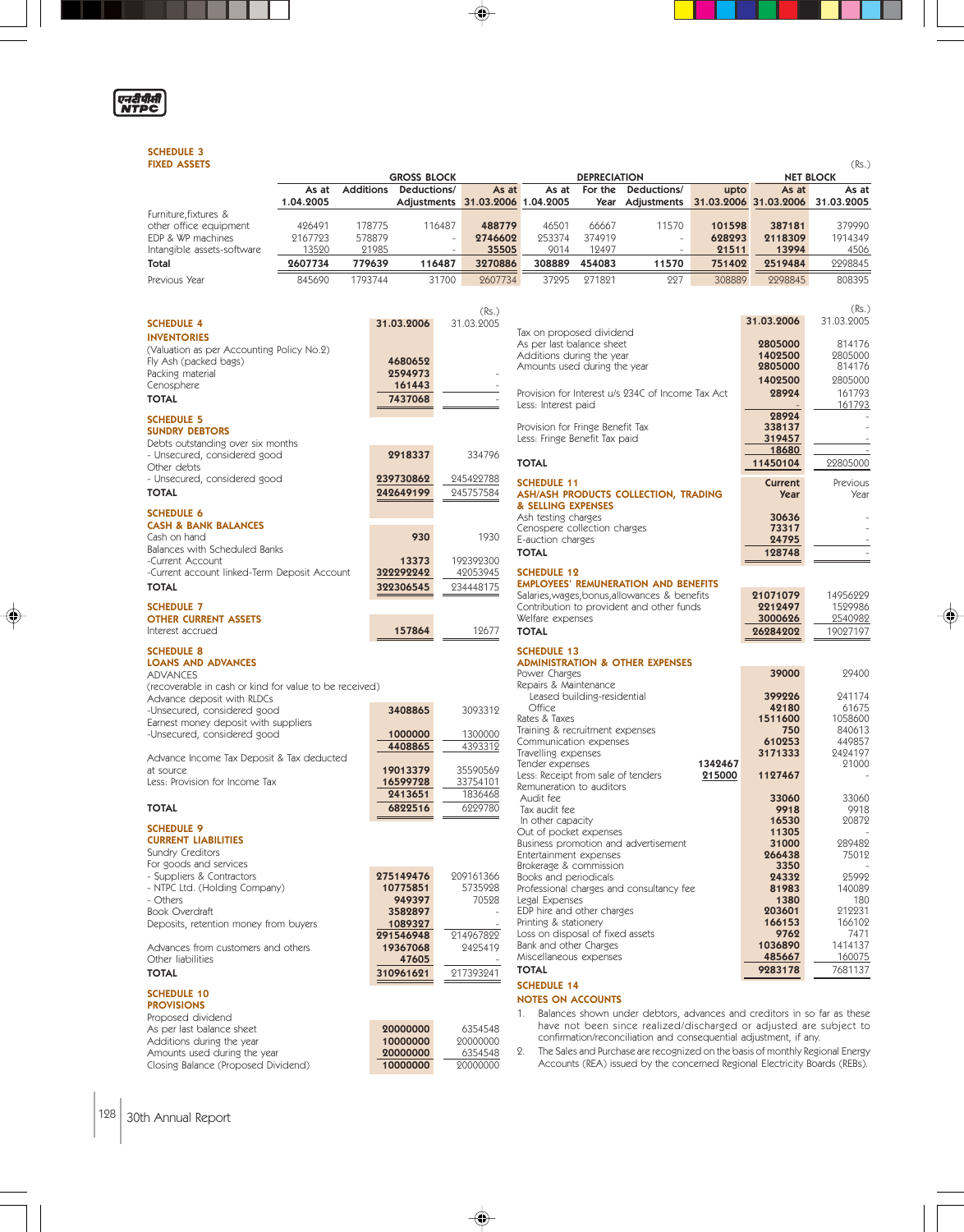- 3. Contingent liability: Claims against the company not acknowledged as Debts is Rs.NIL (Previous year-Rs. NIL).
- The effect of foreign exchange fluctuation during the year is as under: a) The amount of exchange difference debited to the Profit and Loss Account
- is Rs.3904/- (Previous year Rs. NIL) 5. Segment information
	- Accounting standard (AS-17) 'Segment Reporting' is applicable to the company but there are no reportable segments.
- 6. Related Party Disclosures
	- a) The Company is a wholly owned subsidiary of NTPC Limited.
	- b) Key Management Personnel (appointed by the Holding Company i.e. NTPC Limited.)

| Shri C.P.Jain      | Chairman |
|--------------------|----------|
| Shri R.S.Sharma    | Director |
| Shri Shyam Wadhera | Director |
| Shri Chandan Roy   | Director |
| Shri A.K.Singhal   | Director |
| Shri G.K.Agarwal   | Director |

- c) The Key Management Personnel are on appointment to the Company on part-time basis from the Holding Company NTPC Limited. The Company pays no remuneration to the key management personnel as their remuneration (being full-time employees of the Holding Company) is paid by NTPC Limited. In case of Shri Shyam Wadhera, as he is full time employee of Power Finance Corporation Ltd. (PFC Ltd.), his remuneration is paid by PFC Ltd.
- 7. Earnings per share

The elements considered for calculation of Earning per share (Basic) are as under:

|                                                                 | <b>Current Year</b> | Previous Year |
|-----------------------------------------------------------------|---------------------|---------------|
| Net Profit/(Loss) after Tax used as<br>numerator (Rupees)       | 33269919            | 57364365      |
| Weighted average number of equity<br>shares used as denominator | 20000000            | 20000000      |
| Earning/(Loss) per share (Rupees)                               | 1.66                | 987           |
| Face value per share (Rupees)                                   | 10                  |               |

8. In compliance of Accounting Standard –22 on "Accounting for taxes on Income" issued by the Institute of Chartered Accountants of India, the item wise details of Deferred tax liability (net) are as under:

|                                                               |            | 112.7      |
|---------------------------------------------------------------|------------|------------|
|                                                               | 31.03.2006 | 31.03.2005 |
| Deferred Tax liability                                        |            |            |
| Difference of Book depreciation<br>i)<br>and Tax depreciation | 446335     | 293344     |
|                                                               | 446335     | 293344     |
| Less: Deferred Tax Assets                                     |            |            |
| Provision disallowed for tax purpose<br>i)                    | 2771       | 5541       |
| ii) Disallowed u/s 43B of the<br>Income Tax Act, 1961         |            | 311451     |
|                                                               | 2771       | 316992     |
| Deferred Tax Liability/(Asset) (net)                          | 443564     | (23648)    |

The net increase in the deferred tax liability of Rs. 467212/- (Previous year (-) Rs.90098/-) has been debited to Profit & Loss Account.

- 9. Licensed and Installed Capacities:
	- a) Licensed Capacity Not Applicable
	- b) Installed Capacity Not Applicable

10. Quantitative information:

a) Purchase and sale of power (in KWH) **Current Year** Previous Year Purchase 2616252909 2616252909 Sale 1643299451 2616252909 b) Trading of Fly Ash and ash based products (MT) 50 NIL 11. Expenditure in foreign currency (Rs.) a) Training & recruitment expenses **NIL** 153893 b) Foreign travel **92367** NIL

12. All the employees of the company are on secondment from the Holding Company.

13. Previous year's figures have been regrouped/rearranged wherever necessary.

### For and on behalf of the Board of Directors

As per our Report of even date For Rohtas & Hans Chartered Accountants

| (Hans Kumar Jain) | (Nitin Mehra)     | (A.K.Singhal) | (T.Sankaralingam) |
|-------------------|-------------------|---------------|-------------------|
| Partner           | Company Secretary | Director      | Chairman          |
| M.No. 82912       |                   |               |                   |
| Place · New Delhi |                   |               |                   |

Dated: 26<sup>th</sup> May 2006

 $(D<sub>c</sub>)$ 

#### INFORMATION PURSUANT TO PART IV OF SCHEDULE VI OF THE COMPANIES ACT, 1956

### BALANCE SHEET ABSTRACT AND COMPANY'S GENERAL BUSINESS PROFILE I. Registration Detail State Code: 0 5 5 Registration No.  $\boxed{U 4 0 10 8 D 1 20 02 601111}$ Date Month Year Balance Sheet Date 3 1 0 3 2 0 0 6 II. Capital Raised during the year (Rs. in Thousand) Public Issue **Right issue** Right issue N I L N I L Bonus Issue **Private Placement**  $N \mid L$ III.Position of Mobilisation and Deployment of Funds (Amount in Rs. Thousands) Total Liability Total Assets 5 81 8 9 3 5 81 8 9 3 Source of Funds Paid up Capital **Reserves & Surplus** 20 0000 590 37 Secured Loans **Unsecured Loans**  $N \mid L$ Deferred Tax Liabilites 4 4 4 Application of Funds Net Fixed Assets **Investment** 25 20 NI L Net Current assets Misc. Expenditure  $2 5 6 9 6 1$ Accumulated Losses  $N$  $|$  $|$  $|$  $|$ IV. Performance of Company (Amount in Rs. Thousands) Turnover **Turnover** Total Expenditure 4 3 9 0 7 1 7 Profit/Loss before Tax **Profit After Tax**  $5$  0 6 7 5 3 3 2 7 0 Earning Per Share in Rs. Contract the Dividend Rate (%)  $1.66$  1 0 V. Generic name of three Principal Products/Services of Company (As per monetary terms) Product Description and the Item Code No. 1. Trading of Electric Power  $N | A|$ 2. Trading of Fly Ash and Ash based products  $N | A$

For and on behalf of the Board of Directors

As per our Report of even date For Rohtas & Hans Chartered Accountants (Hans Kumar Jain) (Nitin Mehra) (A.K.Singhal) (T.Sankaralingam) **Company Secretary** M.No. 82912 Place : New Delhi Dated: 26<sup>th</sup> May 2006

30th Annual Report 129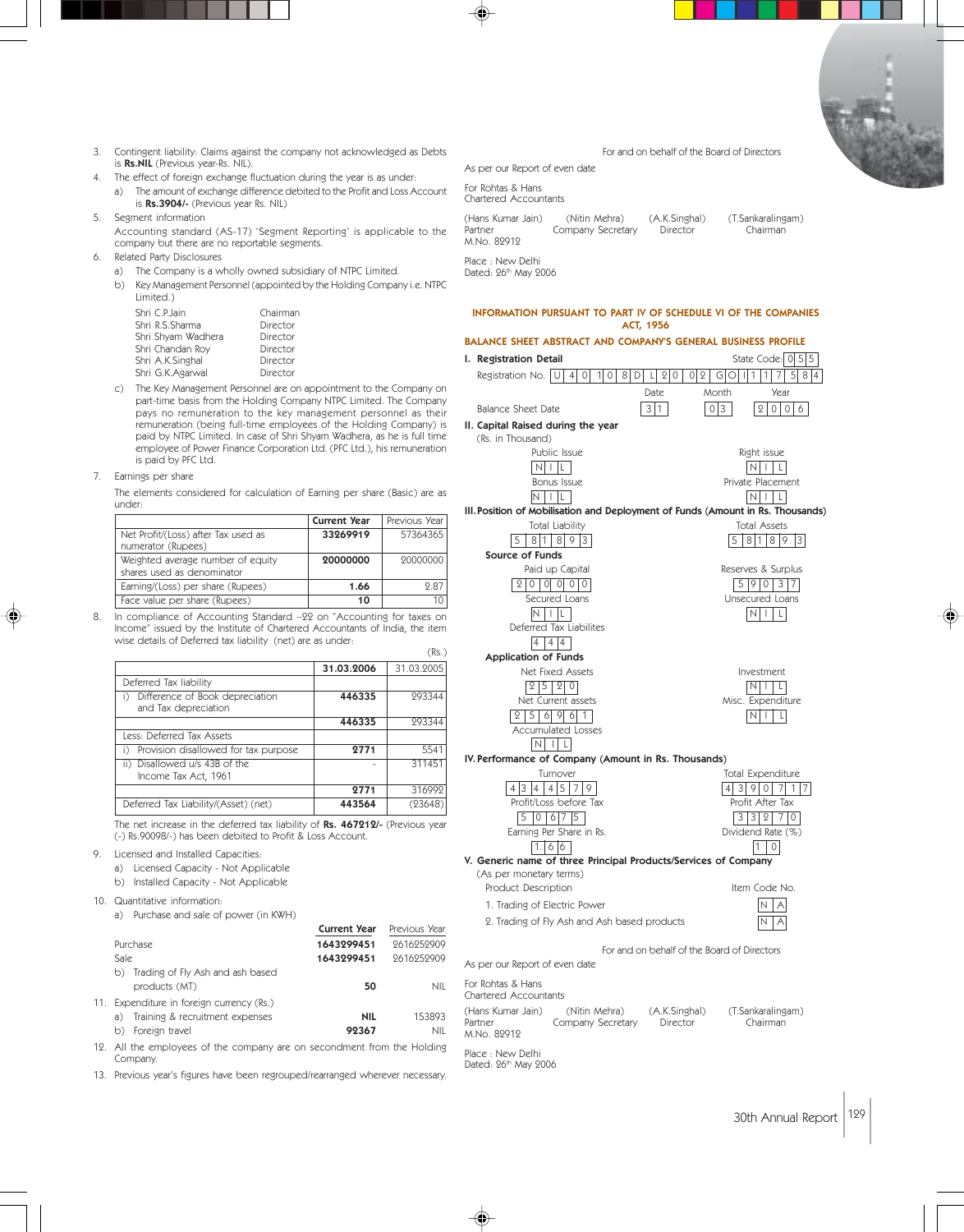

#### CASH FLOW STATEMENT FOR THE YEAR ENDED 31ST MARCH 2006

|    |                                                                 | <b>Current Year Previous Year</b> |            |
|----|-----------------------------------------------------------------|-----------------------------------|------------|
| А. | CASH FLOW FROM OPERATING ACTIVITIES                             |                                   |            |
|    | Net profit before tax                                           | 50674996                          | 91028368   |
|    | Adjustment for:                                                 |                                   |            |
|    | Depreciation                                                    | 454083                            | 271821     |
|    | Interest income                                                 | (13048354)                        | (278713)   |
|    | Interest paid u/s 234C of Income tax Act                        | 28924                             | 161793     |
|    | Operating profit<br>before Working Capital Changes              | 38109649                          | 91183269   |
|    | Adjustment for:                                                 |                                   |            |
|    | Inventories                                                     | (7437068)                         |            |
|    | Trade and Other Receivables                                     | 3108385                           | (17660556) |
|    | Trade Payable and Other Liabilities                             | 93568380                          | 14589262   |
|    | Loans and Advances                                              | (15553)                           | (4393312)  |
|    | Cash generated from operations                                  | 127333793                         | 83718663   |
|    | Direct Taxes Paid                                               | (17496368)                        | (36401528) |
|    | Net cash from Operating Activities-A                            | 109837425                         | 47317135   |
| В. | CASH FLOW FROM INVESTING ACTIVITIES                             |                                   |            |
|    | Expenditure on Fixed Assets                                     | (674722)                          | (1762271)  |
|    | Interest received                                               | 12903167                          | 266036     |
|    | Net Cash in Investing Activities -B                             | 12228445                          | (1496235)  |
| C. | CASH FLOW FROM FINANCING ACTIVITIES                             |                                   |            |
|    | Dividend                                                        | (30000000)                        | (6354548)  |
|    | Tax on Dividend                                                 | (4207500)                         | (814176)   |
|    | Net Cash flow from Financing Activities-C                       | (34207500)                        | (7168724)  |
|    | Net Increase/(Decrease) in Cash and<br>Cash equivalents (A+B+C) | 87858370                          | 38652176   |
|    | <b>Cash and Cash equivalents</b><br>(Opening balance) *         | 234448175                         | 195795999  |
|    | <b>Cash and Cash equivalents</b><br>(Closing balance)*          | 322306545                         | 934448175  |

\*NOTE: Cash and Cash Equivalents consist of Cash in Hand & Balance with Banks.

 For and on behalf of the Board of Directors As per our Report of even date For Rohtas & Hans Chartered Accountants<br>(Hans Kumar Jain) (Hans Kumar Jain) (Nitin Mehra) (A.K.Singhal) (T.Sankaralingam) Company Secretary M.No. 82912 Place : New Delhi

Dated: 26<sup>th</sup> MAY 9006

To the Members of

#### AUDITORS' REPORT

### NTPC Vidyut Vyapar Nigam Limited

- 1. We have audited the attached Balance Sheet of NTPC VIDYUT VYAPAR NIGAM LIMITED, as at 31st March 2006, the Profit and Loss Account and also the Cash Flow Statement for the year ended on that date annexed thereto. These financial statements are the responsibility of the Company's management. Our responsibility is to express an opinion on these financial statements based on our audit.
- 2. We conducted our audit in accordance with Auditing Standards generally accepted in India. Those Standards require that we plan and perform the audit to obtain reasonable assurance about whether the financial statements are free from material misstatement. An audit includes examining, on test basis, evidence supporting the amounts and disclosures in the financial statements. An audit also includes assessing the accounting principles used and significant estimates made by management, as well as evaluating the overall financial statement presentation. We believe that our audit provides a reasonable basis for our opinion.
- 3. As required by the Companies (Auditor's Report) Order, 2003 (as amended) issued by the Government of India in terms of Section 227 (4A) of the Companies Act, 1956, we enclose in the Annexure a statement on the matters specified in paragraphs 4 & 5 of the said order.
- 4. Further to our comments in the Annexure referred to above, we report that:
- a. We have obtained all the information and explanations, which to the best of our knowledge and belief were necessary for the purposes of our audit;
- b. In our opinion, proper books of account as required by law have been kept by the company so far as appears from our examination of those books;
- c. The Balance Sheet, Profit and Loss Account and Cash Flow Statement dealt with by this report are in agreement with the books of account
- d In our opinion, the Balance Sheet, Profit and Loss Account and Cash Flow Statement dealt with by this report comply with the accounting standards referred to in sub-section (3C) of section 211 of the Companies Act, 1956;
- e Being a Government Company, pursuant to the Notification no. GSR 829 (E) dated 21.10.2003 issued by Government of India, provisions of Section 274 (1) (g) of the Companies Act, 1956, are not applicable to the Company;
- f. In our opinion, and to the best of our information and according to the explanations given to us, the said accounts read with the Accounting Policies and Notes thereon in Schedule 14, give the information required by the Companies Act, 1956, in the manner so required and gives a true and fair view in conformity with the accounting principles generally accepted in India;
	- i. in the case of Balance Sheet, of the state of affairs of the Company as at 31st March, 2006,
	- ii. in the case of Profit and Loss Account, of the profit for the year ended on that date, and
	- iii. in the case of Cash Flow Statement, of the cash flows for the year ended on that date.

For Rohtas & Hans Chartered Accountants (Hans Kumar Jain) Partner M.N.82912

Dated : 26<sup>th</sup> May 2006

Place : New Delhi

(Rs.)

#### Annexure to the Auditor's Report

Statement referred to in paragraph (3) of our report of even date to the members of NTPC VIDYUT VYAPAR NIGAM LIMITED on the accounts for the year ended 31st March 2006.

- (i) (a) The Company has maintained proper records showing full particulars including quantitative details and situation of fixed assets.
	- (b) Physical verification of fixed assets has been carried out by an independent Chartered Accountant firm appointed for the purpose, which in our opinion is considered reasonable having regard to the size and nature of its assets & no material discrepancies were noticed on such verification.
	- (c) No substantial part of fixed assets has been disposed off during the year.
- (ii) (a) The physical verification of inventory has been conducted by the management.
	- (b) The procedure of the physical verification of Inventory followed by the management is reasonable and adequate in relation to the size of the company and the nature of its business.
	- (c) The company has maintained proper records of inventory and no material discrepancies were noticed on such verification.
- (iii) (a) The Company has not granted or taken any loans, secured or unsecured to/ from companies, firms or other parties listed in the register maintained under section 301 of the Companies Act, 1956.
	- (b) In view of clause (iii) (a) above, the clause (iii) (b), (iii) (c) and (iii) (d), are not applicable.
- (iv) In our opinion and according to the information and explanations given to us, there are adequate internal control procedures commensurate with the size of the company and nature of its business with regard to purchase of Inventory, fixed assets and sale of goods. During the course of audit, we have not observed any continuing failure to correct major weaknesses in internal control systems.
- (v) (a) According to the information and explanation given to us, during the year under audit there have been no transaction which need to be entered into the register maintained under section 301 of the companies Act, 1956.
	- (b) In view of clause (v) (a) above, the clause (v) (b) is not applicable.
- (vi) The Company has not accepted deposits from the public.

◈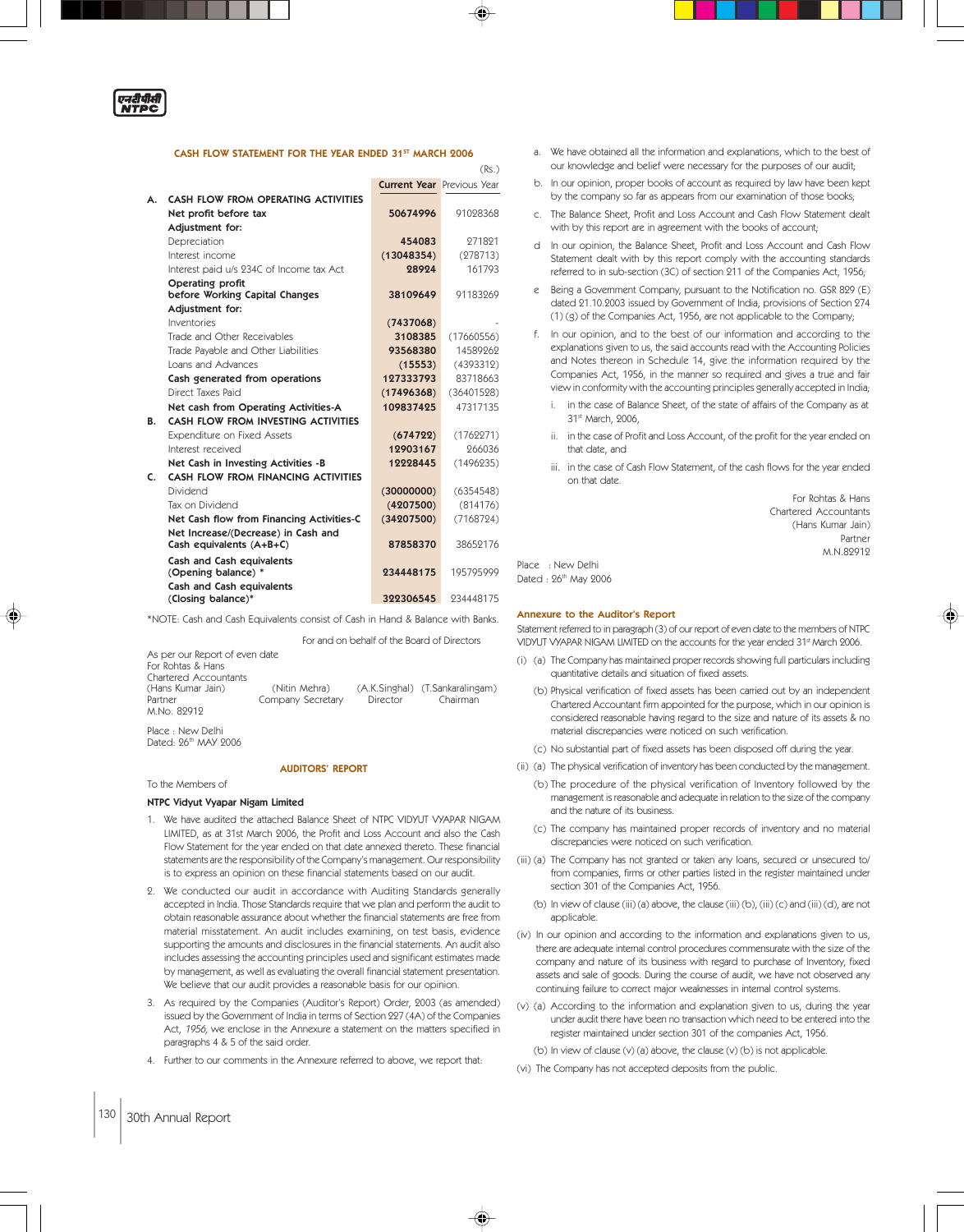

(vii) The Company has appointed a Chartered Accountant firm separately to conduct Internal audit during the year and in our opinion, this is commensurate with the size of the company and nature of its business.

(viii)The Central Government has not prescribed maintenance of cost records under section 209(I)(d) of the Companies Act, 1956.

(ix) (a) The employees of NVVN are on secondment basis from its holding company i.e. NTPC Ltd. Both companies are regular in depositing undisputed statutory dues including dues like Provident Fund, Income Tax, Sales Tax and Service Tax etc. with appropriate authorities. According to the information and explanations given to us, there are no undisputed Provident Fund, Income Tax, Sales Tax and Service Tax etc. in arrear as at 31.03.2006 for a period of more than six months from the date they became payable.

(b) In view of clause (ix) (a) above, the clause (ix) (b) is not applicable.

- (x) The clause is not applicable.
- (xi) The clause is not applicable.
- (xii) The clause is not applicable.
- (xiii) The clause (xiii) (a), (b), (c) and (d) are not applicable.
- (xiv) The clause is not applicable.
- (xv) The clause is not applicable.
- (xvi) The clause is not applicable.
- (xvii) The clause is not applicable.
- (xviii)The clause is not applicable.
- (xix) The clause is not applicable. (xx) The clause is not applicable
- 
- (xxi) According to the information and explanations given to us, no fraud on or by the company has been noticed or reported during the course of our audit.

For Rohtas & Hans Chartered Accountants (Hans Kumar Jain) Partner M.N.82912

Place : New Delhi Dated : 26<sup>th</sup> May 2006

#### PIPAVAV POWER DEVELOPMENT COMPANY LIMITED (A wholly owned subsidiary of NTPC Limted)

#### DIRECTORS' REPORT

To,

The Members,

Your Directors have pleasure in presenting their 5<sup>th</sup> Annual Report and Audited statement of Accounts for the financial year ended 31<sup>st</sup> March 2006 together with the Auditors' Report thereon.

#### OPERATIONAL REVIEW

During the period under review, studies pertaining to fuel transportation and seismic study have been completed. Environmental Impact Assessment study, Area drainage study and feasibility study are in progress.

Various agencies like NTPC Vidyut Vyapar Nigam Ltd. and Madhya Pradesh State Electricity Board have expressed their willingness for purchasing power from the proposed power project carried out by the Company. Efforts are on for obtaining "Mega Power Project" status.

The Company has applied for allotment of " Nuagaon, Telishahi" coal mine block and is pursuing the matter with concerned authorities.

#### FINANCIAL REVIEW

During the year Company has incurred loss of Rs. 40,083/- as against loss of Rs. 24,252/- incurred last year.

#### PARTICULARS OF EMPLOYEES

Since, the company has no employee on the rolls, the particulars prescribed under Section 217(2A) of the Companies Act, 1956 read with the Companies (Particulars of Employees) Rules, 1975 are not applicable.

#### AUDITORS' REPORT

The Comptroller and Auditor General of India (C&AG) has appointed M/s Sanjeev Chopra & Company, Chartered Accountants as Auditor of the Company for the financial year 2005-06. There are no adverse comments, observation or reservation in the auditors' report on the accounts of the Company.

#### COMPTROLLERS & AUDITOR GENERAL REVIEW

 $C&AG$  vide letter dated  $7<sup>th</sup>$  June, 2006 has decided not to review the report of the Auditors on the accounts of the company for the year ended 31st March 2006 and as such has no comments to make under Section 619(4) of the Companies Act, 1956. A copy of the letter issued by C&AG in this regard is at Annex-I.

#### SECRETARIAL COMPLIANCE REPORT

The Company appointed M/s. K.K. Malhotra & Company, Company Secretaries for the Certificate of compliance under Section 383A(1) of the Companies Act, 1956 for the financial year 2005-06. The Certificate is attached with the Directors' Report as Annex-II.

#### FIXED DEPOSITS

The Company has not accepted any fixed deposit during the period ending 31st March 2006.

#### CONSERVATION OF ENERGY, TECHNOLOGY ABSORPTION, FOREIGN EXCHANGE EARNING & OUTGO

Since the Company's activities are in project formulation stage and no commercial activity was carried out by the Company, particulars in respect of conservation of energy, technology absorption and foreign exchange earnings and outgo are not applicable to the Company.

#### DIRECTORS' RESPONSIBILITY STATEMENT

As required under Section 217(2AA) of the Companies Act, 1956 your Directors confirm that:

- i) In the preparation of the Annual Accounts, the applicable accounting standards had been followed alongwith proper explanation relating to material departures;
- ii) The Directors had selected such accounting policies and made judgements and estimates that are reasonable and prudent so as to give a true and fair view of the state of affairs of the company as on 31<sup>st</sup> March 2006 and of the loss of the company for that period;
- iii) The Directors had taken proper and sufficient care for the maintenance of adequate accounting records in accordance with the provisions of the Companies Act, 1956 for safeguarding the assets of the company and for preventing and detecting fraud and other irregularities; and
- iv) The Directors had prepared the annual accounts on going concern basis.

#### DIRECTORS

Smt. Vijaylaxmi Joshi, Chairman and Managing Director, Gujarat State Electricity Corporation Limited was nominated by Gujarat State Electricity Corporation to the Board of the Company w.e.f.24<sup>th</sup> July, 2005.

Dr. Joy I. Cheenath, ceased to be Director of the Company w.e.f. 14<sup>th</sup> March 2006. Directors place on record deep appreciation for valuable contributions made by him.

#### ACKNOWLEDGEMENT

The Board of Directors wish to place on record their appreciation for the support and co-operation extended by the Union Ministry of Power, Government of Gujarat, NTPC Ltd., Gujarat Power Corporation Ltd., Gujarat State Electricity Corporation and other agencies of Govt. of India/Govt. of Gujarat, Auditors and the Bankers of the company.

For and on behalf of the Board of Directors

 (T. Sankaralingam) Chairman

Place: New Delhi Dated:14th June, 2006

#### COMMENTS OF THE COMPTROLLER AND AUDITOR GENERAL OF INDIA UNDER SECTION 619 (4) OF THE COMPANIES ACT, 1956, ON THE ACCOUNTS OF PIPAVAV POWER DEVELOPMENT COMPANY LIMITED, NEW DELHI FOR THE YEAR ENDED,31ST MARCH, 2006

The Comptroller and Auditor General of India has decided not to review the report of the Auditors on the accounts of Pipavav Power Development Company Limited. New Delhi for the year ended 31st March 2006 and as such he has no comments to make under Section 619(4) of the Companies Act, 1956

(Meera Swraup) Place: New Delhi Principal Director of Commercial Audit and<br>Dated: 7th June, 2006 Ex-officio Member Audit Board-III Ex-officio Member Audit Board-III New Delhi

30th Annual Report 131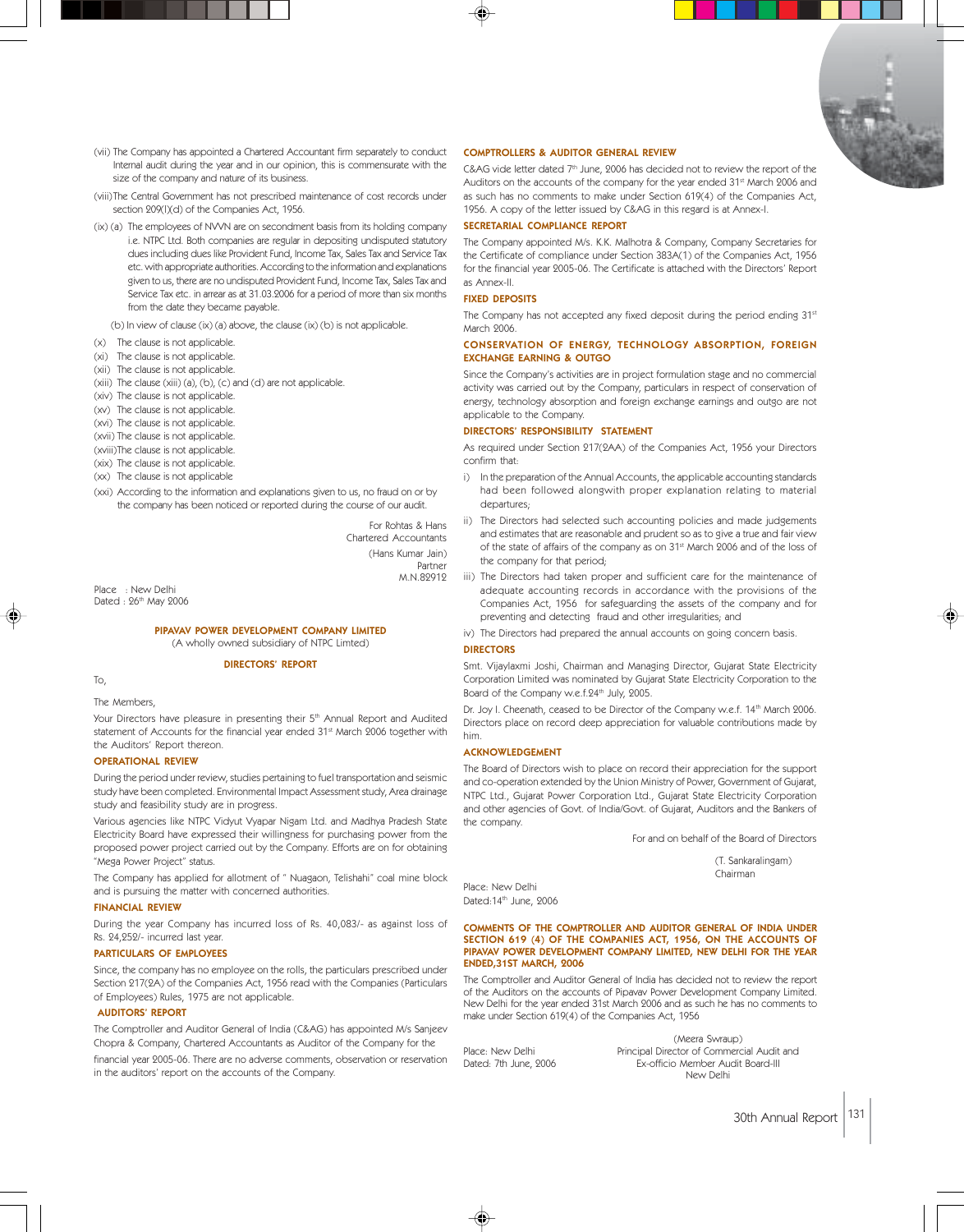एन<mark>दीपी</mark>सी<br>NTPC

#### The Members

#### Pipavav Power Development Company Limited

We have examined the registers, records, books and papers of PIPAVAV POWER DEVELOPMENT COMPANY LIMITED (the Company) as required to be maintained under the Companies Act, 1956 (the **Act)** and the rules made thereunder and also the<br>provisions contained in the Memorandum and Articles of Association of the company for the financial year ended 31 March, 2006 (Financial Year). In our opinion and to the best of our information and according to the examination carried out by us and explanations furnished to us by the company, its officers and agents and on the basis of the Auditors' Report, we certify that in respect of the aforesaid financial year:

- 1. The company has kept and maintained all registers as stated in the **Annexure 'A'** to this certificate, as per the provisions of the Act and the rules made thereunder and all entries therein have been duly recorded.
- 2. The company has duly filed the forms and returns as stated in the Annexure 'B' to this certificate, with the Registrar of Companies, Regional Director, Central Government, Company Law Board or other authorities within the time prescribed under the Act and the rules made there under.
- The Company being a public limited company, comments are not required.
- 4. The Board of Directors duly met 4(Four) times respectively on 30/5/2005,<br>28/9/2005, 23/12/2005 and 25/03/2006 in respect of which meeting proper notices were given and the proceedings were properly recorded and signed including the circular resolutions passed in the Minutes Book maintained for the purpose.
- The company has not closed its Register of members or Debenture holders during the financial year.
- 6. Tte Annual General Meeting for the financial year ended on 31st March, 2005 was held on 15th July 2005 after giving due notice to the members of the company and other concerned and the resolutions passed thereat were duly recorded in Minutes Book maintained for the purpose.
- 7. No Extra Ordinary General Meeting was held during the financial year.
- The Company has not advanced any loans to its directors or persons or firms or
- companies referred to under section 295 of the Act during the financial year. 9. The Company has not entered into any contracts falling within the purview of section 297 ot the Act.
- 10. The Company was not required to make any entries in the register maintained under section 301(1) of the Act. However, it made all the necessary entries in the register maintained under section 301(3) of the Act.
- As there were no instances falling within the purview of section 314 of the Act, the company has not obtained any approvals from the Board of Directors, Members or Central Government.
- 12. The Company has not issued any duplicate share certificates during the financial year. 13. The company has:
	- (i) delivered all the certificates on Allotment of shares & lodgement thereof and on transfer/transmission of securities in accordance with the provisions of the Act.
	- (ii) not deposited any amount in a separate Bank Account as no dividend was declared during the financial year.
	- (iii) not posted warrants to any member of the company as no dividend was declared during the financial year.
	- (iv) not transferred any amounts to the Investor Education and Protection Fund during the year.
	- (v) duly complied with the requirements of section 217 of the Act.
- 14. The Board of Directors of the company is duly constituted and the appointment of directors, additional directors, alternate directors and directors to fill the casual vacancies have been duly made.
- 15. The company has not appointed any Managing Director/Whole time Director/ Manager during the financial year.
- 16. The company has not appointed any sole -selling agent during the financial year.
- 17. The company has not obtained any approvals of the Central Government, Company Law Board, Regional Director, Registrar and/or such other authorities prescribed under the various provisions of the Act during the financial year.
- 18. The Directors have disclosed their interest in other firms/companies to the Board of Directors pursuant to the provisions of the Act and the rules made there under.
- 19. The company has issued 5000 Equity Shares during the financial year and duly complied with the provisions of the Act.
- 20. The company has not bought back any shares during the financial year.
- 21. There was no redemption of preference shares or debentures during the financial year.<br>22. There were no transactions pecessitating the Company to keep in abeyance rights to
- 22. There were no transactions necessitating the Company to keep in abeyance rights to dividend, rights shares and bonus shares pending registration of transfer of shares.
- 23. The company has not invited/accepted any deposits including any unsecured loan falling within the purview of section 58 A during the financial year.
- 24. The company has not made any borrowing during the financial year ended 31st March,2006.
- 25. The company has not made any loans or advances or given guarantees or provided securities to other bodies corporate and consequently no entries have been made in the register kept for the purpose.
- The company has not altered the provisions of the Memorandum with respect to situation of the company's registered office from one state to another during the year under scrutiny.
- 27. The company has not altered the provisions of the Memorandum with respect to
- the objects of the company during the financial year under scrutiny. 28 The company has not altered the provisions of the Memorandum with respect to
- the name of the company during the financial year under scrutiny. 29. The company has not altered the provisions of the Memorandum with respect to
- the share capital of the company during the financial year under scrutiny. The company has not altered its Articles of Association during the financial year.
- 31. There was no prosecution initiated against or show cause notices received by the company and no fines or penalties or any other punishments were imposed on the company during the financial year, for offences under the Act.
- 32. The company has not received any money as security from its employees during the financial year.
- The company has not constituted a separate provident Fund trust for its employees or any class of its employees as contemplated under section 418 of the Act.

For K.K. Malhotra & Co.

Company Secretaries

Place : New Delhi K.K. Malhotra

 $(Rs)$ 

Date : 25th May 2005 C.P. No. 446

# Annexure A

Registers as maintained by the company: Register of members u/s 150.

- 2. Index of members u/s 151.
- 3. Registers of transfers.
- Books of accounts u/s 209.
- 
- 5. Register of contracts under which directors are interested u/s 301.
- 6. Register of Directors, Managing Director, Secretary, Manager u/s 303.
- 7. Register of Director's Shareholding u/s 307.
- 8. Register of Directors attendance.
- Minutes books of General/Board Meetings.
- 10. Register of Share application & allotment.

#### Annexure B

Forms and Returns as filed by the Company with Registrar of Companies, Regional Director, Central Government or other authorities during the financial year ending 31<sup>st</sup> March, 2006.

- 1. Annual Return u/s 159 on 29/07//2005
- 2. Balance Sheet u/s 220 on 27/07/2005.
- 3. Compliance certificate u/s 383A on 27/07/2005.
- Form no. 32 u/s 303(2) on 17/08/2005

#### PIPAVAV POWER DEVELOPMENT COMPANY LIMITED BALANCE SHEET AS AT 31<sup>ST</sup> MARCH 2006

|                                  | Schedule<br>No. | 31.03.2006  | 31.03.2005  |
|----------------------------------|-----------------|-------------|-------------|
| SOURCES OF FUNDS                 |                 |             |             |
| <b>SHAREHOLDERS' FUNDS</b>       |                 |             |             |
| Capital                          | 1               | 37,00,000   | 36,50,000   |
| <b>APPLICATION OF FUNDS</b>      |                 |             |             |
| <b>CURRENT ASSETS, LOANS</b>     |                 |             |             |
| <b>AND ADVANCES</b>              |                 |             |             |
| Cash and Bank balances           | 2               | 30,379      | 17,632      |
| Loans & Advances                 | 3               | 6,05,00,000 | 6,05,00,000 |
|                                  |                 | 6,05,30,379 | 6,05,17,632 |
| <b>LESS: CURRENT LIABILITIES</b> |                 |             |             |
| <b>AND PROVISIONS</b>            |                 |             |             |
| Liabilities                      | 4               | 6,05,20,462 | 6,05,17,632 |
| Net Current Assets               |                 | 9,917       |             |
| Profit & Loss Account            |                 | 36,90,083   | 36,50,000   |
| <b>TOTAL</b>                     |                 | 37,00,000   | 36,50,000   |

Schedules 1 to 5 form integral part of Annual Accounts.

Notes on Accounts 5

|                  | For and on behalf of Board of Directors |
|------------------|-----------------------------------------|
| (K. Prakasa Rao) | (T. Sankaralingam)                      |
| Director         | Chairman                                |

In terms of our report of even date For Sanjeev Chopra & Co. Chartered Accountants (Praveen Kumar) Partner Place : New Delhi Dated : 25th May 2006

132 30th Annual Report

# Annex-II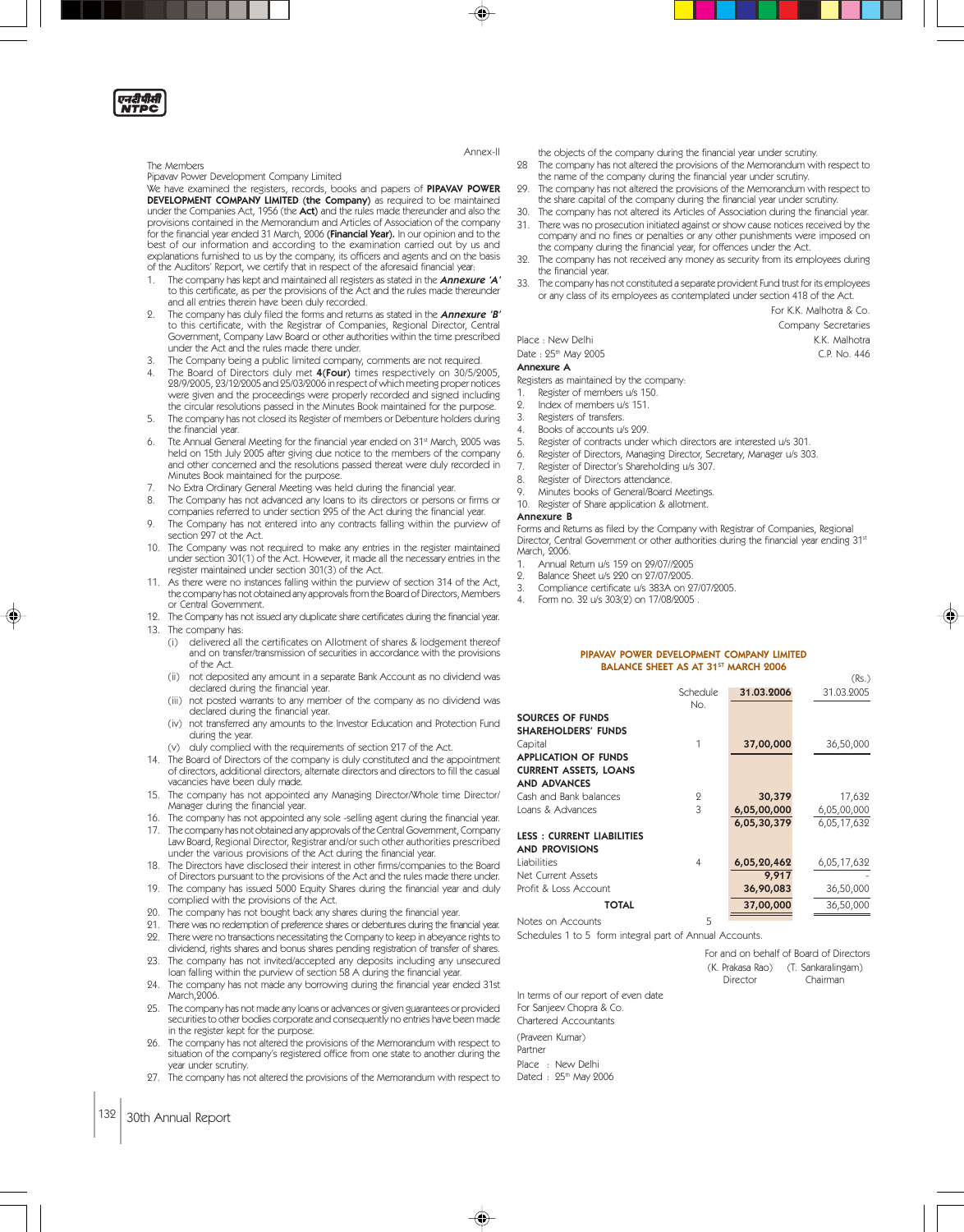

### PIPAVAV POWER DEVELOPMENT COMPANY LIMITED PROFIT AND LOSS ACCOUNT FOR THE YEAR ENDED 31ST MARCH 2006

|                                                                                   |                                         | Rs.                 |    | b.<br>Key                |
|-----------------------------------------------------------------------------------|-----------------------------------------|---------------------|----|--------------------------|
|                                                                                   | <b>Current Year</b>                     | Previous Year       |    | Stat                     |
| <b>EXPENDITURE</b>                                                                |                                         |                     |    | Sh. T. Sa                |
| Filing fees                                                                       | 3,000                                   | 2,000<br>300        |    | Sh. S. Tri<br>Sh. K. Pra |
| Bank charges<br>Secretarial audit fees                                            | 4,490                                   | 4,408               |    | Dr. Joy I.               |
| Audit fees                                                                        | 13,428                                  | 17,544              |    | Smt. Vija                |
| Travelling Expenses                                                               | 18,075                                  |                     | C. | The Key<br>time bas      |
| Miscellaneous Expenses                                                            | 1,090                                   |                     |    | personne                 |
| Total<br>Profit/ (Loss) before Tax                                                | 40,083                                  | 24,252<br>(24, 252) | 4. | Earning p                |
| Balance brought forward                                                           | (40, 083)<br>(36, 50, 000)              | (36, 25, 748)       |    | The elen                 |
| Balance carried to Balance sheet                                                  | (36,90,083)                             | (36, 50, 000)       |    | Diluted)                 |
| Earnings per share (Equity share,                                                 |                                         |                     |    |                          |
| face value Rs.10/- each) - Basic and Diluted                                      | (0.11)                                  | (0.07)              |    | Net Pro                  |
|                                                                                   | For and on behalf of Board of Directors |                     |    | Weighte                  |
|                                                                                   | (K. Prakasa Rao)                        | (T. Sankaralingam)  |    | Shares u                 |
|                                                                                   | Director                                | Chairman            |    | Eaming                   |
| In terms of our report of even date                                               |                                         |                     |    | Face va                  |
| For Sanjeev Chopra & Co.                                                          |                                         |                     |    | <b>BALANCE SH</b>        |
| Chartered Accountants                                                             |                                         |                     | 1. | Registrat                |
| (Praveen Kumar)<br>Partner                                                        |                                         |                     |    | Registratio              |
| Place : New Delhi<br>Dated: 25th May 2006                                         |                                         |                     |    | <b>Balance S</b>         |
| PIPAVAV POWER DEVELOPMENT COMPANY LIMITED                                         |                                         |                     | 2. | Capital R                |
| <b>SCHEDULES - FORMING PART OF ACCOUNTS</b>                                       |                                         |                     |    |                          |
| <b>SCHEDULE 1</b>                                                                 |                                         | Rs.                 |    |                          |
| <b>CAPITAL</b>                                                                    | 31.03.2006                              | 31.03.2005          |    |                          |
| Authorised                                                                        |                                         |                     | 3. | Position                 |
| 1,00,00,000 equity shares of Rs. 10/- each                                        | 10,00,00,000                            | 10,00,00,000        |    |                          |
| Issued, Subscribed and Paid-up                                                    |                                         |                     |    |                          |
| 3,70,000 equity shares (Previous year<br>3,65,000 equity shares) of Rs. 10/- each | 37,00,000                               | 36,50,000           |    | Source                   |
| held by the holding company, NTPC Limited                                         |                                         |                     |    |                          |
| and its nominees                                                                  |                                         |                     |    | C                        |
| <b>SCHEDULE 2</b>                                                                 |                                         |                     |    |                          |
| <b>CASH AND BANK BALANCES</b>                                                     |                                         |                     |    | Applicat                 |
| Cash in hand                                                                      | 199                                     | 749                 |    |                          |
| Balance with scheduled Bank in Current Account                                    | 30,180                                  | 16,883              |    |                          |
| Total                                                                             | 30,379                                  | 17,632              |    |                          |
| <b>SCHEDULE 3</b><br><b>LOANS &amp; ADVANCES</b>                                  |                                         |                     |    |                          |
| (Advances recoverable in cash or in kind or<br>for value to be received)          |                                         |                     | 4. | Performa                 |
| Unsecured, considered good                                                        |                                         |                     |    |                          |
| Advance to Gujarat Power Corporation Limited                                      | 6,05,00,000                             | 6,05,00,000         |    |                          |
| <b>SCHEDULE 4</b><br><b>CURRENT LIABILITIES &amp; PROVISIONS</b>                  |                                         |                     |    |                          |
| Sundry Creditors - For Goods & Services                                           | 20,462                                  | 17,632              |    |                          |
| Other Liabilities - Advance from NTPC Limited                                     | 6,05,00,000                             | 6,05,00,000         |    |                          |
| Total                                                                             | 6,05,20,462                             | 6,05,17,632         |    | 5. Generic na            |
| <b>SCHEDULE-5</b>                                                                 |                                         |                     |    | (As per me               |
| <b>Notes on Accounts:</b>                                                         |                                         |                     |    | Item Code                |

1. Pursuant to Presidential Directive received under Articles of Association of NTPC Limited, NTPC had paid a sum of Rs.6,05,00,000 for acquisition of 212 hectares of land in Amreli District of Gujarat to M/s Gujarat Power Corporation Ltd. (GPCL). The payment was made by NTPC on behalf of Pipavav Power Development Company Limited and accordingly it has been shown as advance to GPCL. The land is yet to be transferred in the name of the Company.

2. GPCL has given No Objection Certificate to Revenue Deptt. of Govt. of Gujarat for transfer of 3.68 hectare of land (out of 212 hectare) to Railways for laying new railway line between Rajula and Pipavav port. An amount of Rs. 10.85 lac<br>has since been received by GPCL from Western Railways. Cost of 3.68 hectares<br>of land transferred to Railways and received by GPCL shall be recov GPCL once the net cost of the land is determined as per the Joint Venture Agreement to be executed between NTPC, GPCL and Gujarat Urja Vikas Nigam Ltd. or its associates.

3. Related Party Disclosures :

| a. |                                                              | The company is a wholly owned subsidiary of NTPC Limited.                                                     |  |
|----|--------------------------------------------------------------|---------------------------------------------------------------------------------------------------------------|--|
| b. |                                                              | Key Management Personnel [appointed by NTPC Limited, GPCL,<br>State Electricity Corporation Limited (GSECL)]: |  |
|    | Sh. T. Sankaralingam<br>Sh. S. Trivedi<br>Sh. K. Prakasa Rao | Chairman<br>Director<br>Director                                                                              |  |
|    | Dr. Joy I. Cheenath<br>Smt. Vijaylaxmi Joshi                 | Director w.e.f. 01.05.2005<br>Director w.e.f. 24.07.2005                                                      |  |

Director w.e.f. 24.07.2005 c. The Key Management Personnel are on appointment to the company on part-time basis. The Company pays no remuneration to the key management

personnel as their remuneration is paid by NTPC Limited or GPCL or GSECL. per Share :

ments considered for calculation of Earning per Share (Basic and are as under :

|                                                                 | <b>Current Year</b> | Previous Year |
|-----------------------------------------------------------------|---------------------|---------------|
| Net Profit before Tax used as numerator                         | (40,083)            | (24, 252)     |
| Weighted Average number of Equity<br>Shares used as denominator | 3,65,096            | 3,65,000      |
| Eaming per Share – Basic and Diluted                            | (0.11)              | (0.07)        |
| Face value per share                                            | 10                  | 10            |

HEET ABSTRACT AND COMPANY'S GENERAL BUSINESS PROFILE:  $\frac{1}{2}$  External State Code :  $\frac{1}{2}$   $\frac{1}{5}$   $\frac{1}{5}$ on No. <mark>U 4 0 1 0 5 D L 2 0 0 1 U G C 1 1 3 5 0 8</mark>  $\begin{array}{c|c}\n\text{Date} \\
\hline\n3 & 1\n\end{array}$  Month  $B = \begin{bmatrix} 3 & 1 & 0 & 3 & 2 & 0 & 6 \end{bmatrix}$ aised during the year (Amounts in Rs. Thousand) Public Issue<br>  $\begin{array}{c|c}\n\hline\nN & || \end{array}$   $\begin{array}{c|c}\n\hline\n\end{array}$   $\begin{array}{c|c}\n\hline\n\end{array}$   $\begin{array}{c|c}\n\hline\n\end{array}$   $\begin{array}{c|c}\n\hline\n\end{array}$   $\begin{array}{c|c}\n\hline\n\end{array}$   $\begin{array}{c|c}\n\hline\n\end{array}$   $\begin{array}{c}\n\hline\n\end{array}$   $\begin{array}{c}\n\hline\n\end{array}$   $\begin{array}{c}\n\$  $N$   $|$   $|$   $|$   $|$ Private Placement N IL 50 1 of Mobilisation and Deployment of Funds (Amount in Rs. Thousand) Total Liabilities Total Assets  $6|4|2|2|0|$ of Funds<br>Paid up Capital  $\begin{array}{|c|c|c|}\n\hline\n\text{Reserve & Surplus \\
\hline\n\text{N} & | & \text{L}\n\end{array}$  $3700$ Secured Loans<br>
NIL<br>
NIL<br>
NIL<br>
NIL<br>
N  $N$   $\vert$   $\vert$   $\vert$ tion of Funds Net Fixed Assets<br> $\boxed{N+|L|}$ 

Net Current assets Misc. Expenditure  $10$  NIL

ance of Company (Amount in Rs. Thousand) Turnover Total Expenditure N ILL<br>
OSS Before Tax<br>
OSS After Tax Loss Before Tax  $\begin{array}{c|c}\n\text{Loss A'} & \text{Loss A'} \\
\hline\n4 & 0\n\end{array}$ 

 $N$   $|$   $|$   $|$   $|$ 

AccumulatedLosses  $3690$ 

 $\boxed{4}$  0 Earning Per Share in Rs. Dividend (-) 0 . 1 1 N I L

ame of three principal products/services of Company onetary terms)

Item Code No.

For Sanjeev Chopra & Co. Chartered Accountants (Praveen Kumar) Partner Place : New Delhi Dated : 25<sup>th</sup> May 2006

(ITC Code) Product Description

(K. Prakasa Rao) (T. Sankaralingam) Director Chairman In terms of our report of even date

For and on behalf of the Board of Directors